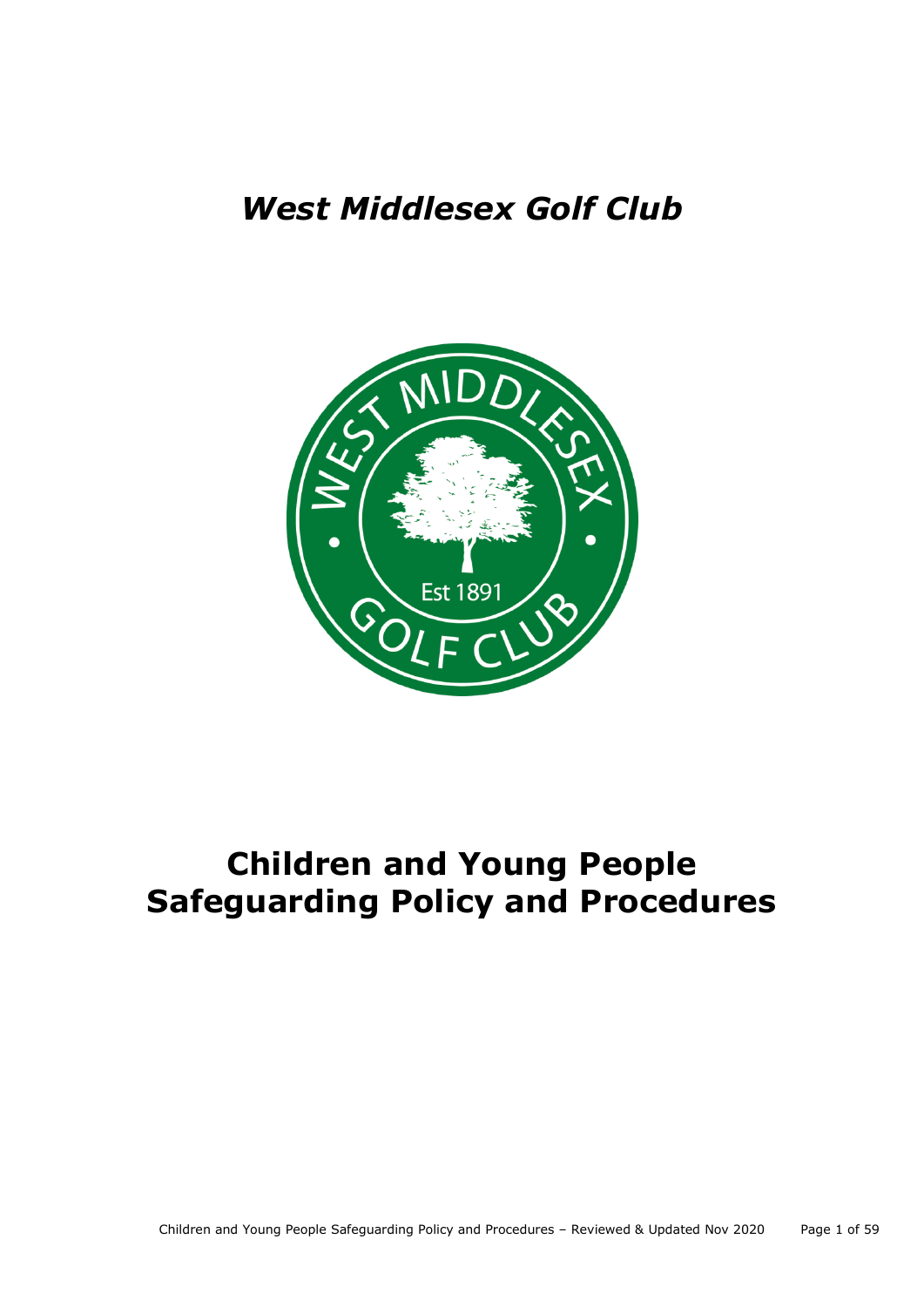# **Contents**

| Safeguarding Policy Statement                     |                |
|---------------------------------------------------|----------------|
| Procedures:                                       |                |
| 1. Recruitment and training                       | $\overline{5}$ |
| 2. Complaints, concerns and allegations           | 6              |
| 3. Flow Charts                                    | 8              |
| 4. Emergencies and incidents                      | 10             |
| 5. Supervision                                    | 10             |
| 6. Good Practice Guidelines                       | 11             |
| 7. Useful Contacts                                | 15             |
| <b>Supporting Documents</b>                       |                |
| 1. Volunteer/Staff Job Application form           | 17             |
| 2. Self-disclosure                                | 19             |
| 3. References                                     | 22             |
| 4. Code of Conduct for coaches and volunteers     | 23             |
| 5. Code of Conduct for Young Golfers              | 25             |
| 6. Code of Conduct for Parents/Carers             | 27             |
| 7. Managing Challenging Behaviour                 | 29             |
| 8. Incident Report Form                           | 32             |
| 9. Accident Report Form                           | 34             |
| Junior Profile and Parental Consent Forms<br>10.  | 36             |
| 11.<br><b>Photography Consent</b>                 | 40             |
| 12.<br><b>Parental Guidance</b>                   | 41             |
| 13.<br>Managing Young People on Away Trips        | 43             |
| 14.<br>Social Media Guidance                      | 45             |
| 15.<br>Whistleblowing Policy                      | 47             |
| 16.<br><b>England Golf DBS Flowchart</b>          | 50             |
| 17.<br>Categories of Child Abuse                  | 51             |
| Club Welfare Officer Poster<br>18.                | 54             |
| 19.<br>Safeguarding Children and Young People - a | 55             |
| short guide for club members                      |                |
| 20.<br>Photography Policy                         | 57             |
| 21.<br>Anti-Bullying Policy                       | 59             |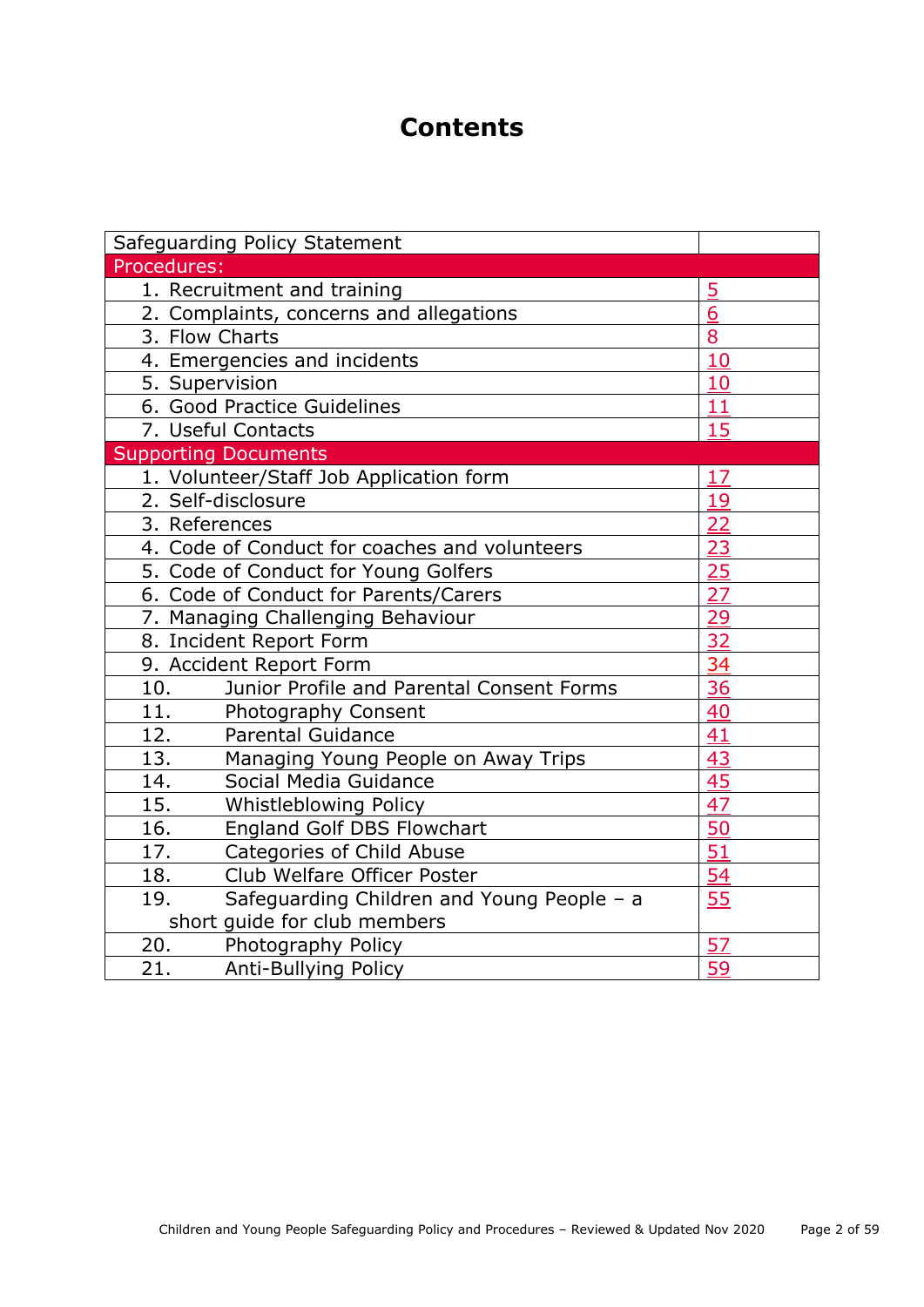# **Children and Young People Safeguarding Policy Introduction**

Everyone working with children and young people has a responsibility for keeping them safe, irrespective of their role, whether they are paid members of staff or volunteers.

England Golf is committed to ensure that the sport of golf is one within which all participants can thrive in a safe environment and that all children and young people have an enjoyable and positive experience when playing golf.

# **Key principles**

- The welfare of children is paramount.
- A child is defined by law in England and Wales as a person under the age of 18 years.
- All children, regardless of their Age, Race, Religion or Belief, Disability, Gender Identity or Sexual Orientation, have the right to protection from abuse.
- All concerns and allegations of abuse and poor practice will be taken seriously and responded to swiftly and appropriately.
- All children have the right to be safe.
- All children have the right to be treated with dignity and respect.
- West Middlesex Golf Club will work with children, their parents/carers and external organisations to safeguard the welfare of children participating in golf.
- We recognise the authority of the statutory agencies and are committed to complying with Local Safeguarding Children Board Guidelines (LSCB), Working Together under the Children Act 2004, and any legislation and statutory guidance that supersedes these.
- West Middlesex Golf Club is committed to working in partnership with other key UK Golf Bodies to continually improve and to promote safeguarding initiatives across the sport.
- West Middlesex Golf Club owes a legal duty of care to children on their premises or engaged in their activities. That duty is to take reasonable care to ensure their reasonable safety and the duty is higher than it would be for adults.

#### **Objectives**

West Middlesex Golf Club aims to:

- Provide a safe environment for children and young people participating in golfing activities and try to ensure that they enjoy the experience.
- Ensure robust systems are in place to manage any concerns or allegations.
- Support adults (staff, volunteers, PGA Professionals, coaches, members and visitors) to understand their roles and responsibilities with regard to their duty of care and protection of children.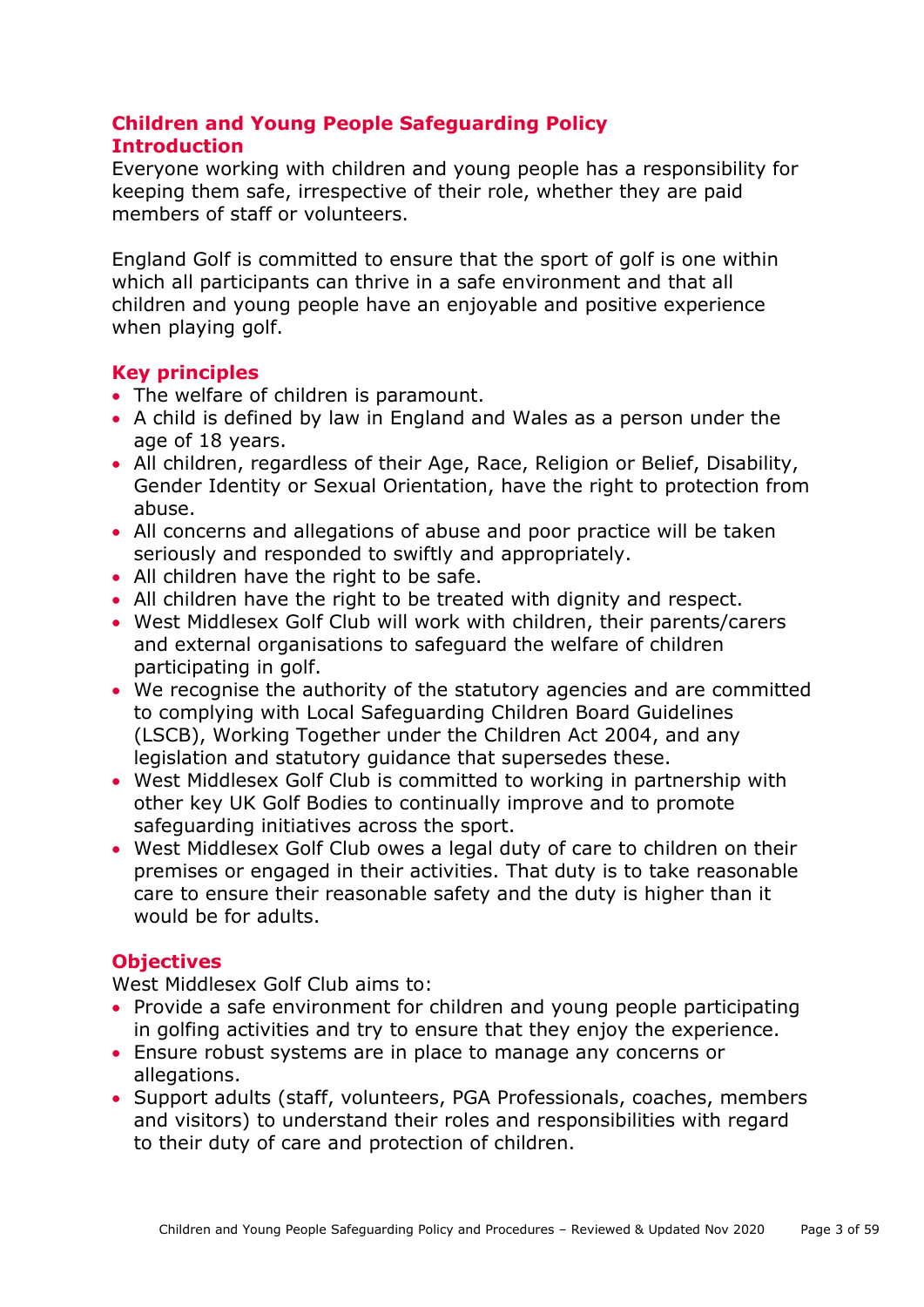- Provide appropriate level training, support and resources for staff, volunteers & coaches to make informed and confident responses to specific safeguarding issues and fulfill their role effectively.
- Ensure that children and their parents/carers are informed and consulted and, where appropriate, fully involved in decisions that affect them.
- Reassure parents and carers that all children and young people will receive the best care possible whilst participating in club activities and communicate Policy and Procedure to them through website/letter/consents.

#### **Responsibilities and implementation**

West Middlesex Golf Club will seek to promote the principles of safeguarding children by:

- Reviewing their policy and procedures every three years or whenever there is a major change in legislation. Guidance from England Golf will be sought as part of the review process.
- Conducting a risk assessment of club activities with regard to safeguarding and take appropriate action to address the identified issues within suitable timescales.
- Using appropriate recruitment procedures to assess the suitability of volunteers and staff working with children and young people in line with guidance from England Golf.
- Following National Governing Body (NGB) procedures to report concerns and allegations about the behaviour of adults and ensuring that all staff, volunteers, parents and children are aware of these procedures.
- Directing staff, volunteers & coaches to appropriate safeguarding training and learning opportunities, where this is appropriate to their role.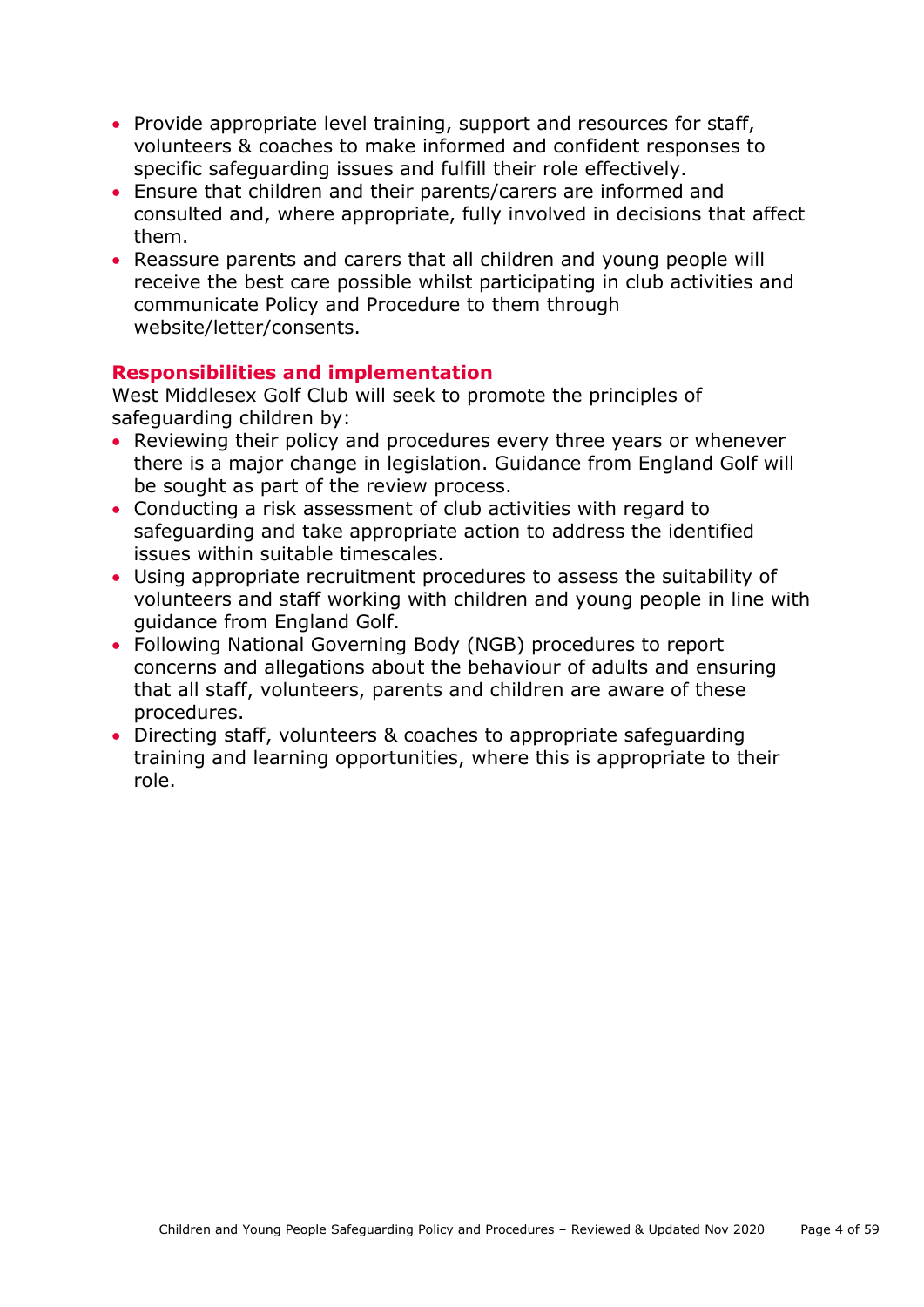# <span id="page-4-0"></span>**1. Recruitment and training**

West Middlesex Golf Club will endeavour to ensure that all volunteers and staff working with children and young people are appropriate and suitable to do so, and that they have all the information they require to undertake their job effectively and appropriately.

Each role which involves an element of responsibility with regard to children, particularly those involving the regular supervision of children, whether voluntary or paid, should be assessed by the recruiting body to establish which qualifications, checks and other requirements are necessary. These will include the following:

- An application form **(Appendix 1)**
- A self-disclosure form **(Appendix 2)**
- References from 2 people **(Appendix 3)**
- A signed Code of Conduct **(Appendix 4)**
- A Disclosure & Barring Service (DBS) check on people involved in 'regulated activity' with children **(Guidance on Regulated Activity & DBS- Appendix 16)**

Details of the requirements and the qualifications and checks of individuals will be recorded by the Club Welfare Officer/Secretary/Manager who will also hold copies of the necessary Safeguarding and Protecting Children (SPC) certificates. The nominated person will possess all relevant and appropriate contact details of all staff / volunteers and other relevant bodies.

All staff, volunteers & coaches will be offered access to appropriate child protection training. West Middlesex Golf Club recommends attendance at the UK Coaching Safeguarding and Protecting Children (SPC) workshop and will ensure that all volunteers and staff who have significant contact with children attend. An online UK Coaching refresher course should be completed and repeated every three years for those involved in "Regulated Activity."

All staff, volunteers & coaches working with children and young people will be asked to read and become familiar with West Middlesex Golf Club's Safeguarding Policy and Procedures.

All staff, volunteers & coaches involved with children and young people will be asked to read West Middlesex Golf Club's Code of Conduct relevant to their role, and sign to indicate their understanding and agreement to act in accordance with the code. The code is linked to the West Middlesex Golf Club's Disciplinary Procedures. **(Codes of Conduct-Appendix 4,5,6)**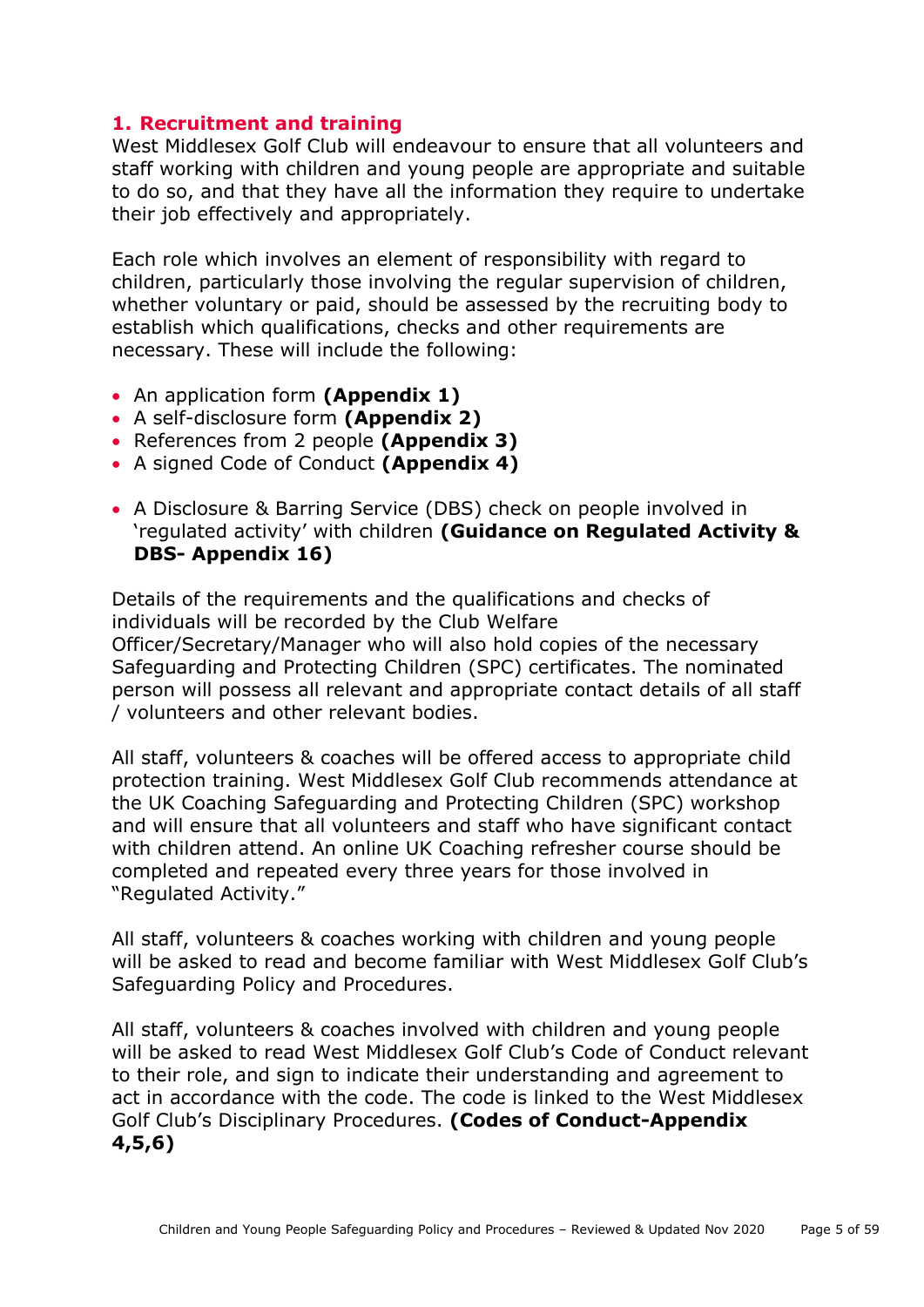West Middlesex Golf Club are committed to the fact that every child and participant in golf should be afforded the right to thrive through being involved in sporting activity for life, in an enjoyable, safe environment, and be protected from harm. West Middlesex Golf Club acknowledges the additional vulnerability of some groups of children (e.g. disabled, looked after children, those with communication differences). West Middlesex Golf Club will ensure that the environment is appropriate for the child, and tailored to their needs so that they have a positive experience of their sport without risk of harm.

#### <span id="page-5-0"></span>**2. Complaints, concerns and allegations**

- **2.1** If a player, parent / carer, member of staff or volunteer has a concern about the welfare of a child, or the conduct of another child/young person or an adult (whether they are a parent, coach, member, or otherwise), these concerns should be brought to the attention of the Club Welfare Officer without delay. The person reporting the concern is not required to decide whether abuse has occurred, but simply has a duty to pass their concerns and any relevant information to the Welfare Officer. Please refer to Flowcharts 1 & 2 for further details (see below).
- **2.2** All concerns will be treated in confidence. Details should only be shared on a "need to know" basis with those who can help with the management of the concern.
- **2.3** Concerns will be recorded on an Incident Report Form and sent to the England Golf Lead Safeguarding Officer and retained confidentially within the club. The England Golf Lead Safeguarding Officer can assist with completion of this form if required, tel: 01526 351824. **(Incident Report Form-Appendix 8)**
- **2.4** West Middlesex Golf Club will work with England Golf and other external agencies to take appropriate action where concerns relate to potential abuse or serious poor practice. West Middlesex Golf Club's disciplinary procedures will be applied and followed where possible.
- **2.5** In the event of a child making a disclosure of any type of abuse, the following guidance is given:
	- Reassure them that they have done the right thing to share the information
	- Listen carefully
	- Do not make promises that cannot be kept, such as promising not to tell anyone else
	- Do not seek to actively question the child or lead them in any way to disclose more information than they are comfortably able to: this may compromise any future action. Only ask questions to clarify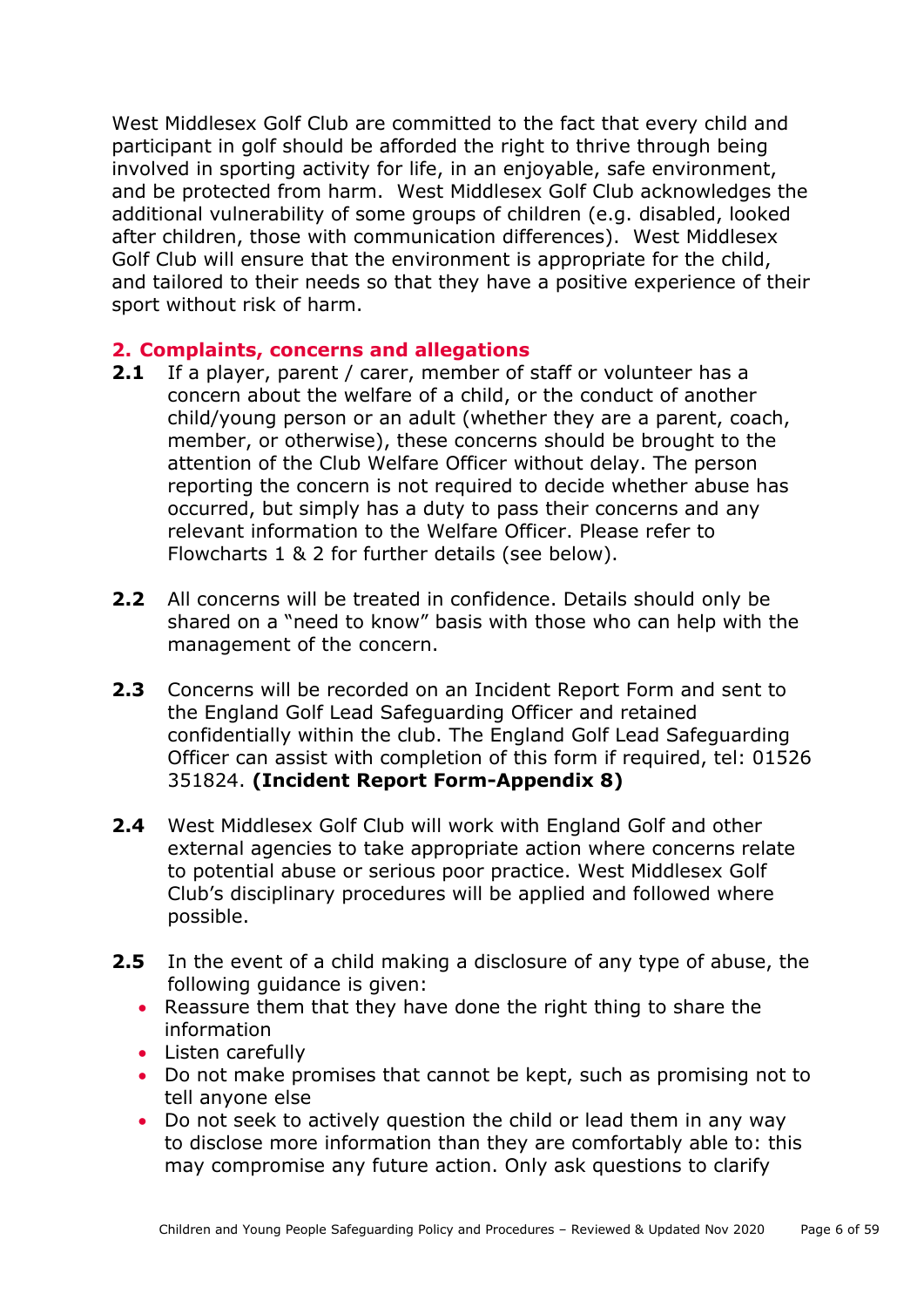your understanding where needed e.g. can you tell me what you mean by the word bully?

- Record what the child has said as soon as possible on an incident report form.
- You should explain to children, young people and families at the outset, openly and honestly, what and how information will, or could be shared and why, and seek their agreement.
- Parents or Carers should be informed if the allegation does not involve them.
- **2.6** The NSPCC Helpline is available to discuss concerns regarding poor practice and abuse in confidence with members of the public who need support. Those with concerns are encouraged to use this service. The Helpline number is 0808 800 5000.
- **2.7** Safeguarding children and young people requires everyone to be committed to the highest possible standards of openness, integrity and accountability. West Middlesex Golf Club supports an environment where staff, volunteers, parents/carers and the public are encouraged to raise safeguarding and child protection concerns. Anyone who reported a legitimate concern to the organisation (even if their concerns subsequently appear to be unfounded) will be supported. All concerns will be taken seriously. **(Whistleblowing Policy-Appendix 15)**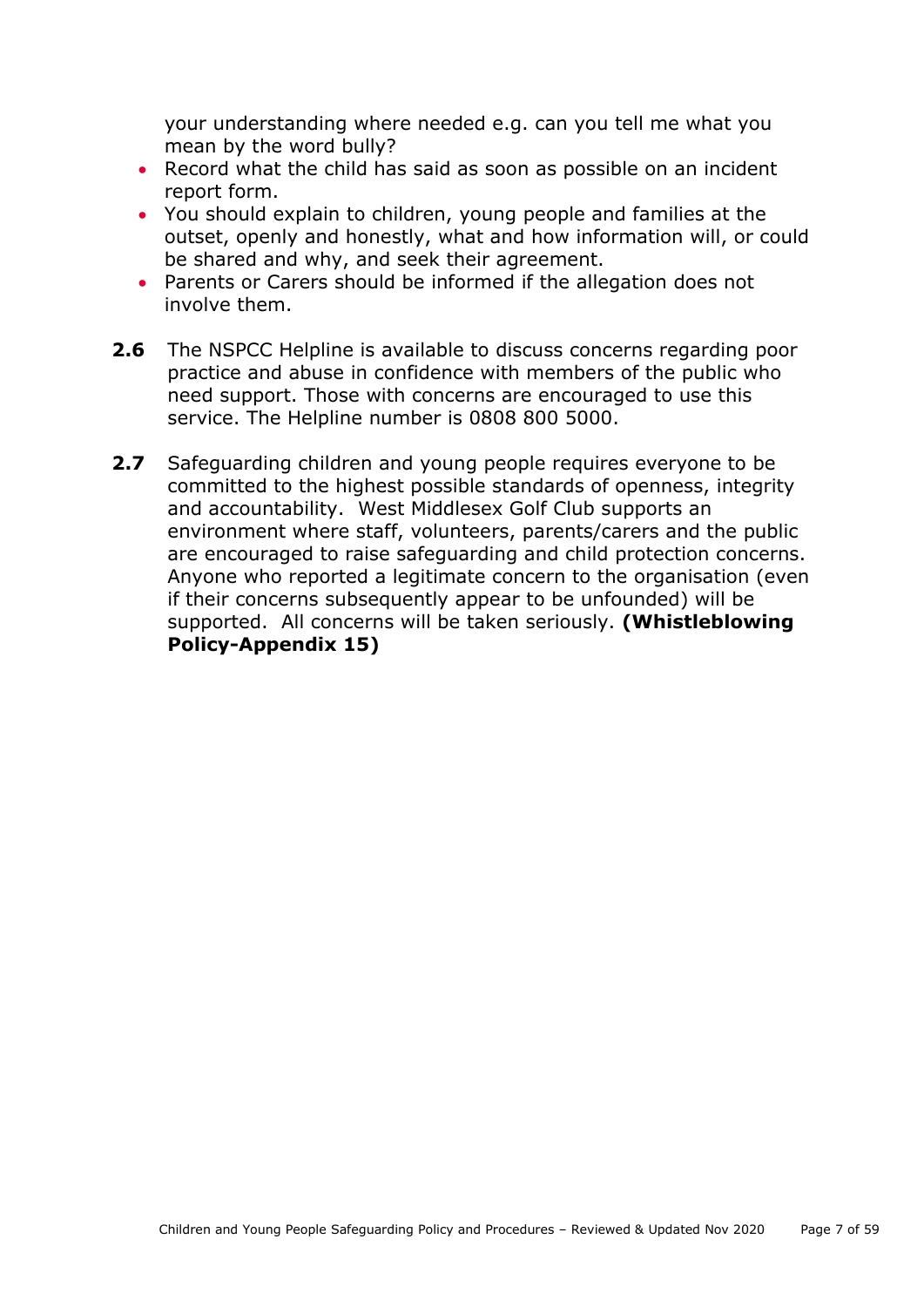# **3. FLOWCHART 1**

#### **What to do if you are worried about what is happening to a child outside of the Club (but the concern is identified through the child's involvement in golf)**



\* If for any reason a Club Welfare Officer is not in post or is unavailable a principle of least delay is important. Please contact the England Golf Lead Safeguarding Officer 01526 351824 [safeguarding@englandgolf.org](mailto:safeguarding@englandgolf.org)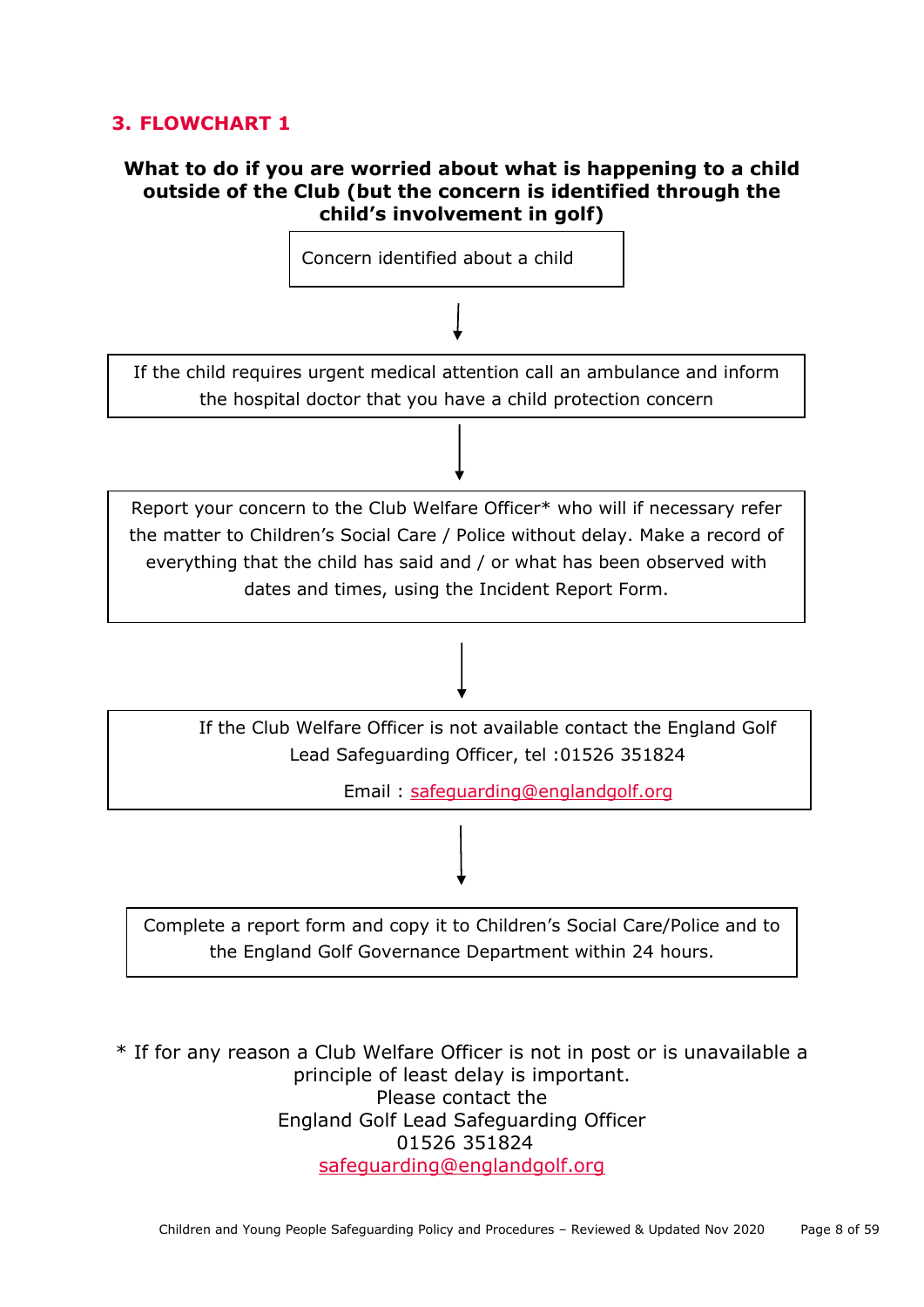#### **FLOW CHART 2**

#### **What to do if you are worried about the behaviour of any member, parent / carer, volunteer, staff, Professional, coach or official in golf or affiliated organisations**

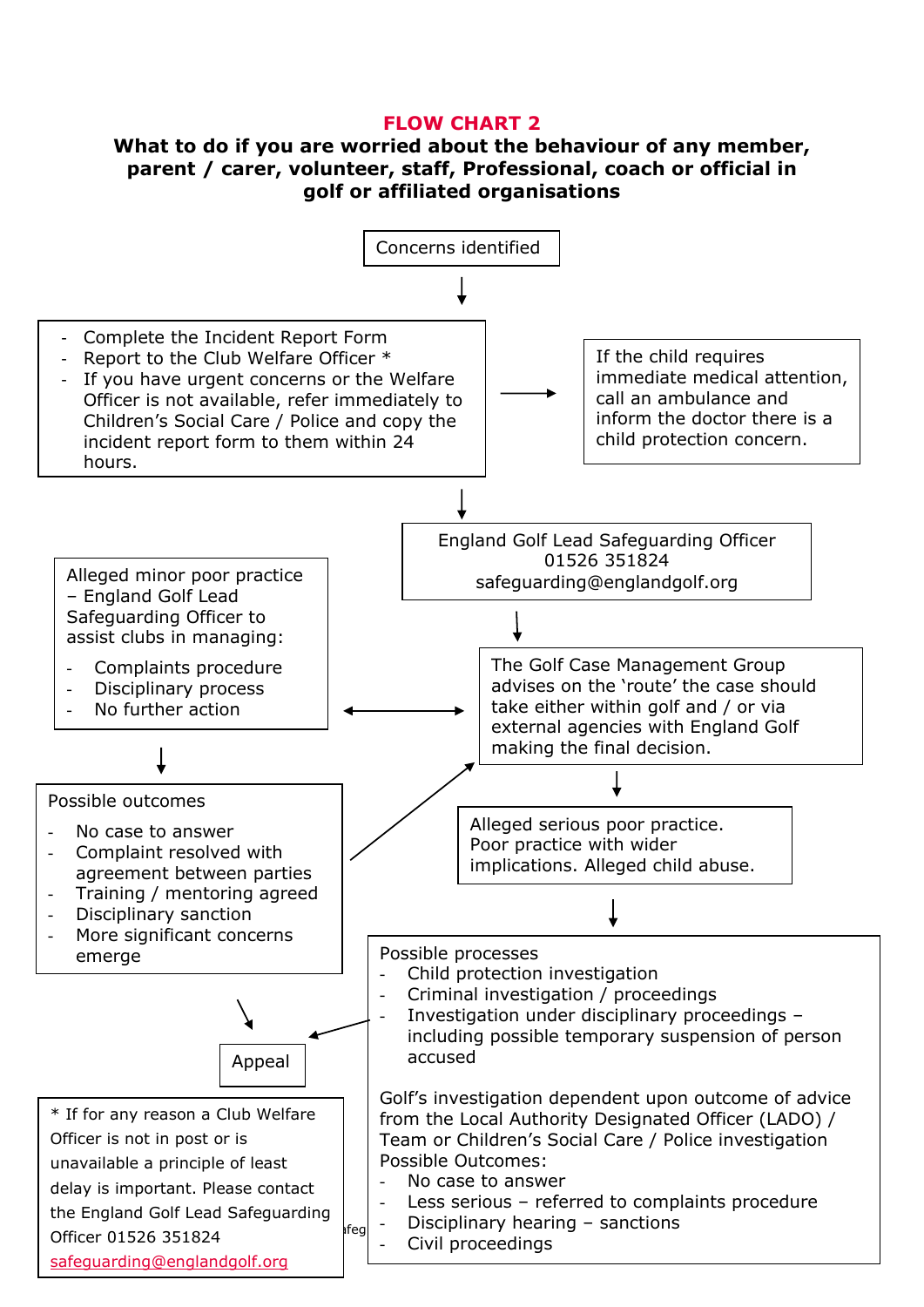# <span id="page-9-0"></span>**4. Emergencies and incidents**

- **4.1** Parental Consent Forms will be obtained and retained by West Middlesex Golf Club for all children who are participating in events or activities, or attending coaching organised by the club. These forms will be treated in confidence and only shared with those who require the information they contain to perform their role effectively. **(Junior Profile and Parental Consent Forms-Appendix 10)**
- **4.2** In the event of a child requiring medical attention:
	- The parents will be contacted immediately
	- In the event of failure to contact parents, the alternative emergency contacts will be used
	- The consent form will be consulted to establish whether parents have given their consent for a club representative to act in loco parentis
	- An adult club representative will accompany the child to seek medical attention, if appropriate, ensuring that they take the consent form with them
	- A record of the action taken will be made and retained by a club representative
- **4.3** Where a parent is late in collecting their child the following procedure will apply:
	- Attempt to contact the parent / carer using the contact details on the Parental Consent Form
	- Attempt to contact the first, then the second emergency contact nominated on the Consent Form
	- Wait with the young person(s) at the venue with, wherever possible, other staff / volunteers or parents
	- If no one is reachable, contact the Club's Welfare Officer for advice
	- If all attempts to make contact fail, consideration should be given to contacting the police for their advice
	- Staff, volunteers and coaches should try to avoid:
	- Taking the child home or to another location without consent
	- Asking the child to wait in a vehicle or the club with them alone
	- Sending the child home with another person without permission

#### **5. Supervision**

**5.1** During coaching sessions, coaches should conduct a risk assessment to inform decision making about appropriate supervision levels. Regardless of the recommended ratio of adults to participants, it is recommended that a minimum of two adults should be present. This ensures at least basic cover in the event of something impacting on the availability of one of the adults during the activity.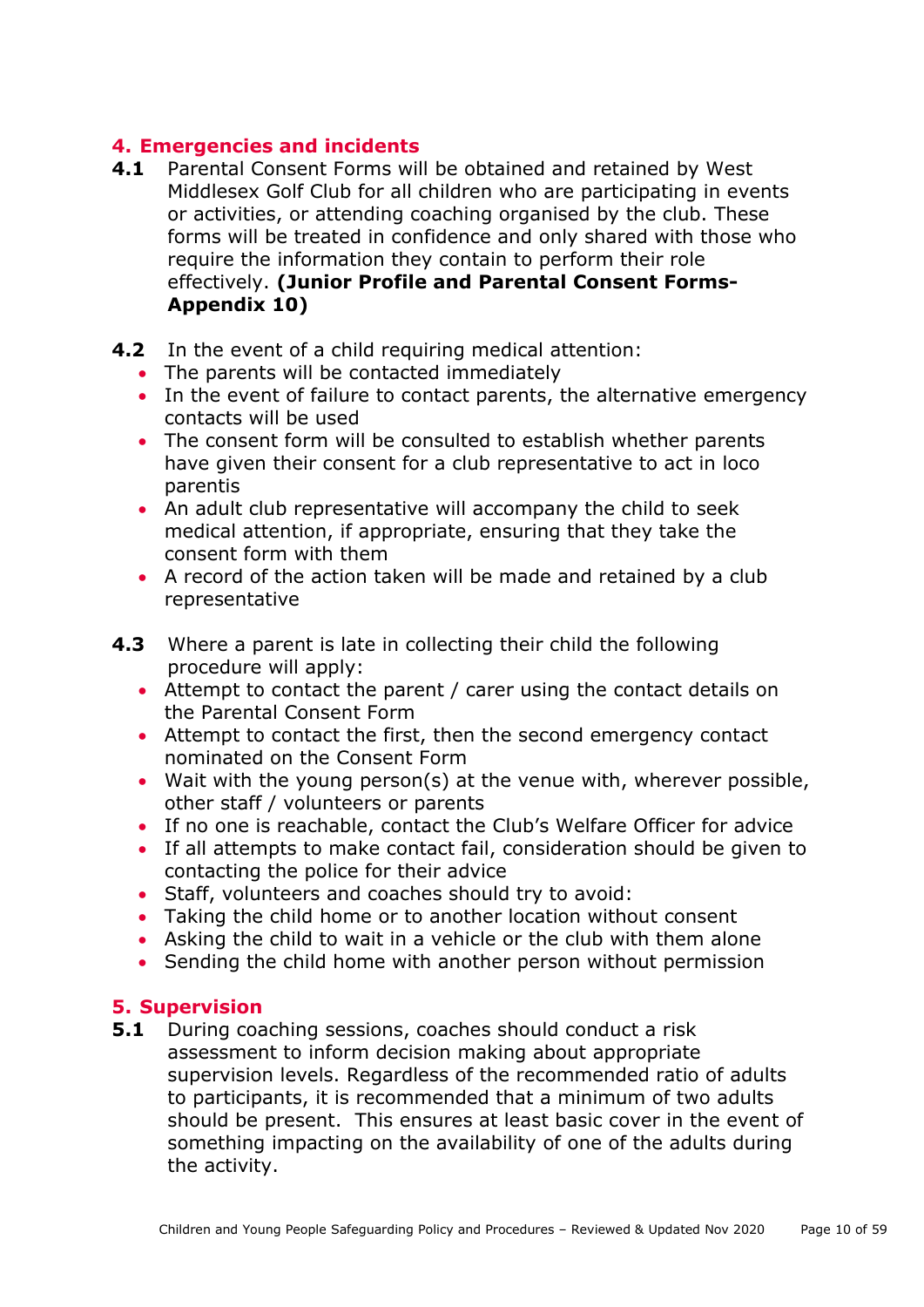- **5.2** Parents may be encouraged to stay for coaching / competitions & other events where their children are of an age where greater levels of parental supervision are required.
- **5.3** Wherever possible adults will avoid changing or showering at the same time as children but parents will be made aware that with limited changing room space there will be occasions when adults and children may need to share the facilities.
- **5.4** Parents should be aware that if children are left at a venue unsupervised, other than to attend specific coaching sessions, competitions, or other organised events, the club cannot accept supervisory responsibility.
- **5.5** Special arrangements will be made for away trips. Parents will receive full information about arrangements for any such trip and will be required to provide their consent for their child's participation. **(Managing Young People on Away Trips-Appendix 13)**

#### <span id="page-10-0"></span>**6. Good practice Guidelines**

- **6.1 Behaviour of adults and children**
- **6.1.1** Adults who work with children are placed in a position of trust in relation to children, and therefore it is important they behave appropriately and provide a strong positive role model for children, both to protect children and those working with children from false allegations of poor practice. Codes of conduct will be issued to junior members & adults working with them to promote good practice.
- **6.1.2**West Middlesex Golf Club requires that all staff and volunteers working with children and young people adhere to the standards set out in the Code of Conduct relevant to their role. Similarly, children are expected to follow their own Code of Conduct to ensure the enjoyment of all participants and assist the club in ensuring their welfare is safeguarded.
- **6.1.3**West Middlesex Golf Club requires that all staff and volunteers working with children adhere to the guidelines on Managing Challenging Behaviour. **(Managing Challenging Behaviour-Appendix 7).**
- **6.1.4** Parents and carers should also work together with the club to ensure that the welfare of all children is safeguarded. A sheet on "Parental Guidance" is provided to assist them in understanding how they can best assist the club **(Parental Guidance-Appendix 12)**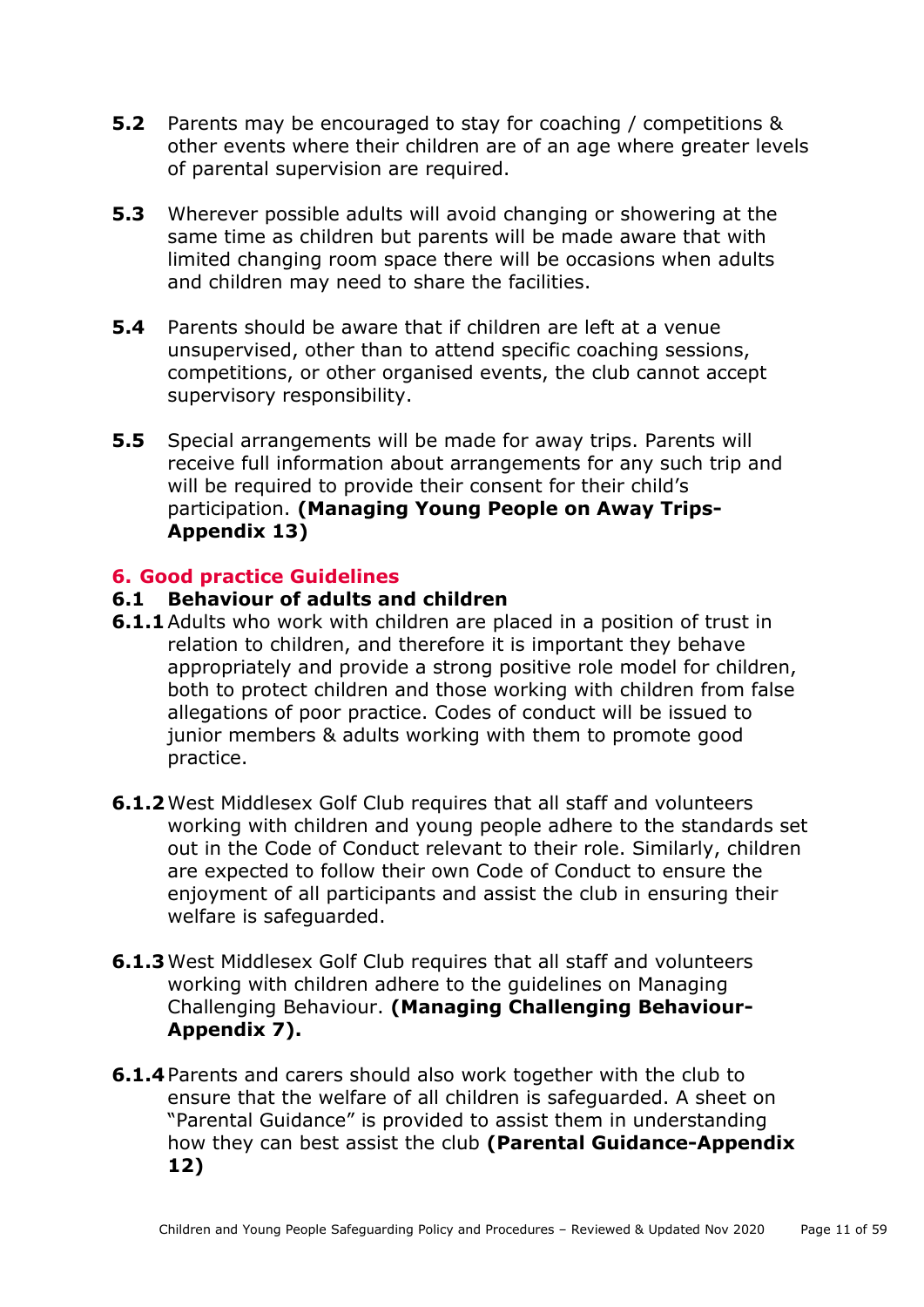# **6.2 Adults and Children playing golf together**

One of the reasons for the popularity of golf is that the game is not restricted by ability, age or gender. Responsible interaction between adults and children helps bring mutual respect and understanding and will be encouraged as part of club activities. Adults should always be aware however that age related differences do exist and conduct themselves in a manner that both recognises this and prioritises the welfare of any children involved.

#### **6.3 Physical Contact**

Physical contact with children by coaches or volunteers should always be intended to meet the needs of the child and the sport, not the adult. That is, to develop golf technique, to protect the child from injury, to provide first aid or treat an injury. It should always take place in an open environment, and should not, as a general principle, be made gratuitously or unnecessarily.

#### **6.4 Transport**

- **6.4.1** The club believes it is primarily the responsibility of parents / carers to transport their child / children to and from events. It is not the responsibility of club volunteers or coaches to transport children and young people to and from events, activities, tournaments or matches.
- **6.4.2** The club may make arrangements for transport in exceptional circumstances, such as team events. Where this is the case, the written permission of the parents of the relevant children will be sought. The drivers used will be checked for their suitability to transport and supervise children (see Section 1 Recruitment and Training) and their insurance arrangements verified.
- **6.4.3** Children and young people are often involved in competition. When taking young people away from their home club, consideration and planning needs to be paramount to ensure the duty of care for the young people within the team is fulfilled.

#### **6.5 Photography / Videoing**

- **6.5.1** Permission will be sought from parents prior to the publication or use of any video or photographic images of their child, for instance in newspapers, websites or for coaching purposes. The personal details of the child will not be used in any promotional material. **(Photography Consent-Appendix 11)**
- **6.5.2** Any press / official photographers attending events will be required to seek permission from the club before taking photographs and also permission of parents to use the images. **(Photography Policy – Appendix 20)**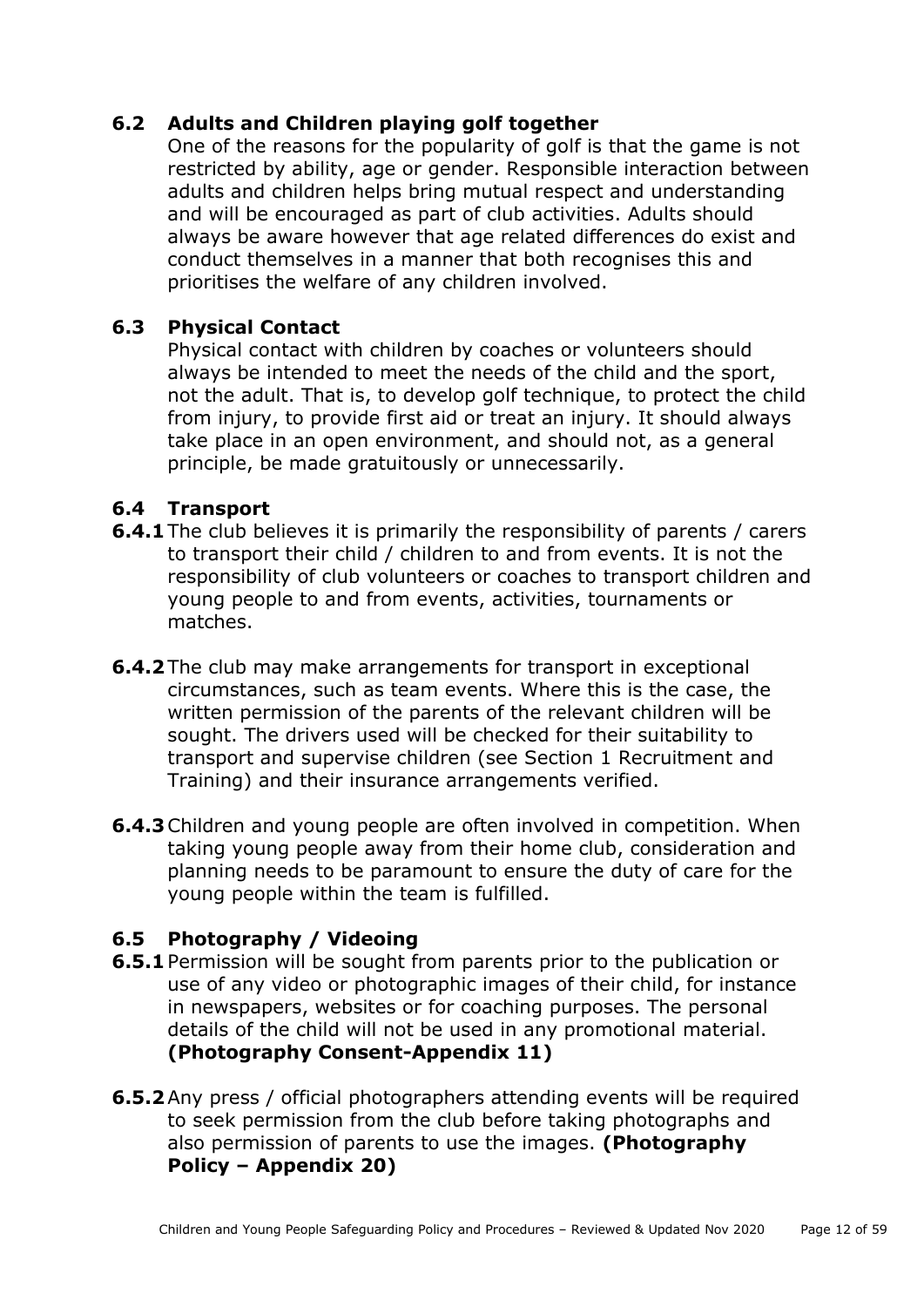# **6.6 Social Media**

Social media provides unique opportunities for the club to engage and develop relationships with people in a creative and dynamic forum where users are active participants. It is important that all staff, volunteers, coaches, officials/referees, board members, or anyone working on behalf of the club are aware of the club Social Media policy **(Social Media Guidance–Appendix 14)**

# **6.7 Anti-Bullying Procedures**

- **6.7.1** We believe that every effort must be made to eradicate bullying in all its forms. Bullying can be difficult to define and can take many forms which can be categorised as;
	- Physical hitting, kicking, theft
	- Verbal homophobic or racist remarks, threats, name calling
	- Emotional isolating an individual from activities or a group

All forms of bullying include;

- Deliberate hostility & aggression towards an individual(s)
- A victim who is weaker and less powerful than the bully or bullies
- An outcome which is always painful & distressing for the victim

Bullying behaviour may also include;

- Other forms of violence
- Sarcasm, spreading rumours, persistent teasing
- Tormenting, ridiculing, humiliation
- Racial taunts, graffiti, gestures
- Unwanted physical contact or abusive or offensive comments of a sexual nature.

The Club and its Staff, Volunteers & Coaches will not tolerate bullying in any of its forms during club matches, competitions, coaching or at any other time while at the club. **(Anti-Bullying Policy -Appendix 21)**

#### **6.7.2**We will:

- Provide a point of contact where those being bullied can report their concerns in confidence – The Club Welfare Officer
- Take the problem seriously
- Investigate any and all incidents and accusations of bullying
- Talk to bullies and their victims separately along with their parents / carers
- Impose sanctions where appropriate
- Keep a written record of all incidents referred to England Golf and the action taken
- Have discussions about bullying and why it matters

# **6.8 Confidentiality**

**6.8.1**Details of all juniors will be kept on file in the office and will not be shared with a third party without parent / carer consent.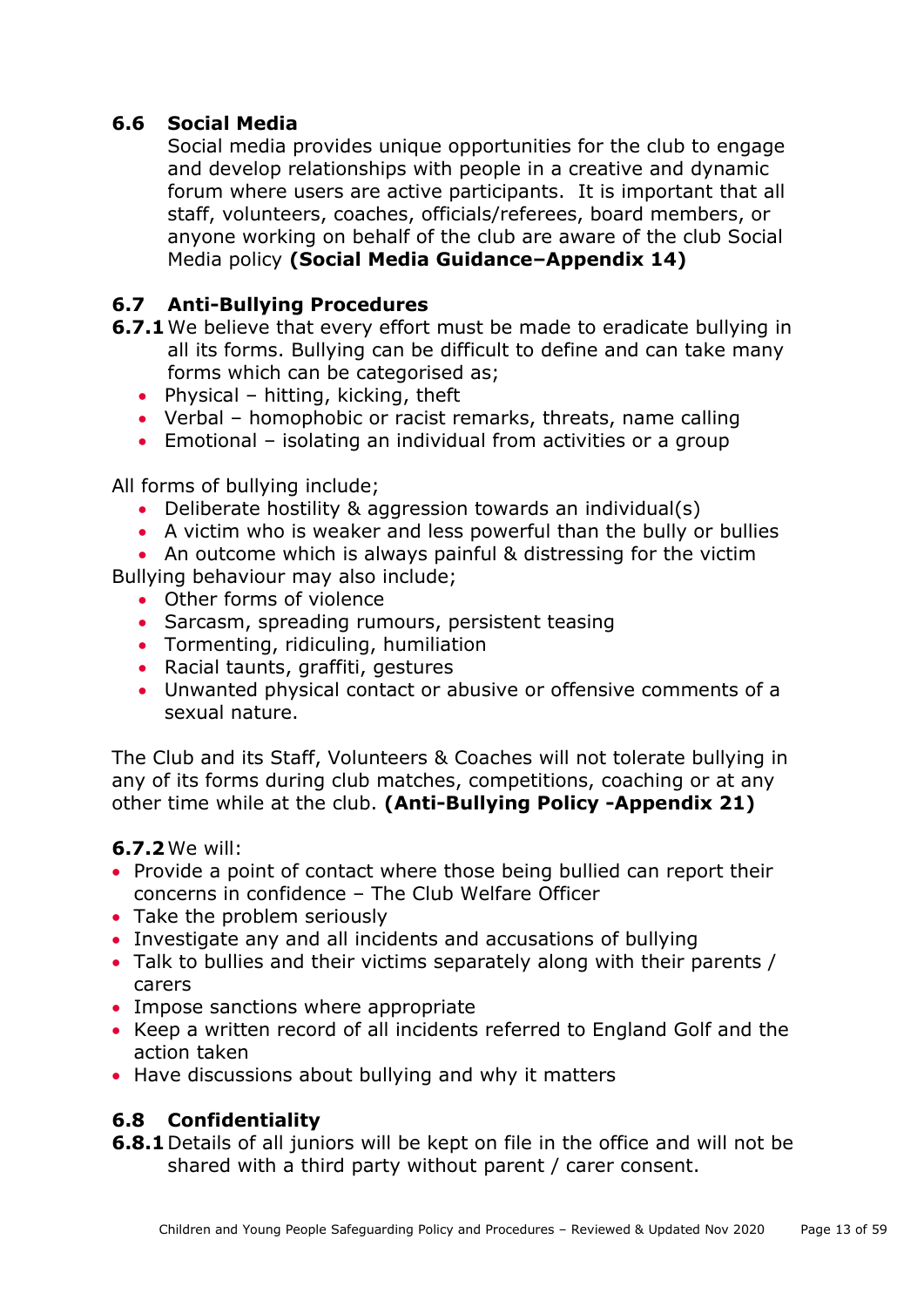**6.8.2** All concerns / allegations will be dealt with confidentially by the club and information will only be shared on a need to know basis, either internally or externally depending on the nature / seriousness of the concern / allegation.

## **6.9 Changing rooms**

The changing rooms are used by all members & visitors. Juniors will only be supervised if needed at club organised events. Parents will be made aware that adults use the changing rooms throughout the day for changing & showering. Where a parent / carer does not consent to their child accessing the changing rooms, it is their responsibility to either supervise the child while in the changing rooms or ensure that they do not use them.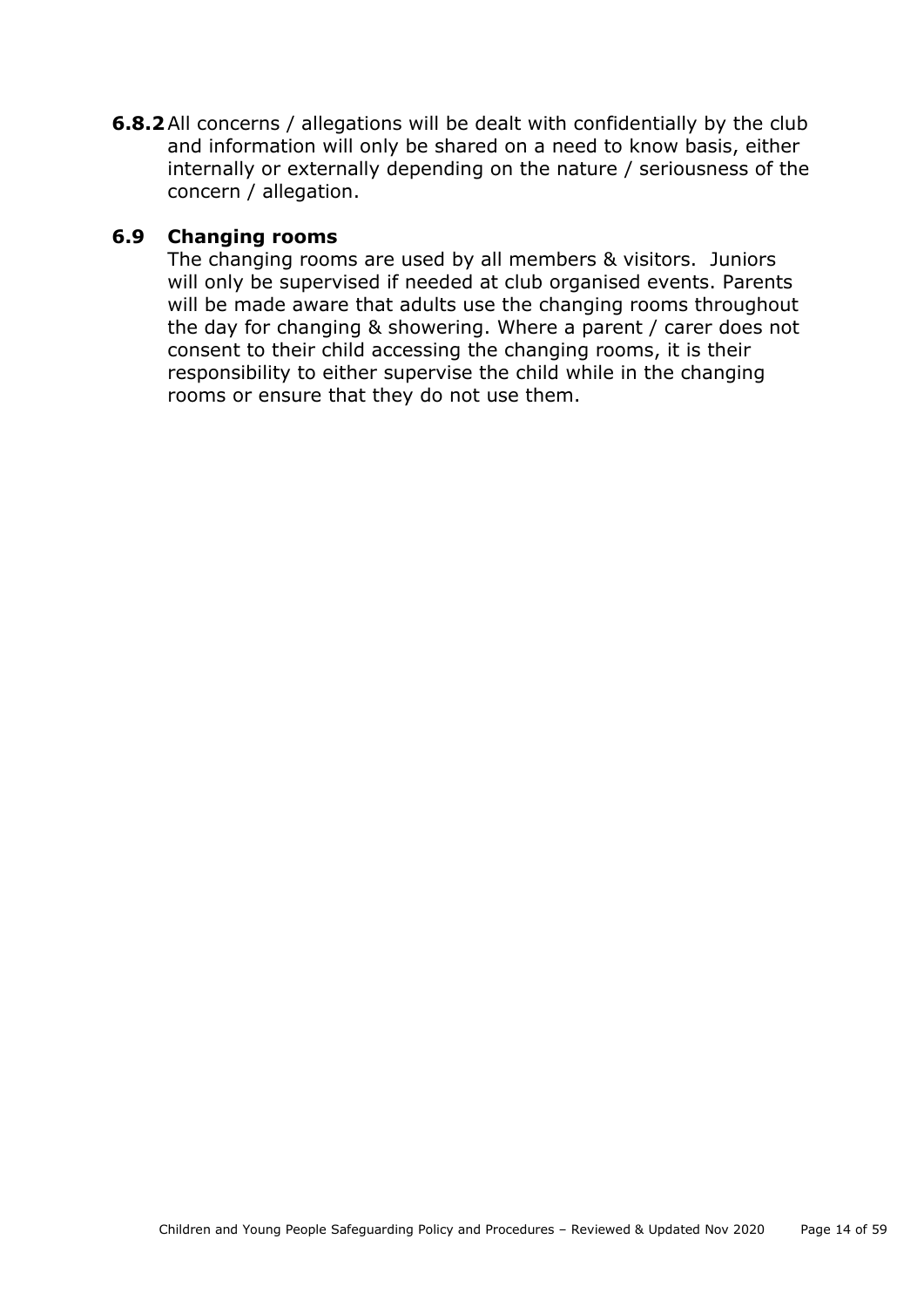# <span id="page-14-0"></span>**7. Useful Contacts**

| <b>Golf Contacts</b>                             |                                                                                                                              |                                                              |
|--------------------------------------------------|------------------------------------------------------------------------------------------------------------------------------|--------------------------------------------------------------|
| <b>Name</b>                                      | <b>Address</b>                                                                                                               | Number                                                       |
| Club Welfare Officer -<br>Richard Piggott        | n/a                                                                                                                          | Phone: 020 8621 2230<br>Email: piggottr1@gmail.com           |
| <b>England Golf Lead</b><br>Safeguarding Officer | <b>England Golf</b><br><b>National Golf Centre</b><br>The Broadway<br><b>Woodhall Spa</b><br>Lincolnshire<br><b>LN10 6PU</b> | 01526 351824<br>safeguarding@englandgolf.org                 |
| Club Secretary - TBC                             | West Middlesex Golf<br>Club                                                                                                  | Telephone: 020 8574 3450<br>Email:<br>admin@westmiddgc.co.uk |

| <b>Local Contacts</b>                                                                                                                                                      |                                                                                                                 |                                                                                                                                         |
|----------------------------------------------------------------------------------------------------------------------------------------------------------------------------|-----------------------------------------------------------------------------------------------------------------|-----------------------------------------------------------------------------------------------------------------------------------------|
| Local Children's Social<br>Care<br>(including out of office)<br>hours contact)<br>NB. In an emergency, the<br>Samaritans will hold the<br>Duty Officer's contact<br>number | <b>Greenford Service</b><br>Centre<br>Oldfield Lane South<br>Ravenor Park<br>Greenford UB6 9LB<br>020 8825 8000 | <b>OUT OF HOURS</b><br>020 8825 8000<br>After 5pm or at the<br>weekends please contact The<br><b>Emergency Social Work Duty</b><br>Team |
| Local Authority Designated<br>Officer (LADO)                                                                                                                               | Not available                                                                                                   | Not available                                                                                                                           |
| <b>Samaritans</b>                                                                                                                                                          | 26 Junction Road<br>Ealing W5 4XL<br>0330 094 5717 /<br>116123                                                  | 08457 90 90 90                                                                                                                          |
| Local Police child<br>protection teams<br>In an emergency contact<br>999                                                                                                   | Not available                                                                                                   | 999                                                                                                                                     |
| <b>NSPCC Freephone</b><br>24 hour Helpline                                                                                                                                 |                                                                                                                 | 0808 800 5000                                                                                                                           |
| <b>NSPCC Whistleblowing</b><br>Helpline for Professionals                                                                                                                  |                                                                                                                 | 0808 028 0285                                                                                                                           |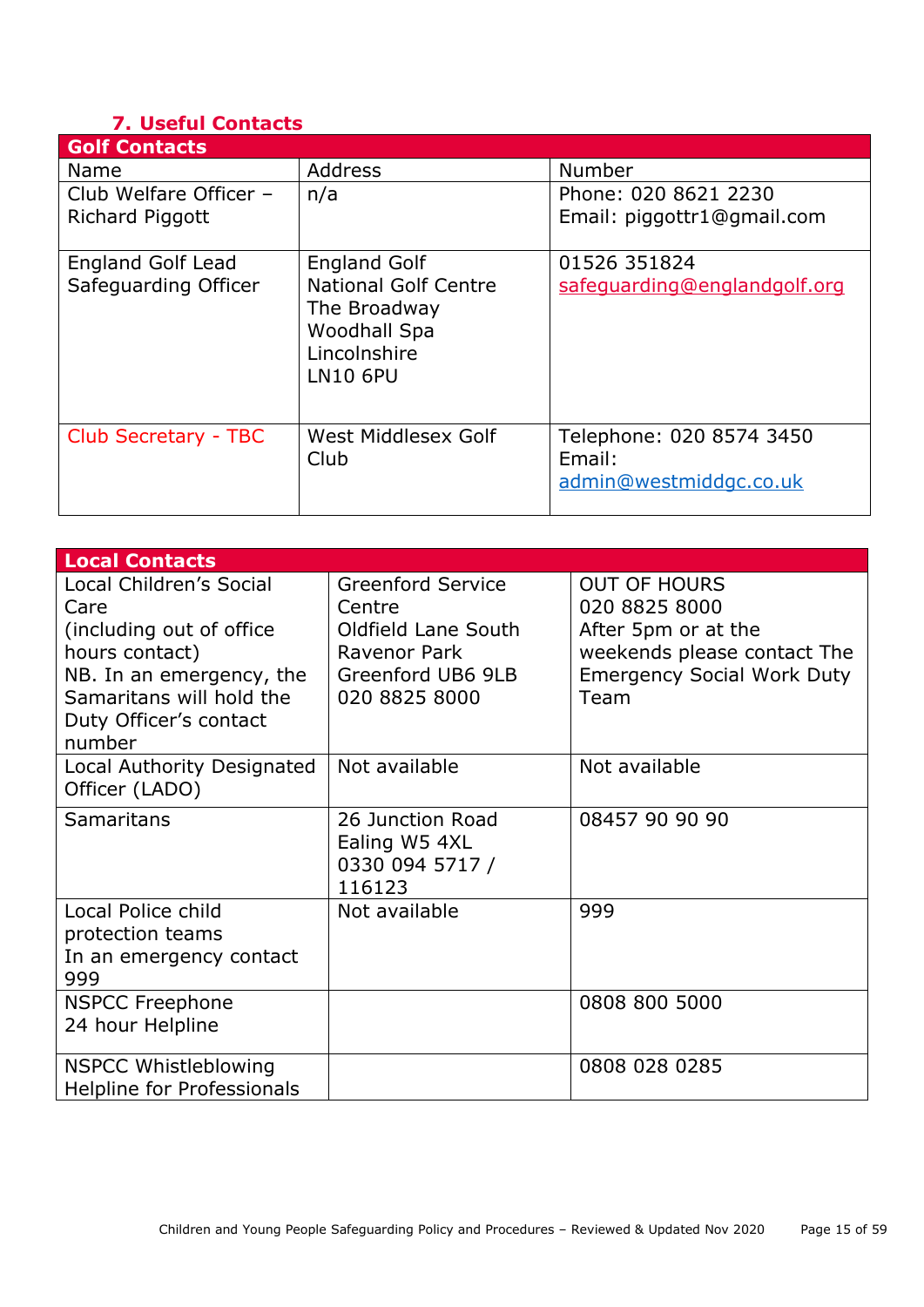<span id="page-15-0"></span>

| <b>National Contacts</b>         |                        |                    |
|----------------------------------|------------------------|--------------------|
| The NSPCC                        | <b>National Centre</b> | Tel: 0808 800 5000 |
|                                  | 42 Curtain Road        | help@nspcc.org.uk  |
|                                  | London                 |                    |
|                                  | EC2A 3NH               |                    |
|                                  |                        |                    |
| Childline UK                     | Freepost 1111          | Tel: 0800 1111     |
|                                  | London N1 OBR          |                    |
| NI Childline                     | 74 Duke Street         | Tel: 028 90 327773 |
|                                  | Londonderry            |                    |
| <b>NSPCC Child Protection in</b> | 3 Gilmour Close        | Tel: 0116 234 7278 |
| Sport Unit                       | <b>Beaumont Leys</b>   | cpsu@nspcc.org.uk  |
|                                  | Leicester LE4 1EZ      |                    |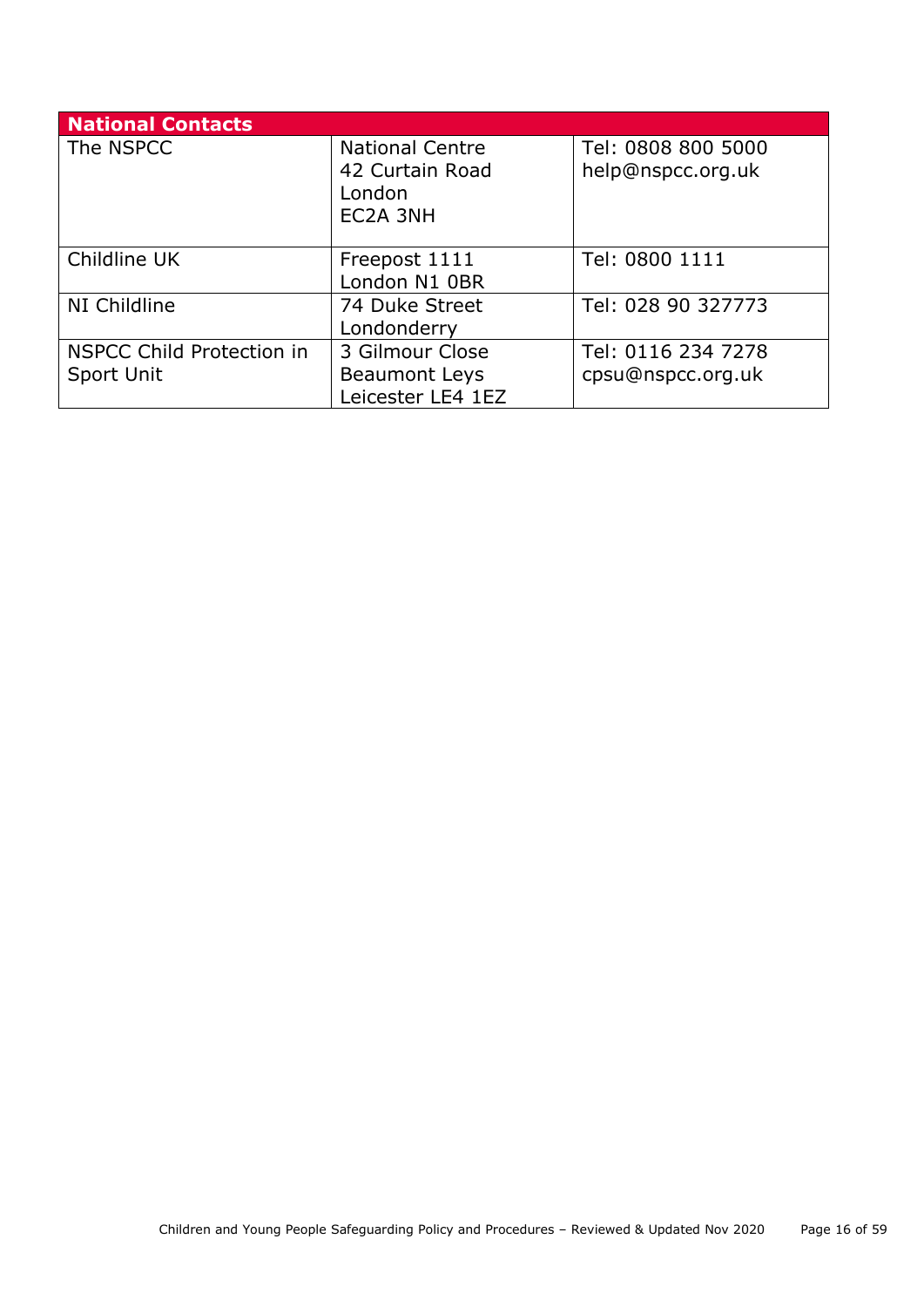|  |  | Volunteer / Staff Job Application Form - West Middlesex Golf Club |  |
|--|--|-------------------------------------------------------------------|--|
|--|--|-------------------------------------------------------------------|--|

| <b>Position Applied for:</b>                                                                        |
|-----------------------------------------------------------------------------------------------------|
| <b>Personal Details</b>                                                                             |
| Title: Mr/Mrs/Miss/Dr/Other (please specify) ___________________________________                    |
|                                                                                                     |
|                                                                                                     |
|                                                                                                     |
|                                                                                                     |
|                                                                                                     |
|                                                                                                     |
|                                                                                                     |
|                                                                                                     |
|                                                                                                     |
|                                                                                                     |
|                                                                                                     |
|                                                                                                     |
| Relevant Experience including any previous experience of<br>working with children and young people: |
|                                                                                                     |
|                                                                                                     |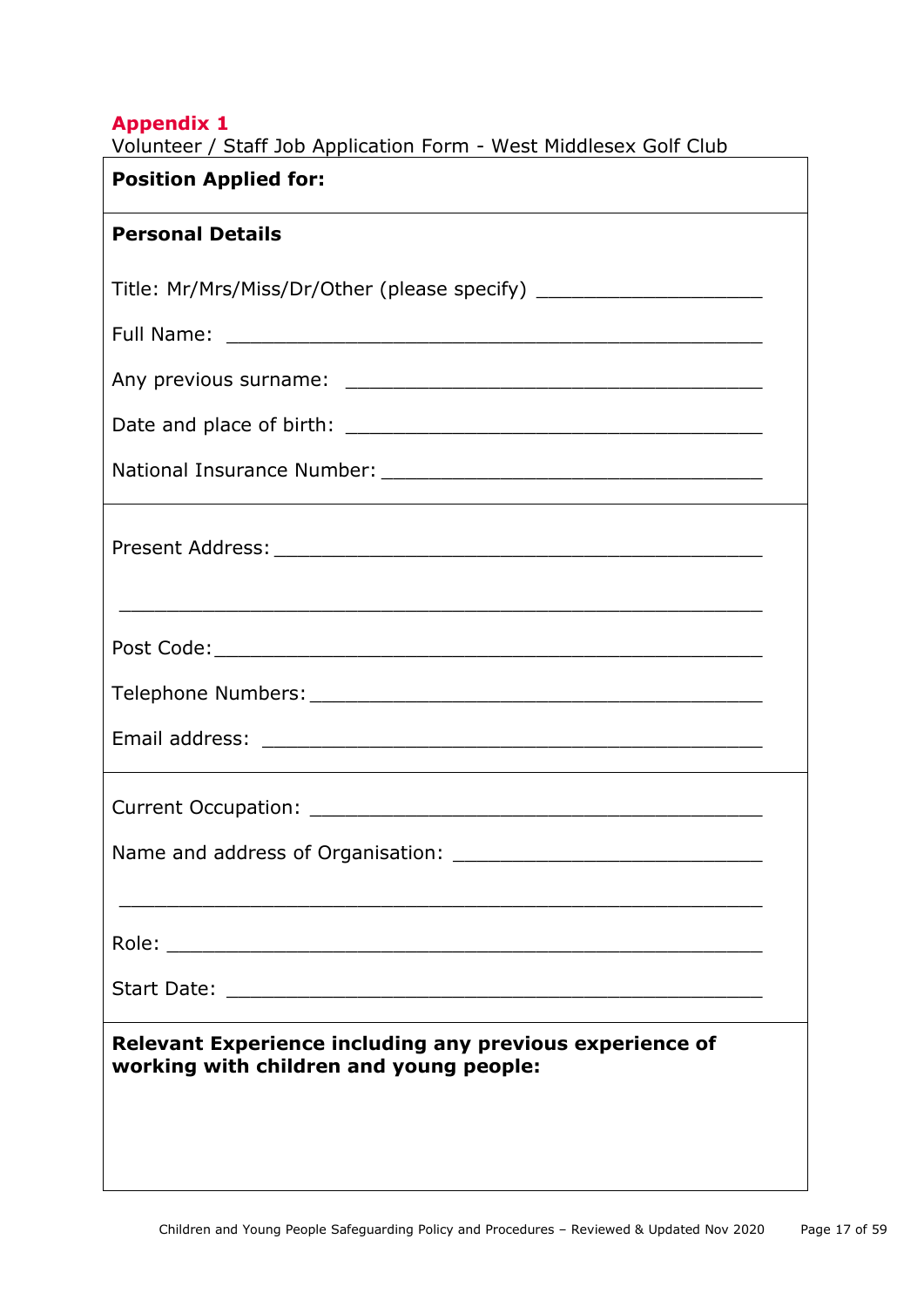# **Reasons for applying:**

#### **References:**

Please provide the names and addresses of two people who know you well (one personal, one professional – current or previous employer, who are not related to you) whom we can contact to obtain a reference:

| Name:                    | Name:                    |
|--------------------------|--------------------------|
| <b>Address:</b>          | <b>Address:</b>          |
|                          |                          |
| <b>Telephone Number:</b> | <b>Telephone Number:</b> |

#### **Data Protection Notification:**

Information you have provided in completing this form will be used to process your application. West Middlesex Golf Club will keep the information you have supplied confidential and will not divulge it to third parties, except where required by law, or where we have retained the services of a third party representative to act on your / our behalf.

#### **Authorisation:**

I have read the Data Protection notification and understand and agree to the use of my personal data in accordance with the Data Protection Act 2018, GDPR and all relevant data protection legislation.

**Signed: Date:** 

#### **Declaration:**

I confirm that the information I have provided is correct and that any false or misleading information may lead to the termination of my appointment.

**Signed: Date:**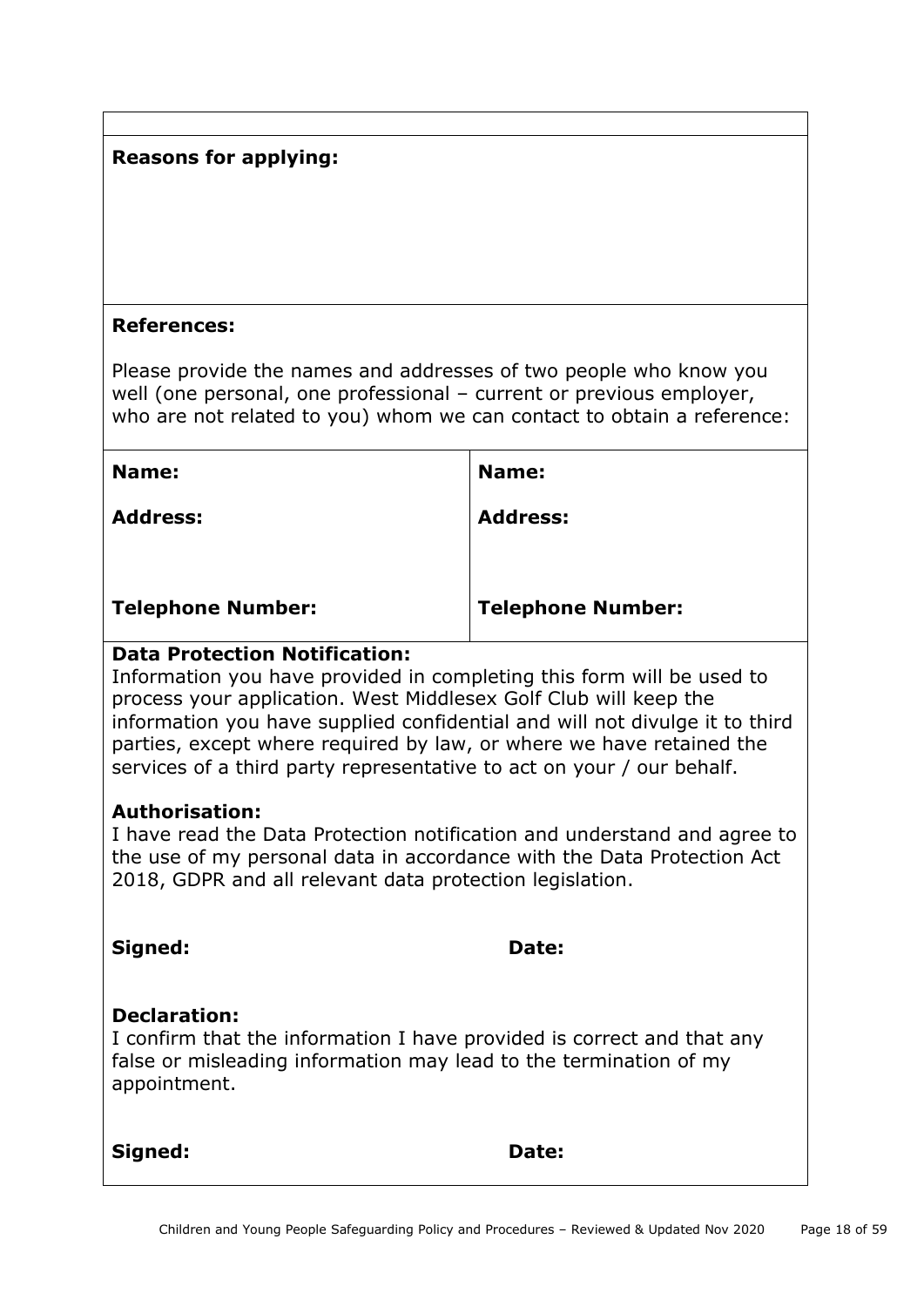<span id="page-18-0"></span>**Self-Disclosure Form – West Middlesex Golf Club**

To be completed at the same time as the application form: **Private and Confidential** 

For roles involving contact with children (under 18 year olds).

All information will be treated as confidential and managed in accordance with relevant data protection legislation and guidance. You have a right of access to information held on you under the Data Protection Act 2018.

| <b>Part One</b>                                          |             |          |                       |  |
|----------------------------------------------------------|-------------|----------|-----------------------|--|
| For completion by the organisation:                      |             |          |                       |  |
| Name:                                                    |             |          |                       |  |
|                                                          |             |          |                       |  |
| <b>Address and</b>                                       |             |          |                       |  |
| <b>Postcode:</b>                                         |             |          |                       |  |
|                                                          |             |          |                       |  |
|                                                          |             |          |                       |  |
| <b>Telephone/Mobile</b>                                  |             |          |                       |  |
| No:                                                      |             |          |                       |  |
| <b>Date of Birth:</b>                                    |             |          |                       |  |
|                                                          |             |          |                       |  |
| Gender:                                                  | <b>Male</b> | $\prime$ | <b>Example</b> Female |  |
| Identification (tick box below):                         |             |          |                       |  |
|                                                          |             |          |                       |  |
| I confirm that I have seen identification documents      |             |          |                       |  |
| relating to this person, and I confirm to the best of my |             |          |                       |  |
|                                                          |             |          |                       |  |
| ability that these are accurate.                         |             |          |                       |  |
| <b>Either</b>                                            |             |          |                       |  |
|                                                          |             |          |                       |  |
| <b>UK Passport Number and</b><br><b>Issuing Office</b>   |             |          |                       |  |
| <b>UK Driving Licence Number</b>                         |             |          |                       |  |
| (with picture)                                           |             |          |                       |  |
| <b>Plus</b>                                              |             |          |                       |  |
| <b>National Insurance Card or</b>                        |             |          |                       |  |
| <b>current Work Permit Number</b>                        |             |          |                       |  |
| <b>Signature of authorised</b>                           |             |          |                       |  |
| <b>Employing Officer:</b>                                |             |          |                       |  |
|                                                          |             |          |                       |  |
| <b>Print name:</b>                                       |             |          |                       |  |
|                                                          |             |          |                       |  |
| Date:                                                    |             |          |                       |  |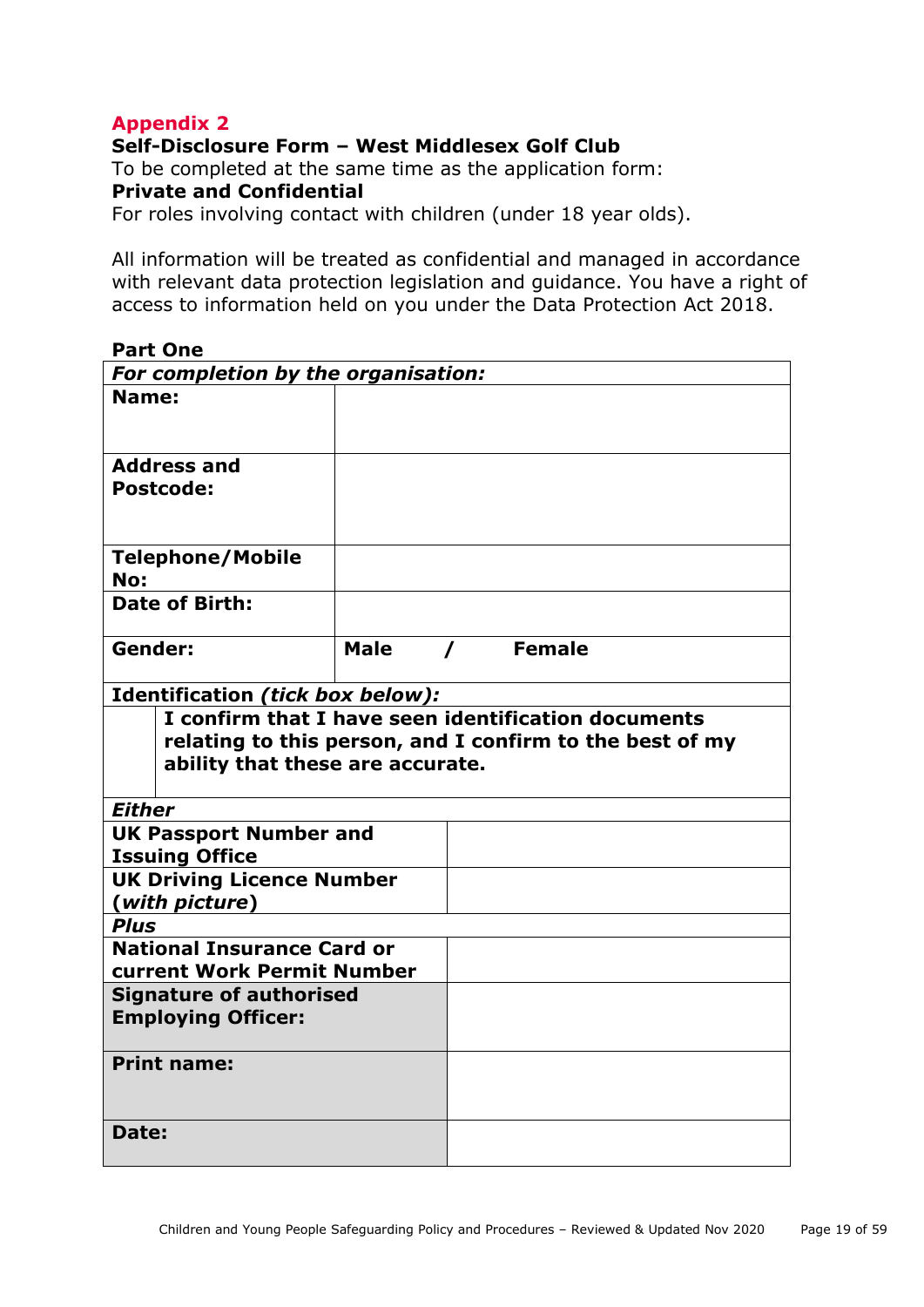#### **Part Two**

**NOTE:** If the role you have applied for involves frequent or regular contact with or responsibility for children you will also be required to provide a valid DBS (Disclosure and Barring Service) certificate which will provide details of criminal convictions; this may also include a Barring List check depending on the nature of the role (see organisational guidance about eligibility for DBS checks).

| For completion by the individual (named in Part one):                                                                                                                                                                                                                                            |                                                                                                                                                                                                                                    |                                                                                      |  |
|--------------------------------------------------------------------------------------------------------------------------------------------------------------------------------------------------------------------------------------------------------------------------------------------------|------------------------------------------------------------------------------------------------------------------------------------------------------------------------------------------------------------------------------------|--------------------------------------------------------------------------------------|--|
| Have you ever been known to any Children's Services<br>department as being a risk or potential risk to<br>children?                                                                                                                                                                              |                                                                                                                                                                                                                                    | <b>YES</b><br><b>NO</b><br>(if Yes, please provide<br>further information<br>below): |  |
|                                                                                                                                                                                                                                                                                                  |                                                                                                                                                                                                                                    |                                                                                      |  |
| children?                                                                                                                                                                                                                                                                                        | Have you been the subject of any disciplinary<br><b>YES</b><br><b>NO</b><br>investigation and / or sanction by any organisation<br>(if Yes, please provide<br>due to concerns about your behaviour towards<br>further information) |                                                                                      |  |
|                                                                                                                                                                                                                                                                                                  |                                                                                                                                                                                                                                    |                                                                                      |  |
| Confirmation of Declaration (tick box below)                                                                                                                                                                                                                                                     |                                                                                                                                                                                                                                    |                                                                                      |  |
| I agree that the information provided here may be processed in connection<br>with recruitment purposes and I understand that an offer of employment<br>may be withdrawn or dismissal may result if information is not disclosed by<br>me and subsequently come to the organisation's attention.  |                                                                                                                                                                                                                                    |                                                                                      |  |
| In accordance with the organisation's procedures if required I agree to<br>provide a valid DBS certificate and consent to the organisation clarifying<br>any information provided on the disclosure with the agencies providing it.                                                              |                                                                                                                                                                                                                                    |                                                                                      |  |
| I agree to inform the organisation within 24 hours if I am subsequently<br>investigated by any agency or organisation in relation to concerns about<br>my behaviour towards children or young people.                                                                                            |                                                                                                                                                                                                                                    |                                                                                      |  |
| I understand that the information contained on this form, the results of the<br>DBS check and information supplied by third parties may be supplied by<br>the organisation to other persons or organisations in circumstances where<br>this is considered necessary to safeguard other children. |                                                                                                                                                                                                                                    |                                                                                      |  |
| Signature:                                                                                                                                                                                                                                                                                       |                                                                                                                                                                                                                                    |                                                                                      |  |
| Print name:                                                                                                                                                                                                                                                                                      |                                                                                                                                                                                                                                    |                                                                                      |  |
| Date:                                                                                                                                                                                                                                                                                            |                                                                                                                                                                                                                                    |                                                                                      |  |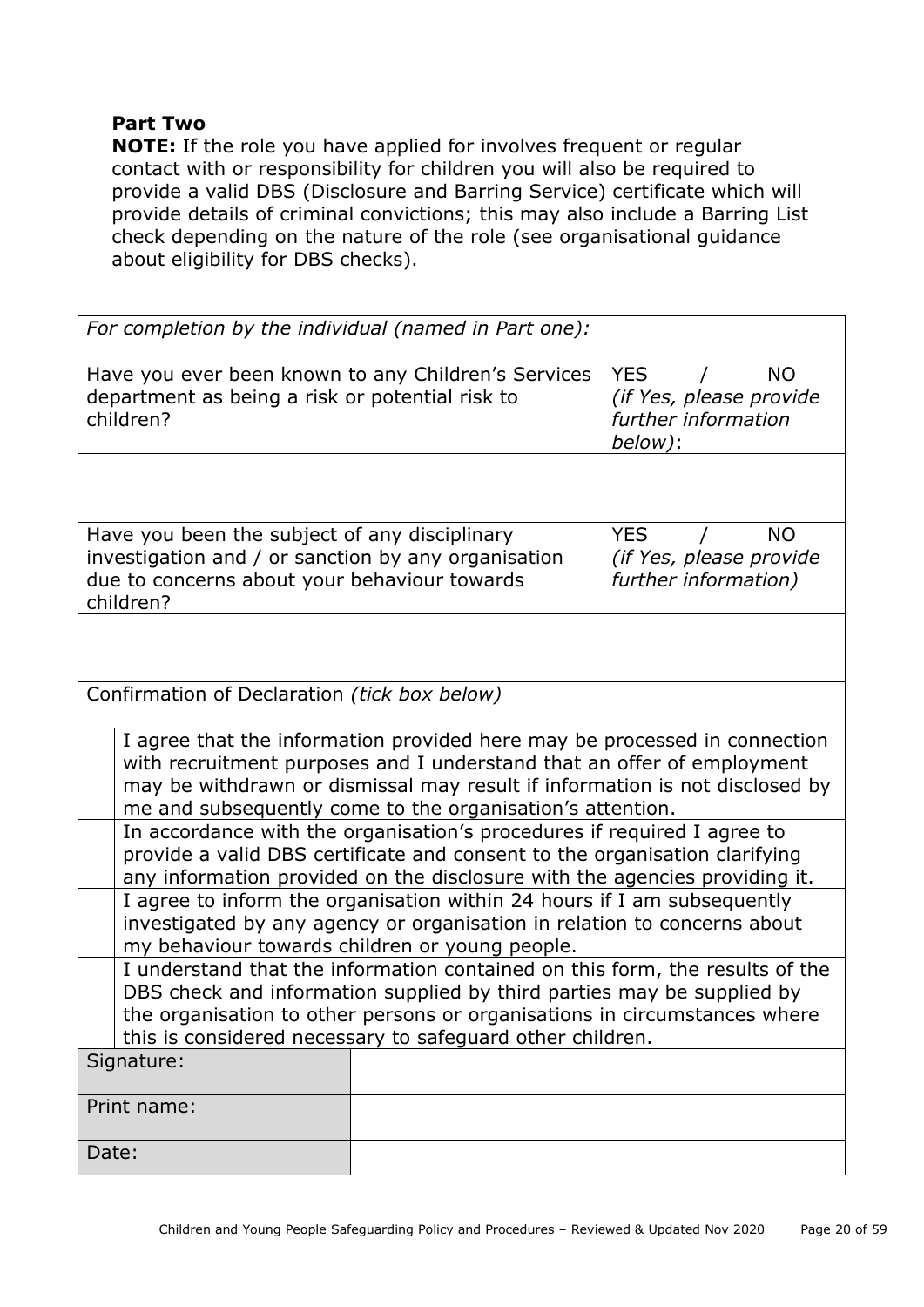| I have seen and checked the above responses, if any of the boxes |
|------------------------------------------------------------------|
| above are ticked YES, I have referred this form to England Golf  |
| Governance Department for a risk assessment and advice.          |

**Signed: date:**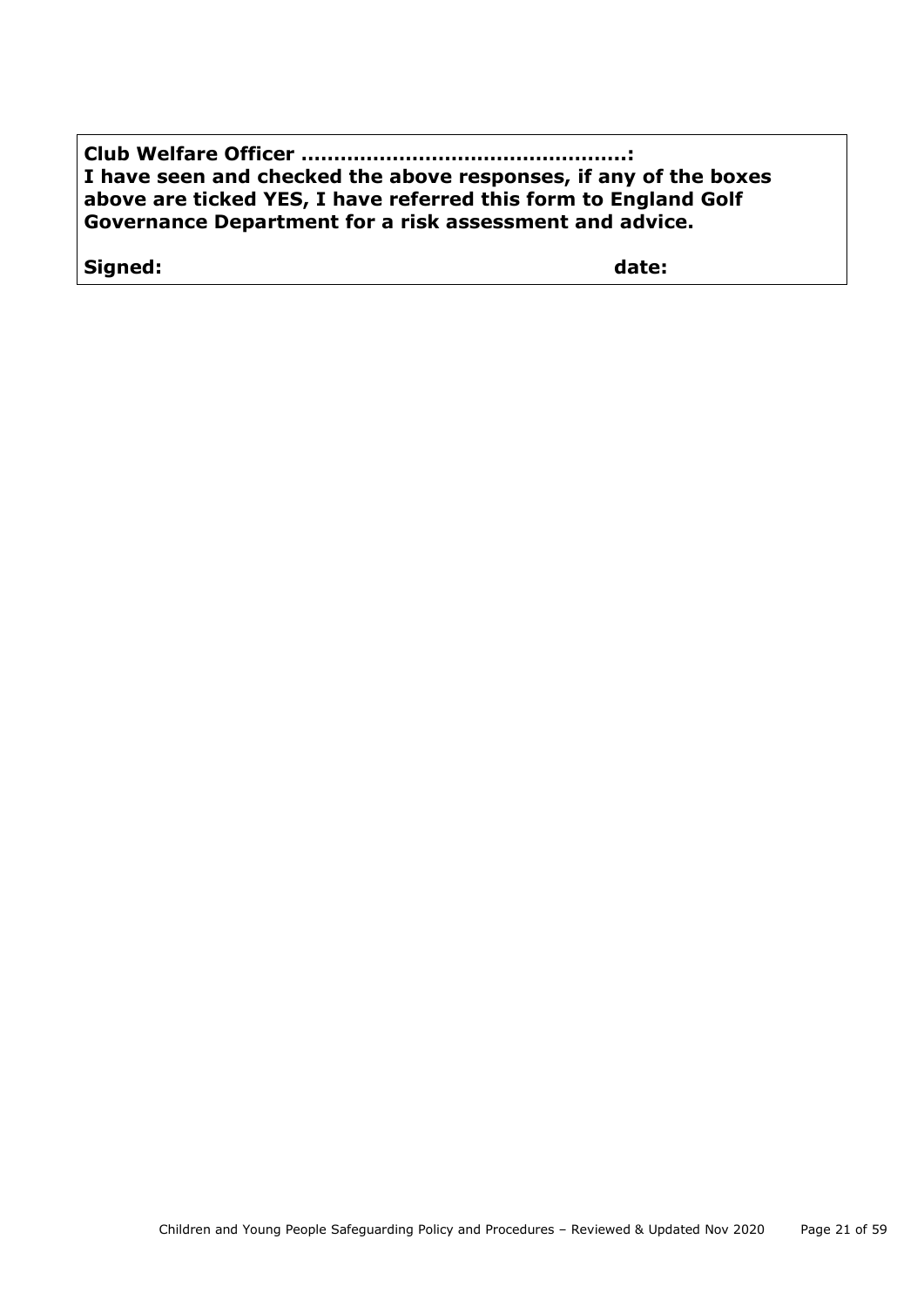#### <span id="page-21-0"></span>**Appendix 3 Reference form - West Middlesex Golf Club**

#### (Name)

Has expressed an interest in becoming a club member of staff, volunteer / coach\* (\*delete as appropriate) and has given your name as a referee.

As this post involves substantial access to children and as an organisation committed to safeguarding children, it is important that if you have any reason to be concerned about this applicant that you do not complete the following form, but please contact me on:

Telephone:

Name:

Organisation:

Any information disclosed in this reference will be treated in confidence and in accordance with relevant legislation and guidance, and will only be shared with the person conducting the assessment of a candidate's suitability for a post, if he or she is offered the position in question.

- How long have you known the person?
- In what capacity?
- What attributes does this person have which would make him / her suited to a role working with children?
- How would you describe his / her personality?

Signed:

Date: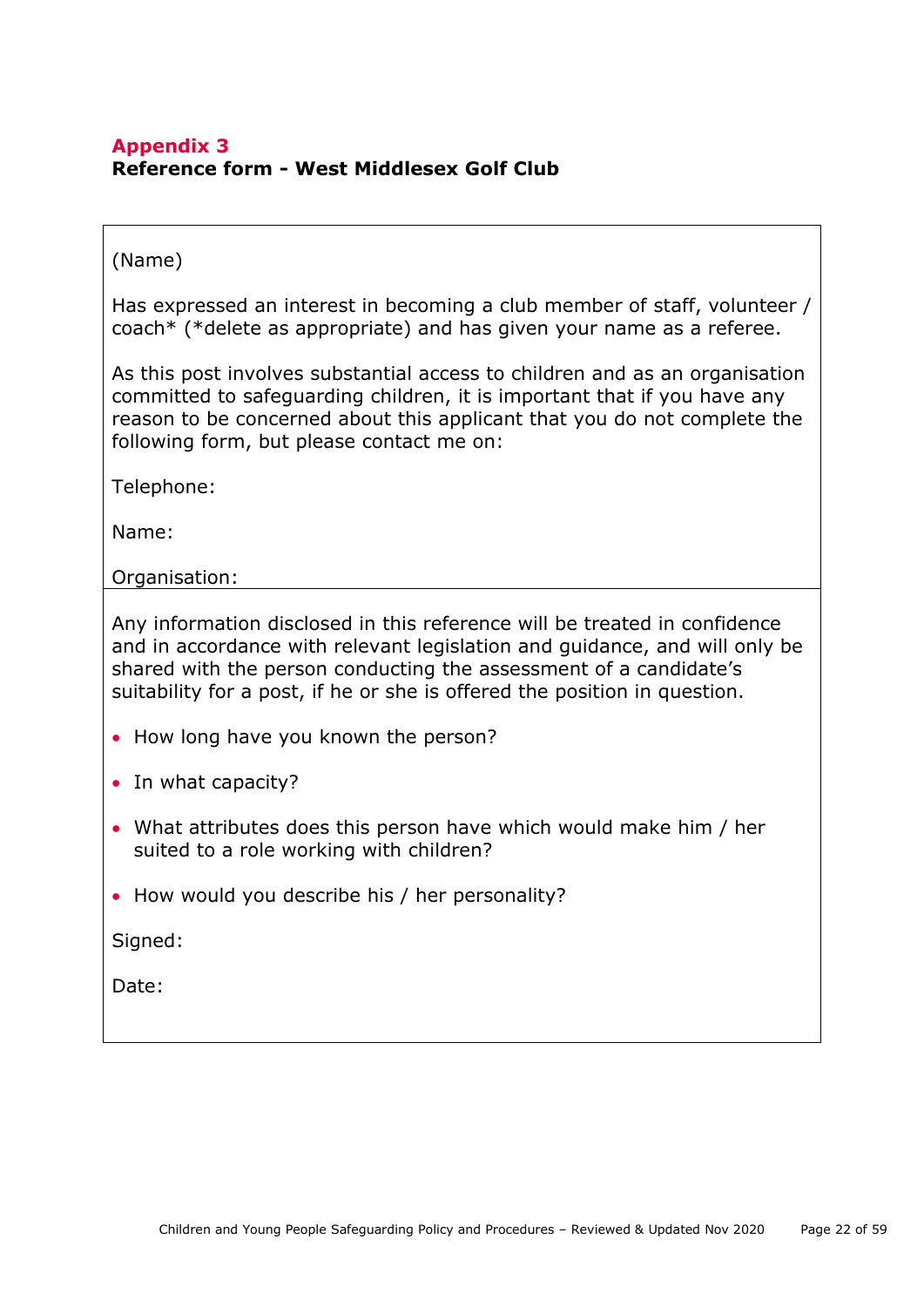# <span id="page-22-0"></span>**West Middlesex Golf Club Code of Conduct for staff, coaches & volunteers**

- Respect the rights, dignity and worth of every person within the context of golf
- Treat everyone equally and do not discriminate on the grounds of age, gender, race, religion or belief, sexual orientation or disability
- If you see any form of discrimination, do not condone it or allow it to go unchallenged
- Place the well-being and safety of the young person above the development of performance
- Develop an appropriate working relationship with young people, based on mutual trust and respect
- Ensure that physical contact is appropriate and necessary and is carried out within recommended guidelines with the young person's full consent and approval
- Always work in an open environment (e.g. avoid private or unobserved situations and encourage an open environment)
- Do not engage in any form of sexually related contact with a young player. This is strictly forbidden as is sexual innuendo, flirting or inappropriate gestures and terms
- You should not have regular contact outside your club role with the juniors and should not engage in regular communication through text, email or social network sites
- Know and understand West Middlesex Golf Club's Child Safeguarding Policies and Procedures
- Respect young people's opinions when making decisions about their participation in golf
- Inform players and parents of the requirements of golf
- Be aware of and report any conflict of interest as soon as it becomes apparent
- Display high standards of language, manner, punctuality, preparation and presentation
- Do not smoke, drink or use recreational drugs while actively working with young people in the club. This reflects a negative image and could compromise the safety of the young people
- Do not give young people alcohol when they are under the care of the club
- Hold relevant qualifications and insurance cover. All Staff, Volunteers & Coaches who work regularly with children must have current DBS clearance, approved by England Golf Governance Department
- Ensure the activities are appropriate for the age, maturity, experience and ability of the individual
- Promote the positive aspects of golf e.g. fair play
- Display high standards of behaviour and appearance
- Follow Club Procedures & good practice guidelines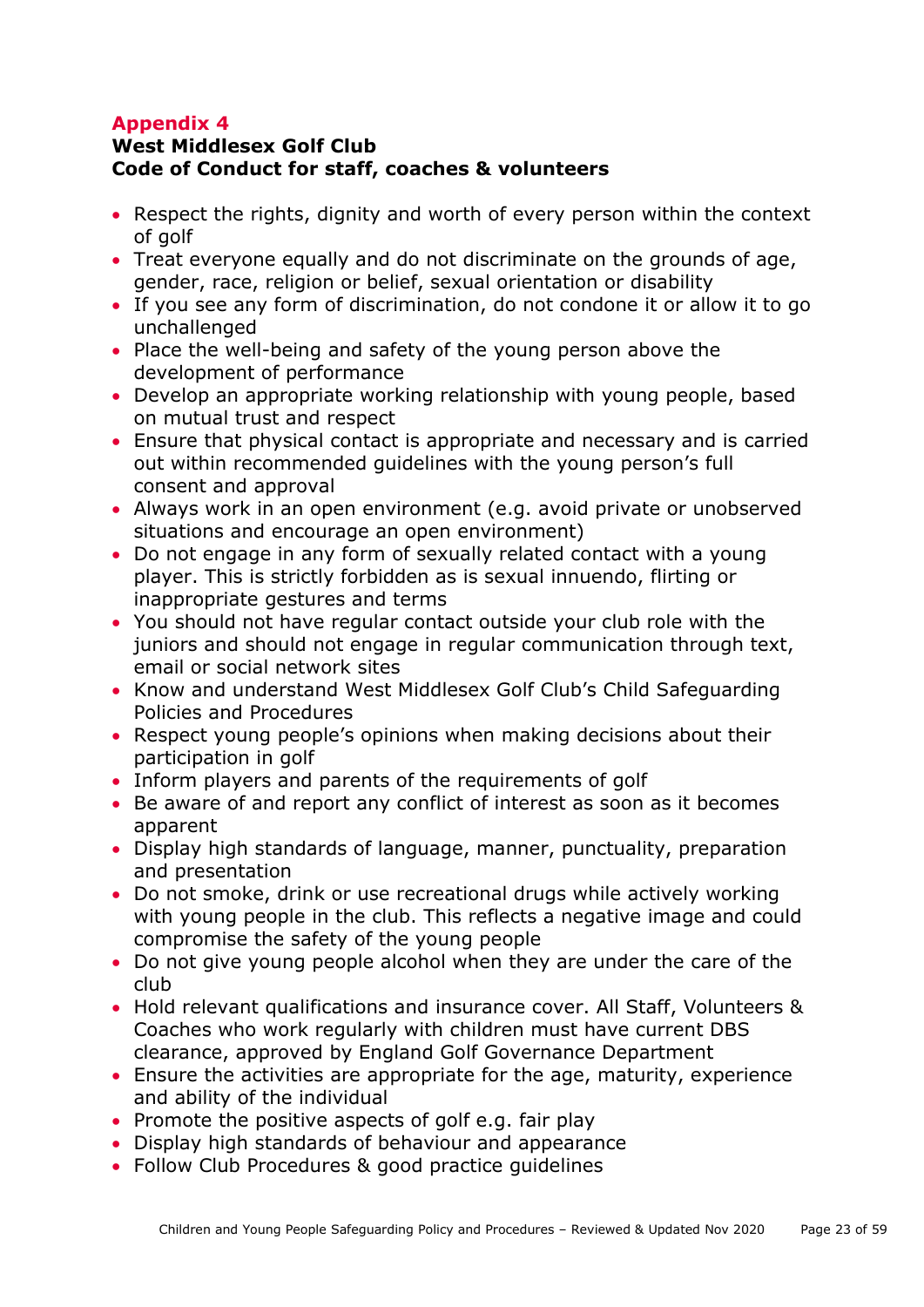- Ensure that you attend appropriate training to keep up to date with your role and the welfare of young people
- Report any concerns you may have in relation to a child or the behaviour of an adult, following reporting procedures laid down by West Middlesex Golf Club.

| Signed:            | Date: |
|--------------------|-------|
| <b>PRINT NAME:</b> |       |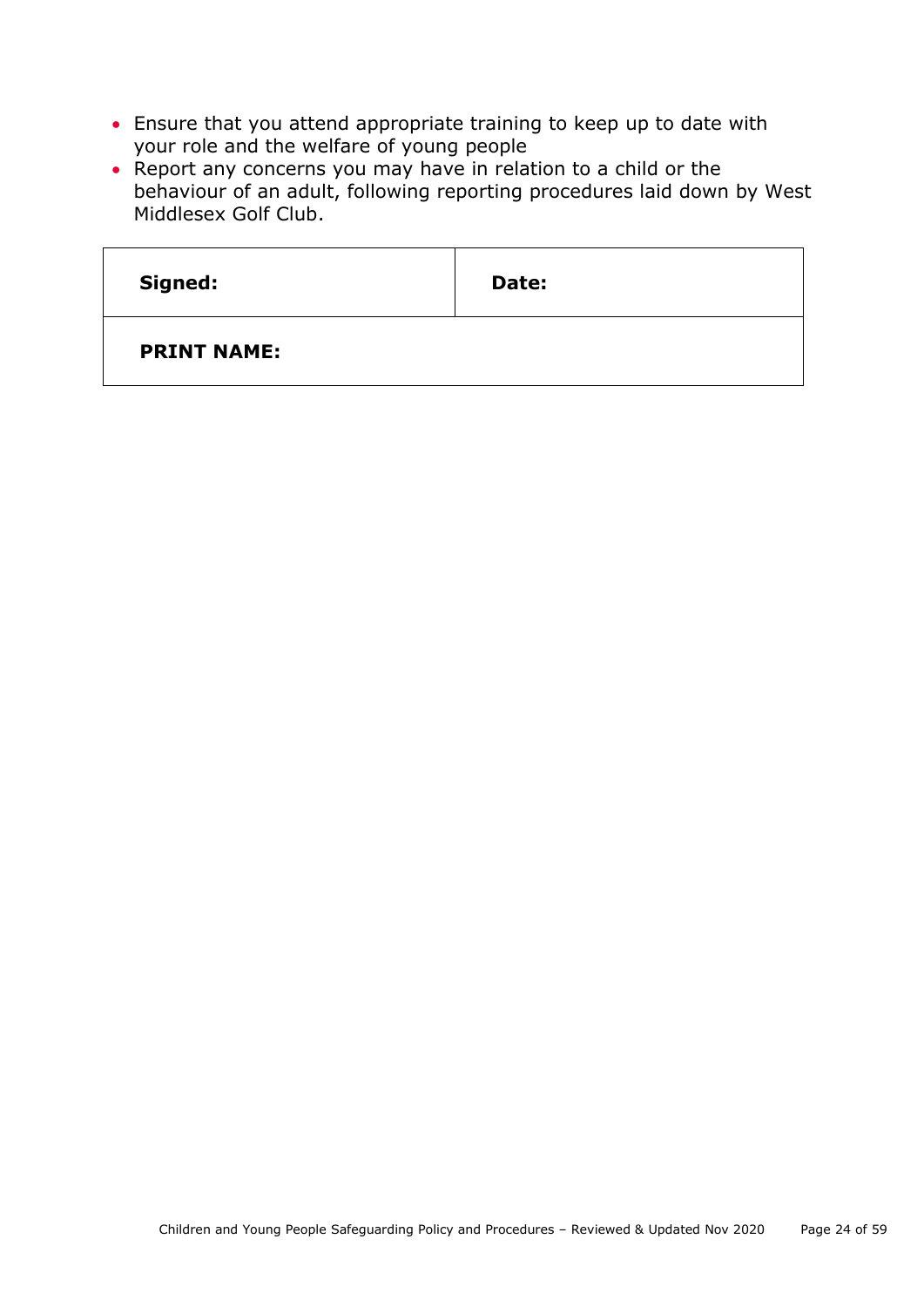## <span id="page-24-0"></span>**West Middlesex Golf Club**

#### **Code of Conduct for Young Golfers**

As a young golfer taking part in a West Middlesex Golf Club activity, you should:

- Help create and maintain an environment free of fear and harassment
- Demonstrate fair play and apply golf's standards both on and off the course
- Understand that you have the right to be treated as an individual
- Respect the advice that you receive
- Treat others as you would wish to be treated yourself
- Respect other people and their differences
- Look out for yourself and for the welfare of others
- Speak out (to your parents or a club representative) if you consider that you or others have been poorly treated
- Be organised and on time
- Tell someone in authority if you are leaving the venue
- Accept that these guidelines are in place for the well-being of all concerned
- Treat organisers and coaches with respect
- Observe instructions or restrictions requested by the adults looking after you

You should not take part in any irresponsible, abusive, inappropriate or illegal behaviour which includes:

- Smoking
- Using foul language
- Publicly using critical or disrespectful descriptions of others, either in person or through text, email or social network sites
- Consuming alcohol, illegal performance-enhancing drugs or stimulants

You must be aware of dangers associated with West Middlesex Golf:

- Use all necessary precautions when crossing Greenford Road
- Use all appropriate footpaths
- Do not enter any water hazards, ie the pond and ditches (when there is water in them)
- If someone calls 'fore' take necessary action to avoid being hit by a ball, and likewise call 'fore' if you or your playing partners hit any wayward balls.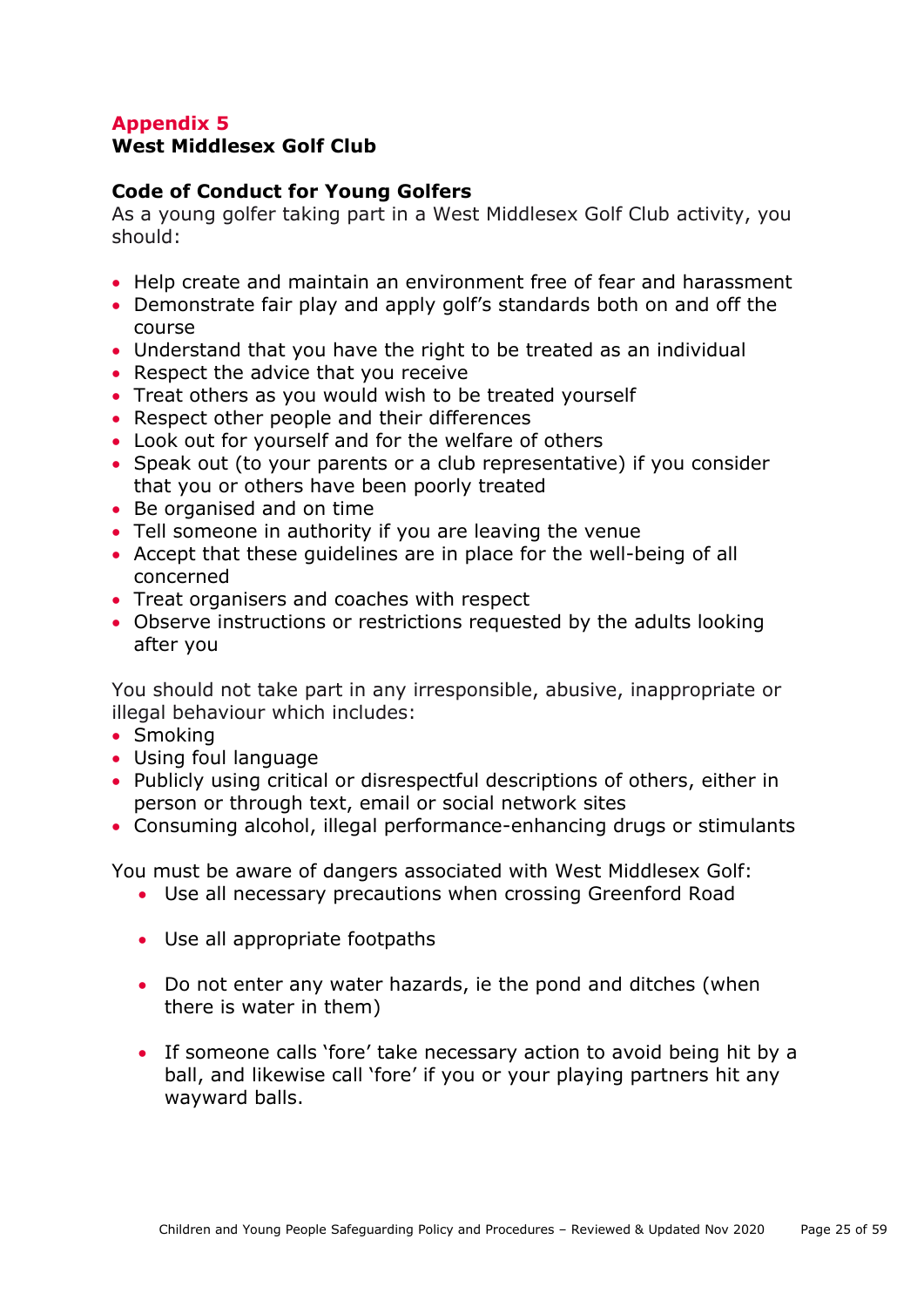| Child Signature        | <b>Print Name</b> |
|------------------------|-------------------|
| Parent/Carer Signature | <b>Print Name</b> |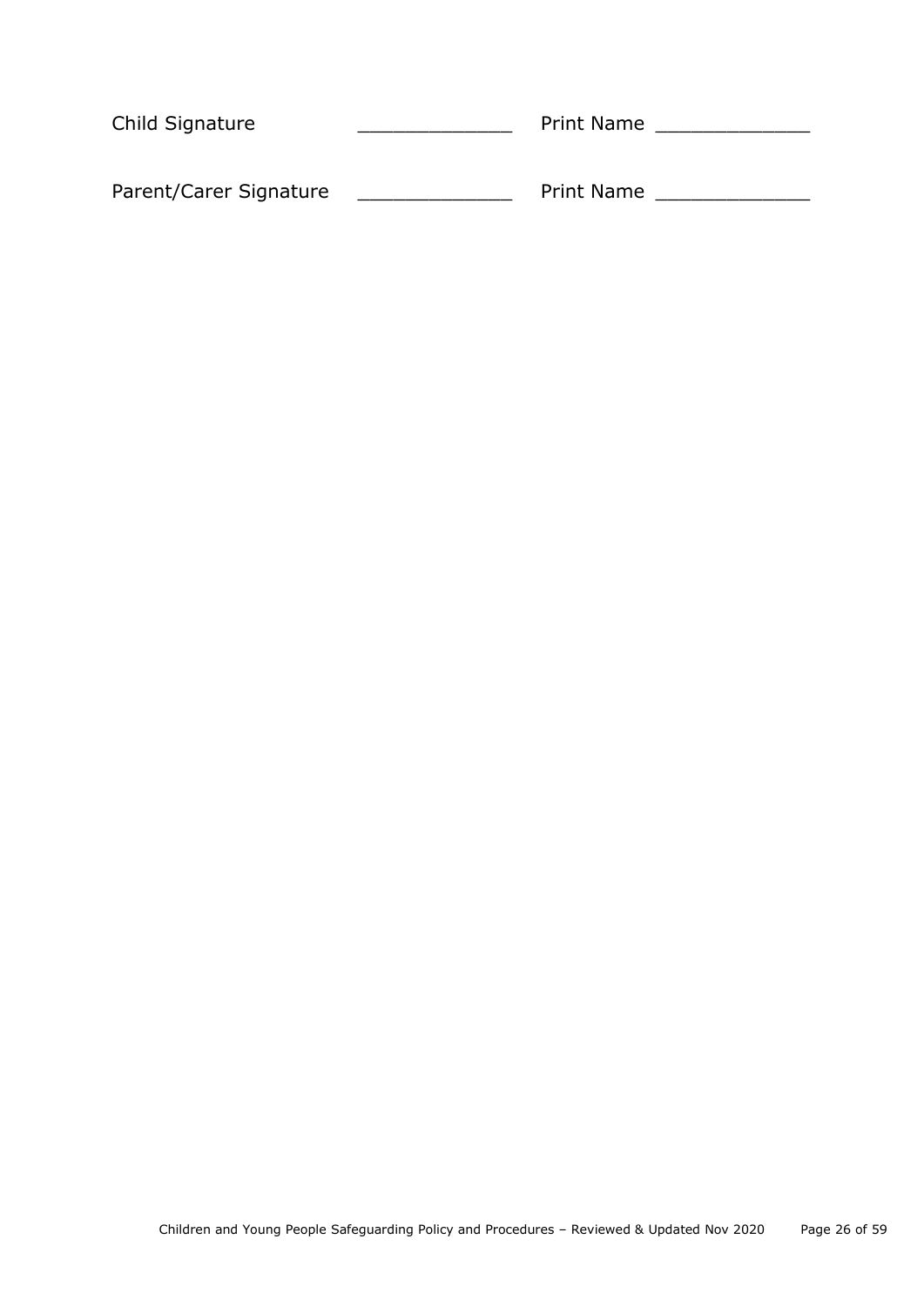# <span id="page-26-0"></span>**West Middlesex Golf Club Code of Conduct for Parents / Carers of Young Golfers**

As parents / carers you are expected to:

- Positively reinforce your child and show an interest in their chosen activity
- Do not place your child under pressure or push them in to activities they do not want to do
- Be realistic and supportive
- Promote your child's participation in playing sport for fun
- Complete and return the Player Profile Form and Consents pertaining to your child's participation in activities at West Middlesex Golf Club
- Report and update West Middlesex Golf Club with any changes relevant to your child's health and wellbeing
- Deliver and collect your child punctually before and after coaching sessions / competitions
- Ensure your child has clothing and kit appropriate to the weather conditions
- Ensure your child has appropriate equipment, plus adequate food and drink
- Ensure that your child understands the rules of Golf
- Teach your child that they can only do their best
- Ensure that your child understands their Code of Conduct
- Behave responsibly at West Middlesex Golf Club and on the golf course; do not embarrass your child
- Show appreciation and support the coaches, volunteers and staff at West Middlesex Golf Club
- Accept the decision and judgement of the officials during events and competition

As a parent / carer you have the right to:

- Be assured that your child is safeguarded during their participation in the sport
- Be informed of problems or concerns relating to your child
- Be informed if your child is injured
- Have consent sought for issues such as trips and photography
- Contribute to the decisions of the club
- Have any concerns about any aspect of your child's welfare listened to and responded to

Any breaches of this code of conduct will be dealt with immediately by Richard Piggott at West Middlesex Golf Club. Persistent concerns or breaches may result in you being asked not to attend games if your attendance is considered detrimental to the welfare of young participants.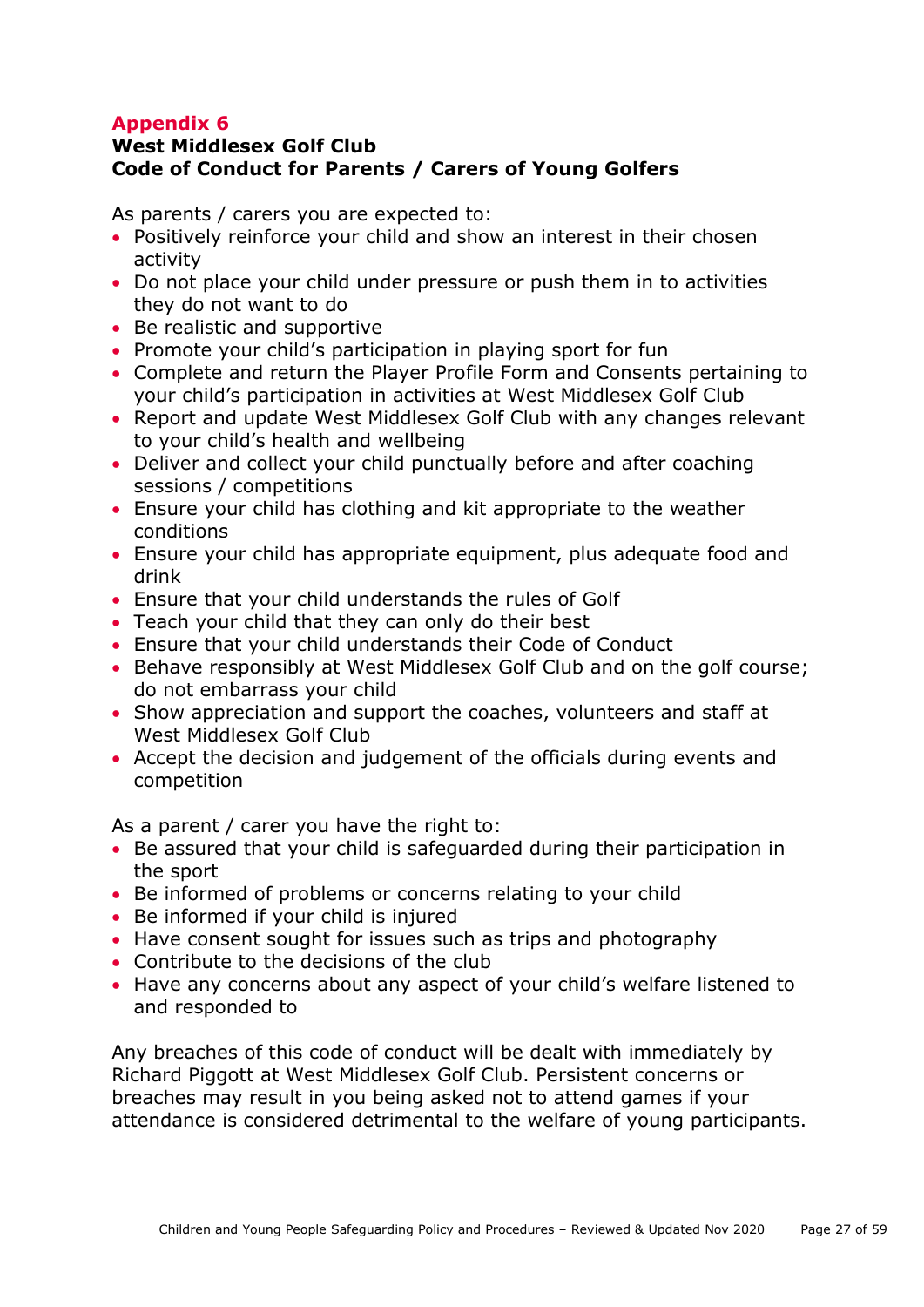The ultimate action should a parent / carer continue to breach the code of conduct may be that West Middlesex Golf Club regrettably ask your child to leave the session, event or club.

| Signed:            | Date: |
|--------------------|-------|
| <b>PRINT NAME:</b> |       |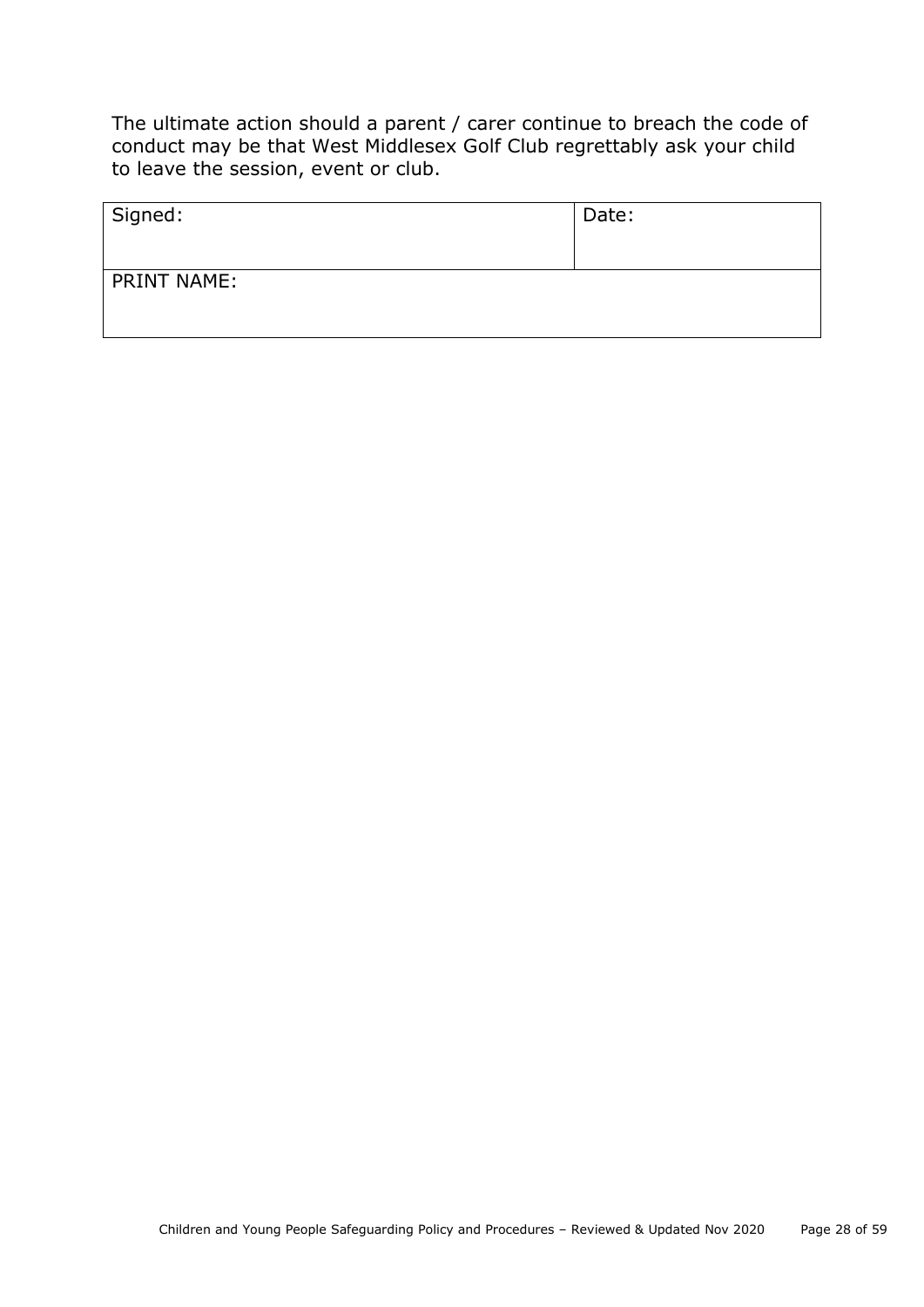# **West Middlesex Golf Club Managing Challenging Behaviour**

Staff / volunteers who deliver sports activities to children may, on occasions, be required to deal with a child's challenging behaviour. These guidelines aim to promote good practice and are based on the following principles:

- The welfare of the child is the paramount consideration
- Children must never be subject to any form of treatment that is harmful, abusive, humiliating or degradin
- The specific needs a child may have (e.g. communication, behaviour management, comprehension and so on) should be discussed with their parent / carer and where appropriate the child, before activities start. Where appropriate it may be helpful to record the details of any agreed plan or approach and provide copies to all parties.
- Every child should be supported to participate. Consideration to exclude a child from activities should apply only as a last resort and after all efforts to address any challenges have been exhausted, in exceptional circumstances where the safety of that child or of other children cannot be maintained.

# **Planning Activities**

Planning for activities should include consideration of whether any child involved may need additional support or supervision to participate safely. This should address:

- Assessment of additional risk associated with the child's behaviour
- Appropriate supervision ratios and whether numbers of adults should be increased
- Information sharing for all volunteers on managing any challenging behaviour to ensure a consistent approach
- Specialist expertise or support that may be needed from carers or outside agencies. This is particularly relevant where it is identified that a child may need a level of physical intervention to participate safely (see below).

#### **Agreeing Acceptable and Unacceptable Behaviours**

Staff, volunteers, children, young people and parents / carers should be involved in developing an agreement about:

- What constitutes acceptable and unacceptable behaviour (code of conduct)
- The range of sanctions which may be applied in response to unacceptable behaviour.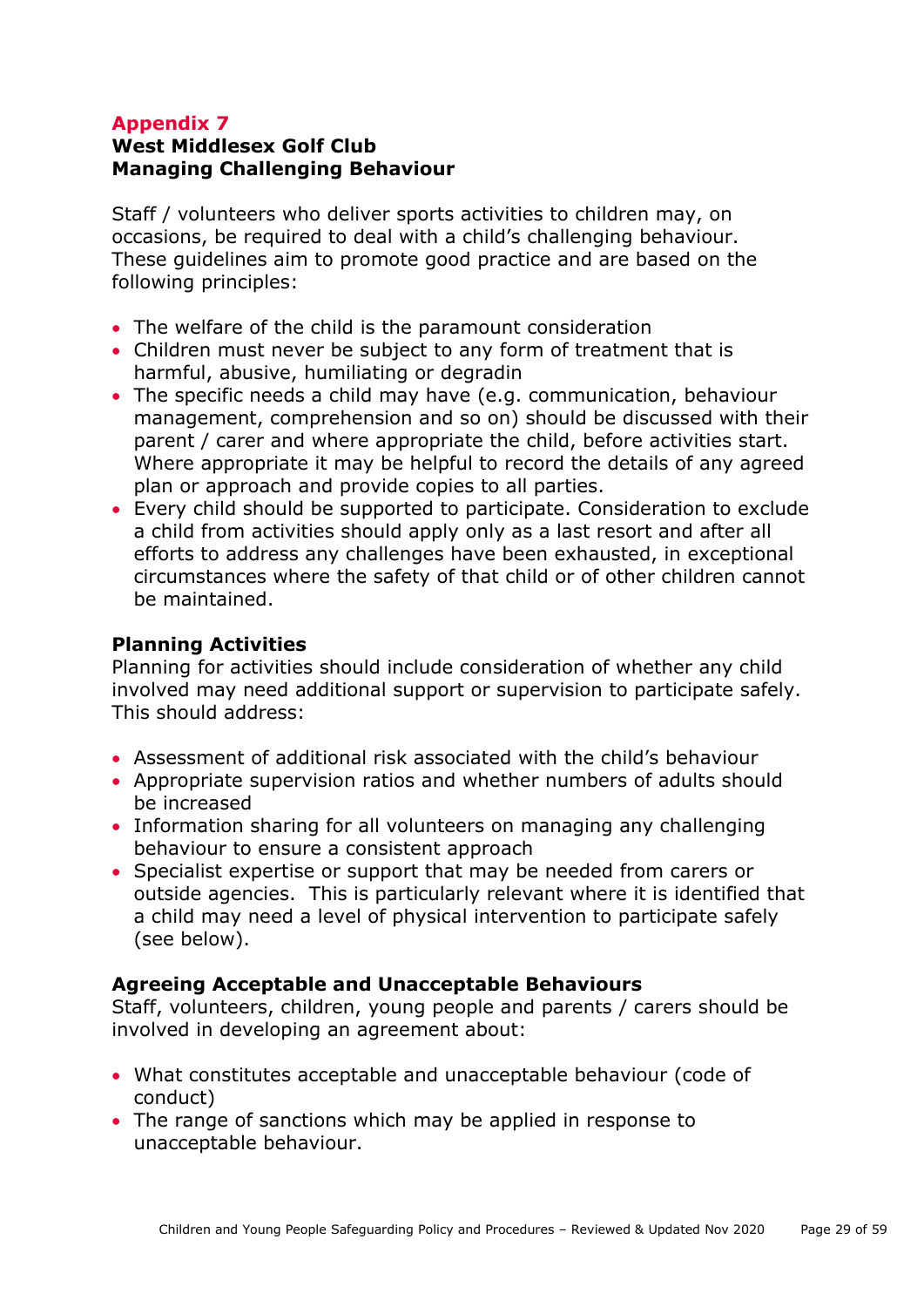This can be done at the start of the season, in advance of a trip away from home or as part of a welcome session at a residential camp. It should involve the views of children and young people to encourage better buy in and understanding.

Where challenges are anticipated in light, for example of a child's impairment or other medical condition, a clear plan / agreement should be established and written down.

Ensure that parents / carers understand the expectations on their children and ask them to reinforce this ahead of any trip or activity.

# **Managing Challenging Behaviour**

In responding to challenging behaviour the response should always be:

- Proportionate to the actions you are managing
- Imposed as soon as is practicable
- Fully explained to the child and their parents / carers

In dealing with children who display negative or challenging behaviours, staff and volunteers might consider the following options:

- Time out from the activity, group or individual work
- Reparation the act or process of making amends
- Restitution the act of giving something back
- Behavioural reinforcement rewards for good behaviour, consequences for negative behaviour
- De-escalation of the situation talking with the child and distracting them from challenging behaviour
- Increased supervision by staff / volunteers
- Use of individual 'contracts' or agreements for the child's future or continued participation
- Sanctions or consequences e.g. missing an outing or match
- Seeking additional / specialist support through working in partnership with other agencies
- Temporary or permanent exclusion

The following should never be permitted as a means of managing a child's behaviour:

- Physical punishment or the threat of such
- Refusal to speak to or interact with the child
- Being deprived of food, water, access to changing facilities or toilets or other essential facilities
- Verbal intimidation, ridicule or humiliation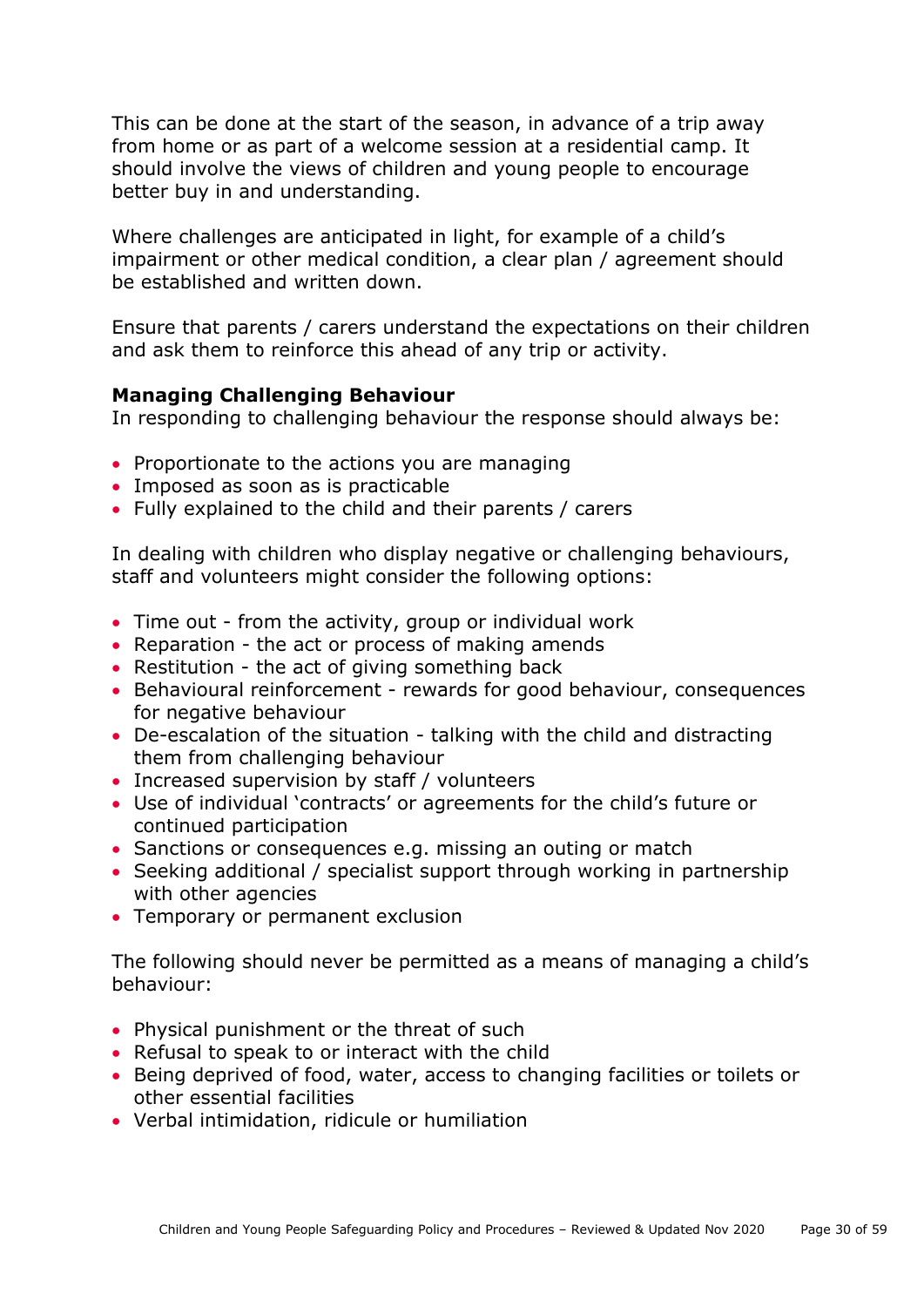Staff / volunteers should consider the risks associated with employing physical intervention compared with the risks of not employing physical intervention.

The use of physical intervention should always:

- Be avoided unless it is absolutely necessary to prevent a child injuring themselves or others, or causing serious damage to property.
- Aim to achieve an outcome that is in the best interests of the child whose behaviour is of immediate concern.
- Form part of a broader approach to the management of challenging behaviour.
- Be the result of conscious decision-making and not a reaction to an adult's frustration.
- Employ the minimum force needed to avert injury to a person or serious damage to property - applied for the shortest period of time.
- Used only after all other strategies have been exhausted.
- Be recorded as soon as possible using the appropriate organisational reporting form and procedure.

Parents should always be informed following an incident where a coach / volunteer has had to physically intervene with their particular child.

Physical intervention must not:

- Involve contact with buttocks, genitals and breasts
- Be used as a form of punishment
- Involve inflicting pain

#### **Views of the child**

A timely de-brief for staff / volunteers, the child and parents should always take place in a calm environment following an incident where physical intervention has been used. Even children who haven't directly been involved in the situation may need to talk about what they have witnessed.

There should also be a discussion with the child and parents about the child's needs and continued safe participation in the group or activity.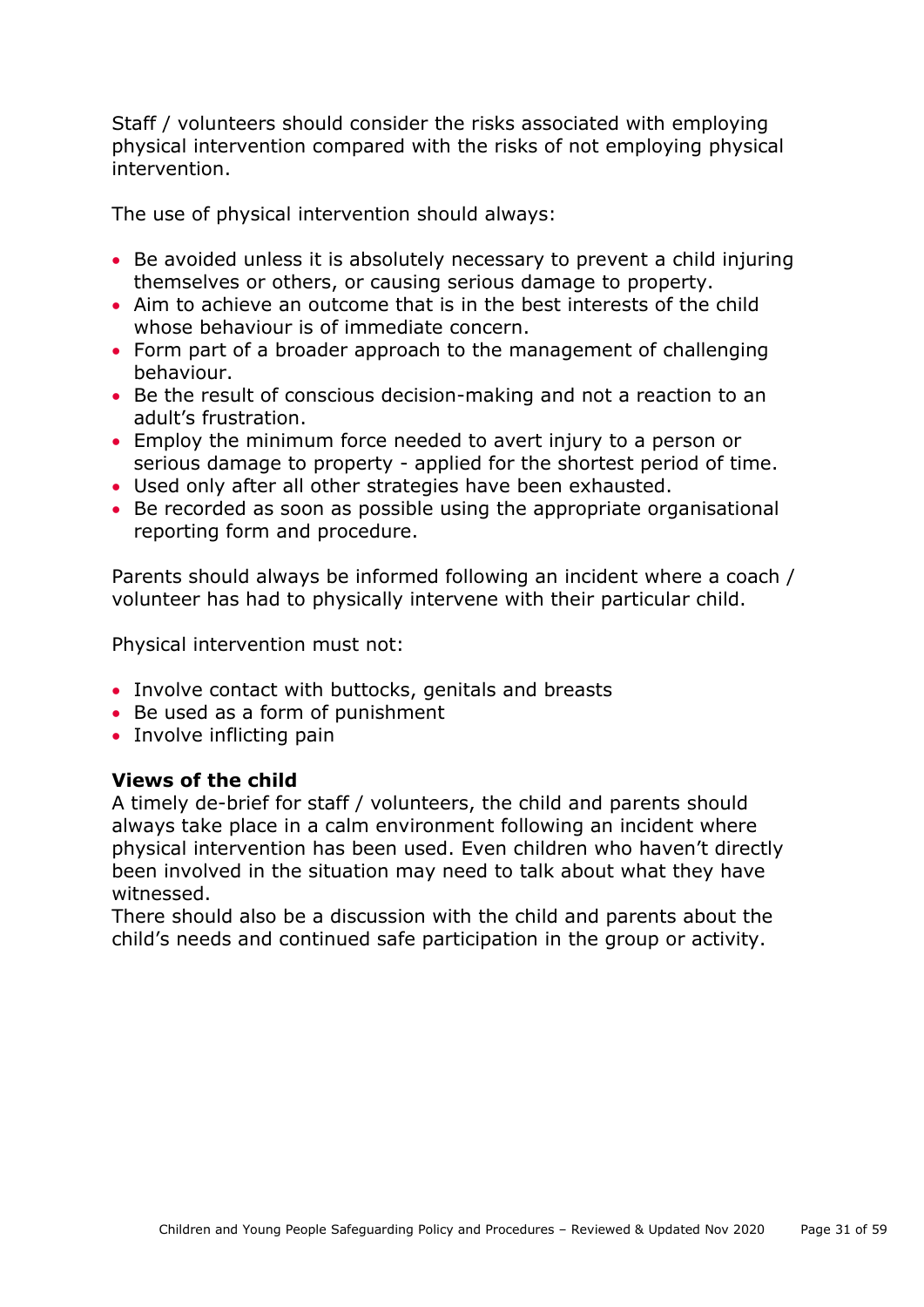## <span id="page-31-0"></span>**Appendix 8 Incident Report Form - West Middlesex Golf Club**

| Recorder's Name: |               |
|------------------|---------------|
| Address:         |               |
|                  |               |
| Post Code:       | Telephone No: |

| Child's Name: |               |
|---------------|---------------|
| Address:      |               |
| Post Code:    | Telephone No: |

| <b>Complainant's Name:</b> |               |
|----------------------------|---------------|
| Address:                   |               |
| Post Code:                 | Telephone No: |

Details of the allegations: [include: date; time; location; and nature of the incident]

Additional information: [include: witnesses; corroborative statements; etc.]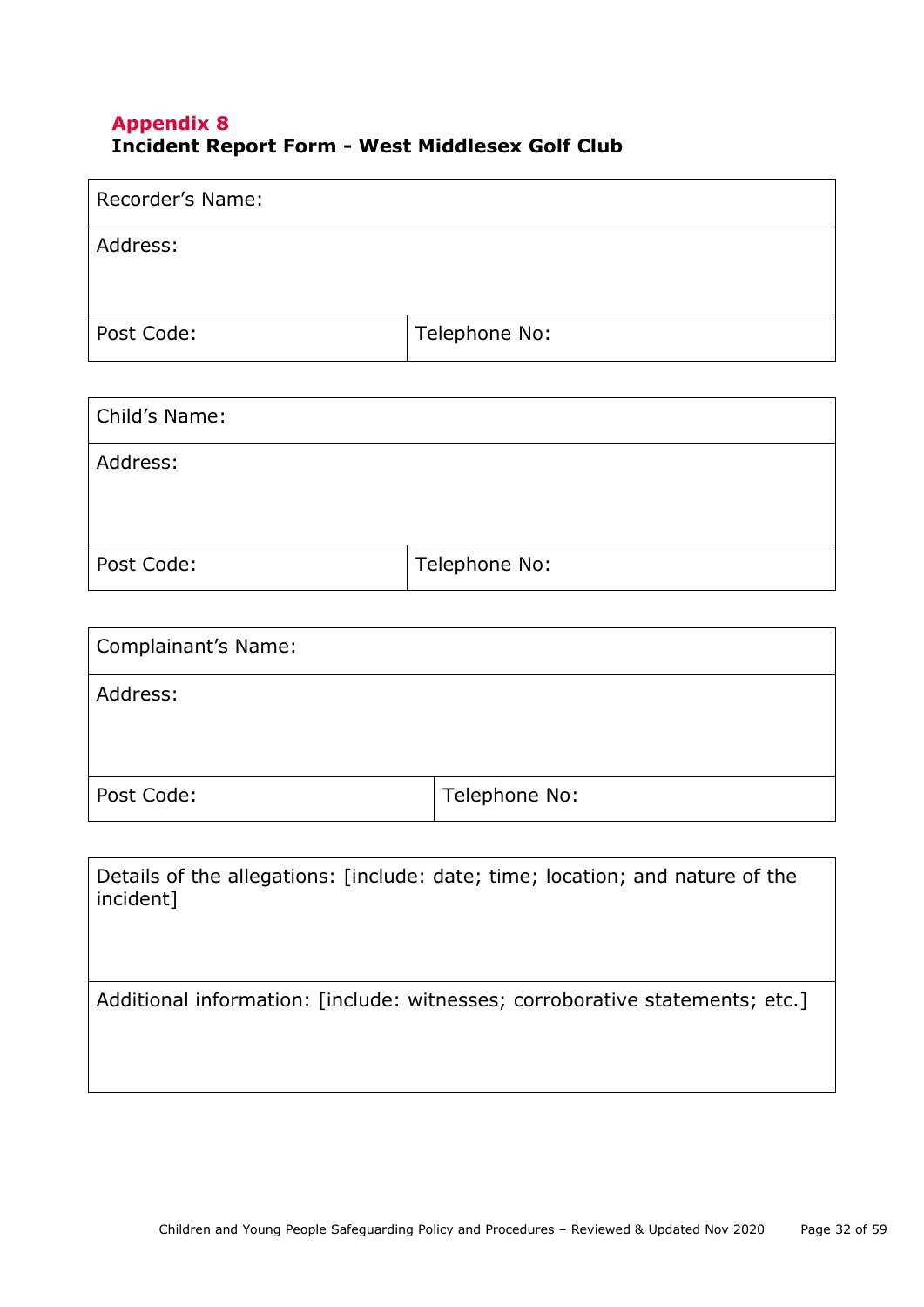| England Golf Governance department notified (01526 351824) |       |
|------------------------------------------------------------|-------|
| Case Number (if allocated):                                |       |
| Name of person spoken to:                                  |       |
| Date:                                                      | Time: |
| Action taken:                                              |       |
|                                                            |       |
| Date:                                                      | Time: |
| Signature of Recorder:                                     |       |
| Signature of Complainant:                                  |       |

#### **Data protection:**

West Middlesex Golf Club and England Golf Governance Department may use the information in this form (together with other information they obtain as a result of any investigation) to investigate the alleged incident and to take whatever action is deemed appropriate, in accordance with their Children and Young People Safeguarding Policy and Procedures.

Strict confidentiality will be maintained and information will only be shared on a "need to know" basis in the interests of safeguarding and in accordance with the company's data protection policy. This may involve disclosing certain information to a number of organisations and individuals including relevant clubs and County bodies, individuals that are the subject of an investigation and / or Statutory agencies such as the Police and Children's Social Care.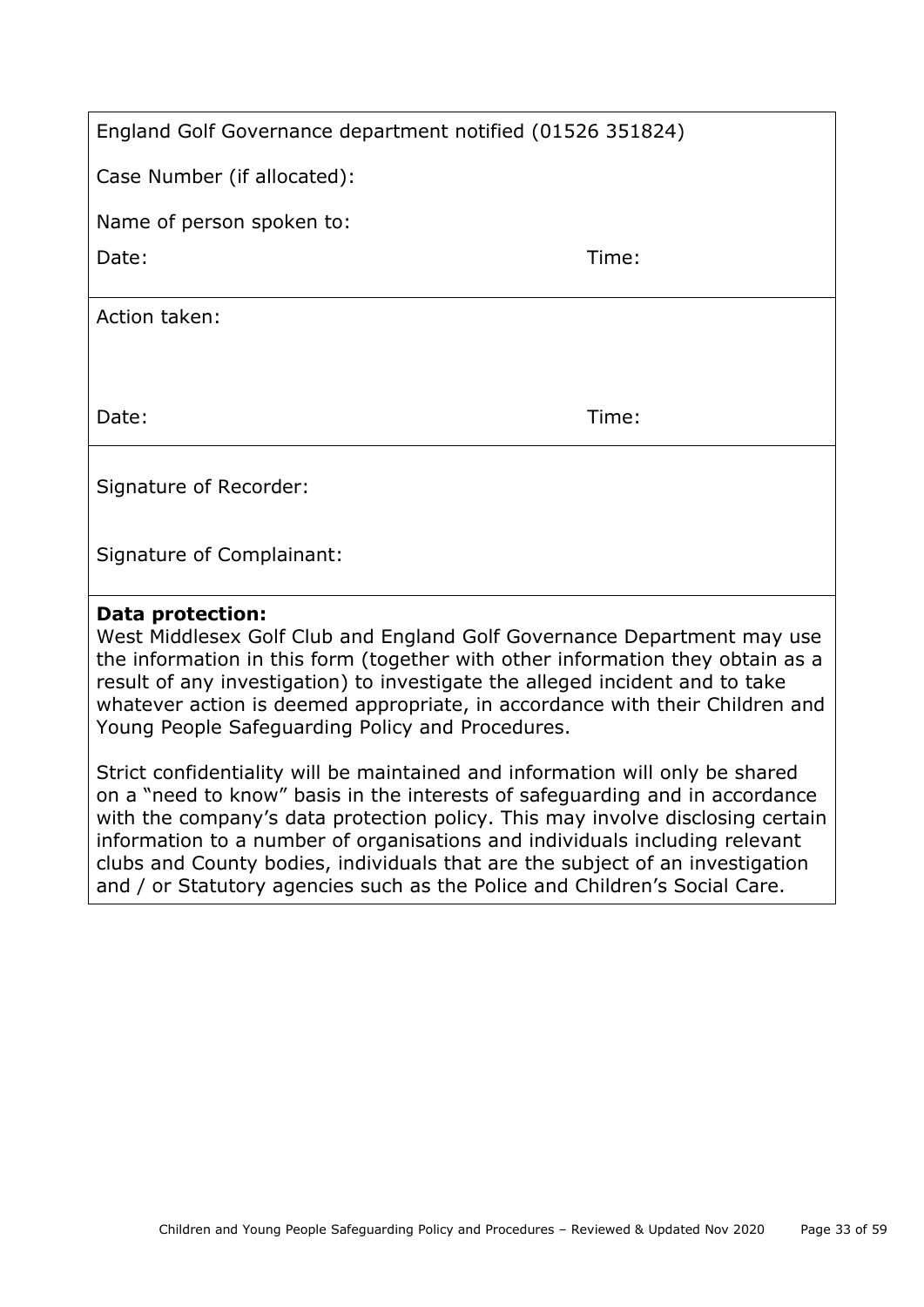### **Appendix 9 Accident Report Form – West Middlesex Golf Club**

| Recorder's Name:                                                                             |               |  |
|----------------------------------------------------------------------------------------------|---------------|--|
| Address:                                                                                     |               |  |
|                                                                                              |               |  |
| Post Code:                                                                                   | Telephone No: |  |
| Name of Injured Person [s]:                                                                  |               |  |
| Address:                                                                                     |               |  |
|                                                                                              |               |  |
| Post Code:                                                                                   | Telephone No: |  |
| Nature of Injury Sustained:                                                                  |               |  |
|                                                                                              |               |  |
| Where did the Accident occur: [include: date; time; location; and nature of<br>the accident] |               |  |
| How did the Accident occur: [include: names; telephone numbers; etc.]                        |               |  |
|                                                                                              |               |  |
|                                                                                              |               |  |
| Were there any witnesses to the Accident: [include: names; statements,<br>etc.]              |               |  |
| What action was taken: [include: treatment administered, by whom, etc.]                      |               |  |
|                                                                                              |               |  |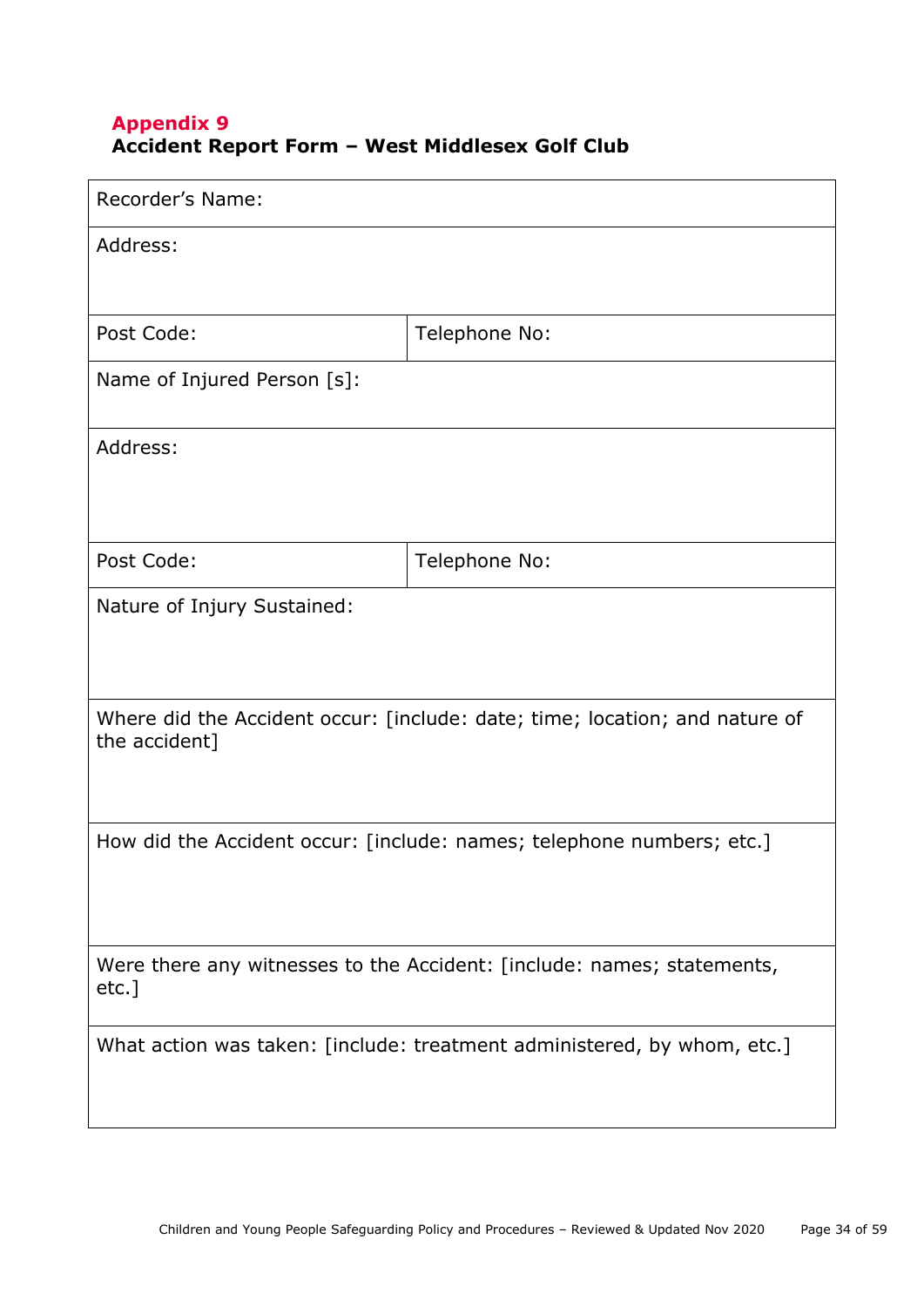Were any other Agencies involved?: [e.g. Ambulance service]

Have the Parents / Carers been contacted? YES NO [Please circle.]

Does the accident need to be referred to England Golf Governance Dept? YES NO

Date: Time:

Signature of Recorder:

#### **Data protection:**

West Middlesex Golf Club and England Golf Governance Department may use the information in this form (together with other information they obtain as a result of any investigation) to investigate the alleged incident and to take whatever action is deemed appropriate, in accordance with their Children and Young People Safeguarding Policy and Procedures.

Strict confidentiality will be maintained and information will only be shared on a "need to know" basis in the interests of safeguarding and in accordance with the company's data protection policy. This may involve disclosing certain information to a number of organisations and individuals including relevant clubs and County bodies, individuals that are the subject of an investigation and / or Statutory agencies such as the Police and Children's Social Care.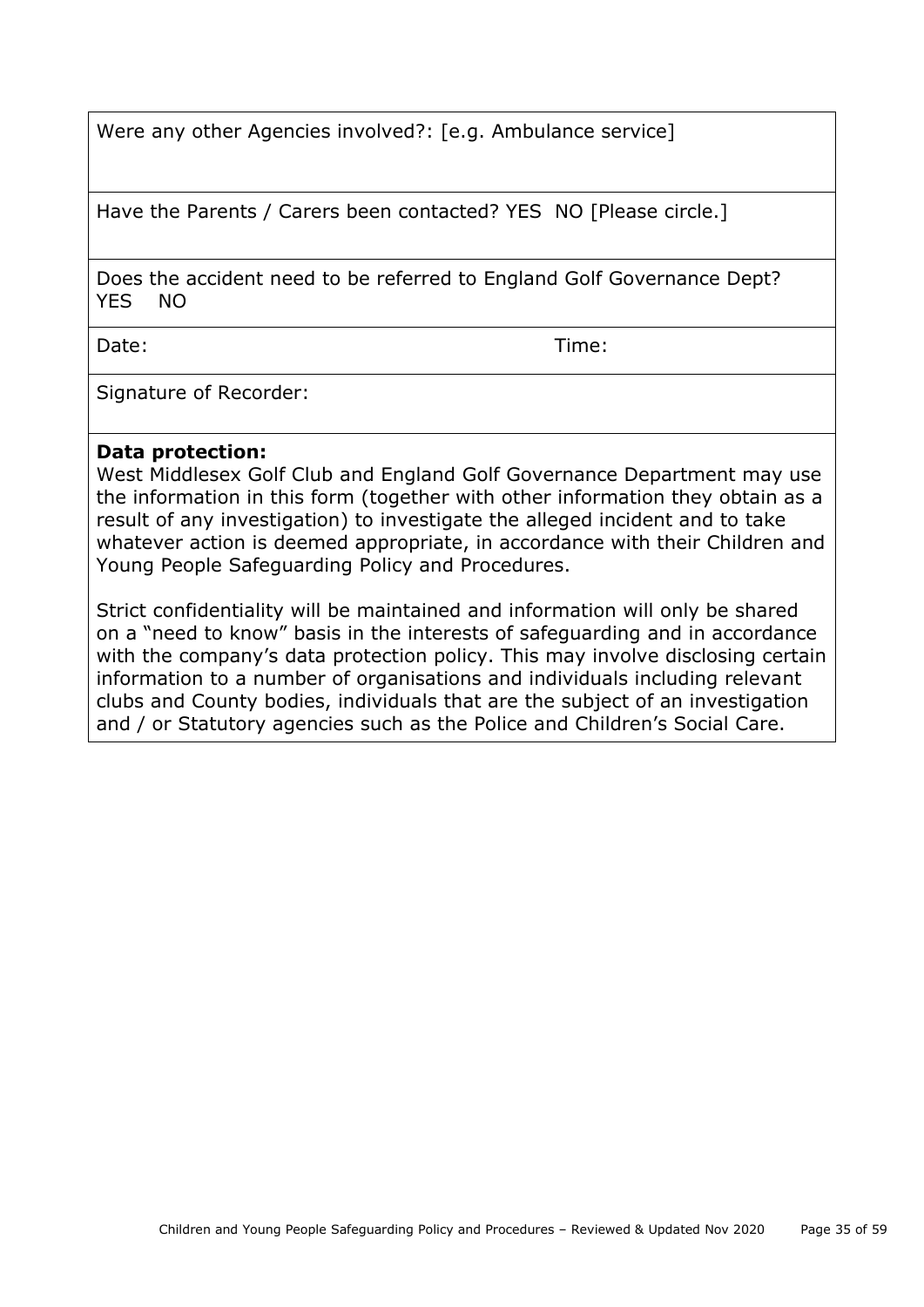## <span id="page-35-0"></span>**Junior Profile and Parental Consent Forms - West Middlesex Golf Club**

Player profile forms enable those responsible for children to have the information they need to deal effectively with any emergency situation that arises.

Although information obtained on these forms must be treated as confidential (and only given to those who need it to fulfil a duty of care for the child), it is also critically important this information is **readily to hand at sessions and matches.**

#### **Player Profile Form - West Middlesex Golf Club**

(For Players Under the age of 18)

The safety and welfare of juniors in our care is paramount, and it is therefore important that we are aware of any illness, medical condition and other relevant health details so that their best interests are addressed.

In compliance with the Data Protection Act 2018, GDPR and all relevant data protection legislation, all efforts will be made to ensure that information is accurate, kept up to date and secure and that it is used only in connection with the purpose and activities of the organisation. Information will not be kept once a person is no longer a member of the organisation. The information will be disclosed only to those members of the organisation for whom it is appropriate and relevant officers of England Golf where necessary.

It is the responsibility of the junior and their parent to notify the Club Welfare Officer (CWO) or Secretary if any of the details change at any time.

| Junior Name             |  |
|-------------------------|--|
| Date of Birth           |  |
| Address                 |  |
| <b>Telephone Number</b> |  |
| <b>Parents' Names</b>   |  |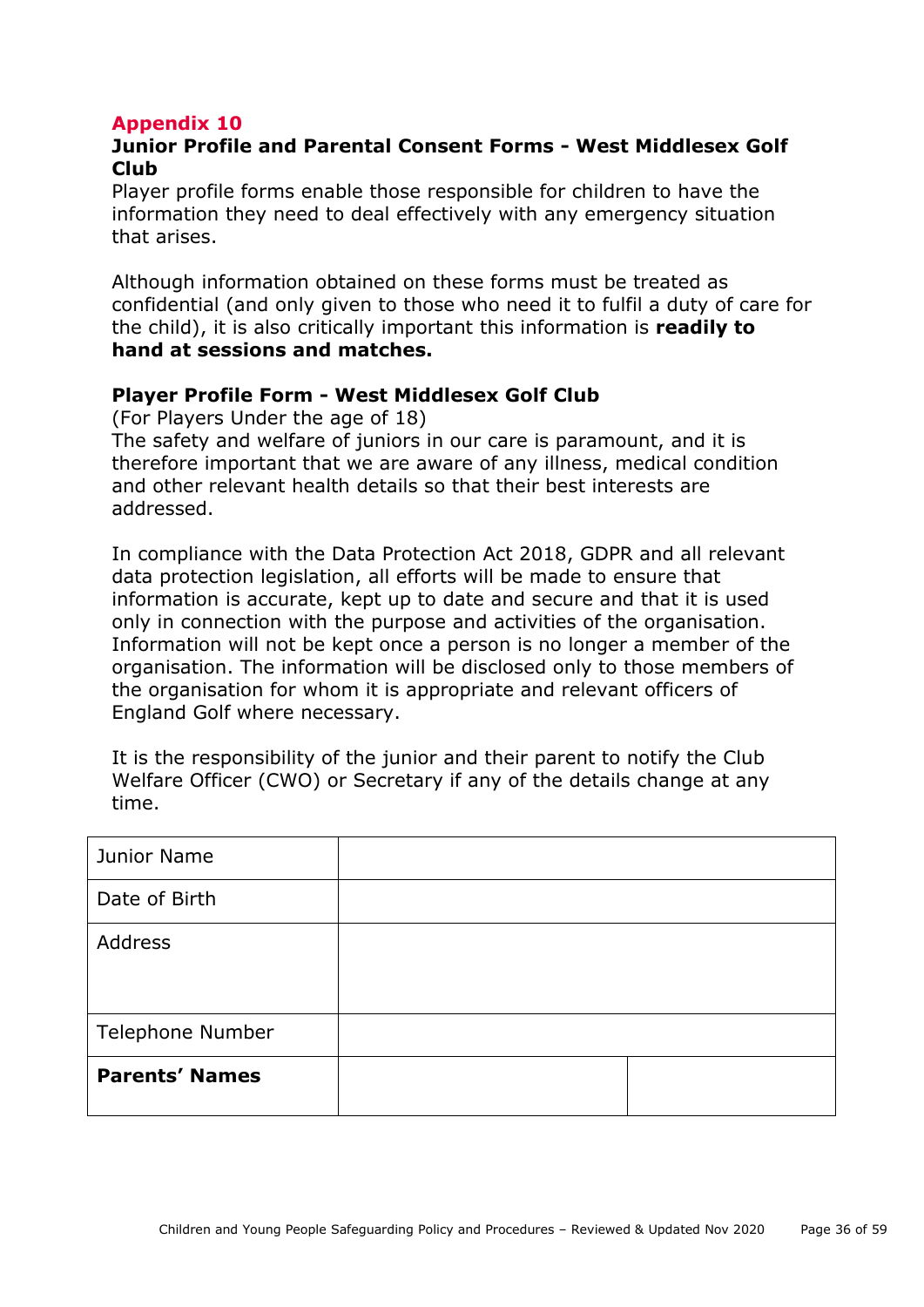| <b>Address</b>            |  | (If different) |
|---------------------------|--|----------------|
|                           |  |                |
| Home Telephone No         |  |                |
| Mobile Telephone No       |  |                |
| Work Telephone No         |  |                |
| <b>Emergency Contacts</b> |  |                |
| <b>Contact 1 Name</b>     |  |                |
| Relationship to child     |  |                |
| Home Telephone Number     |  |                |
| Mobile Telephone Number   |  |                |
| Work Telephone Number     |  |                |
| <b>Contact 2 Name</b>     |  |                |
| Relationship to child     |  |                |
| Home Telephone Number     |  |                |
| Mobile Telephone Number   |  |                |
| Work Telephone Number     |  |                |

| Please confirm details of all<br>those with Parental<br>Responsibility for the Child. |  |
|---------------------------------------------------------------------------------------|--|
|                                                                                       |  |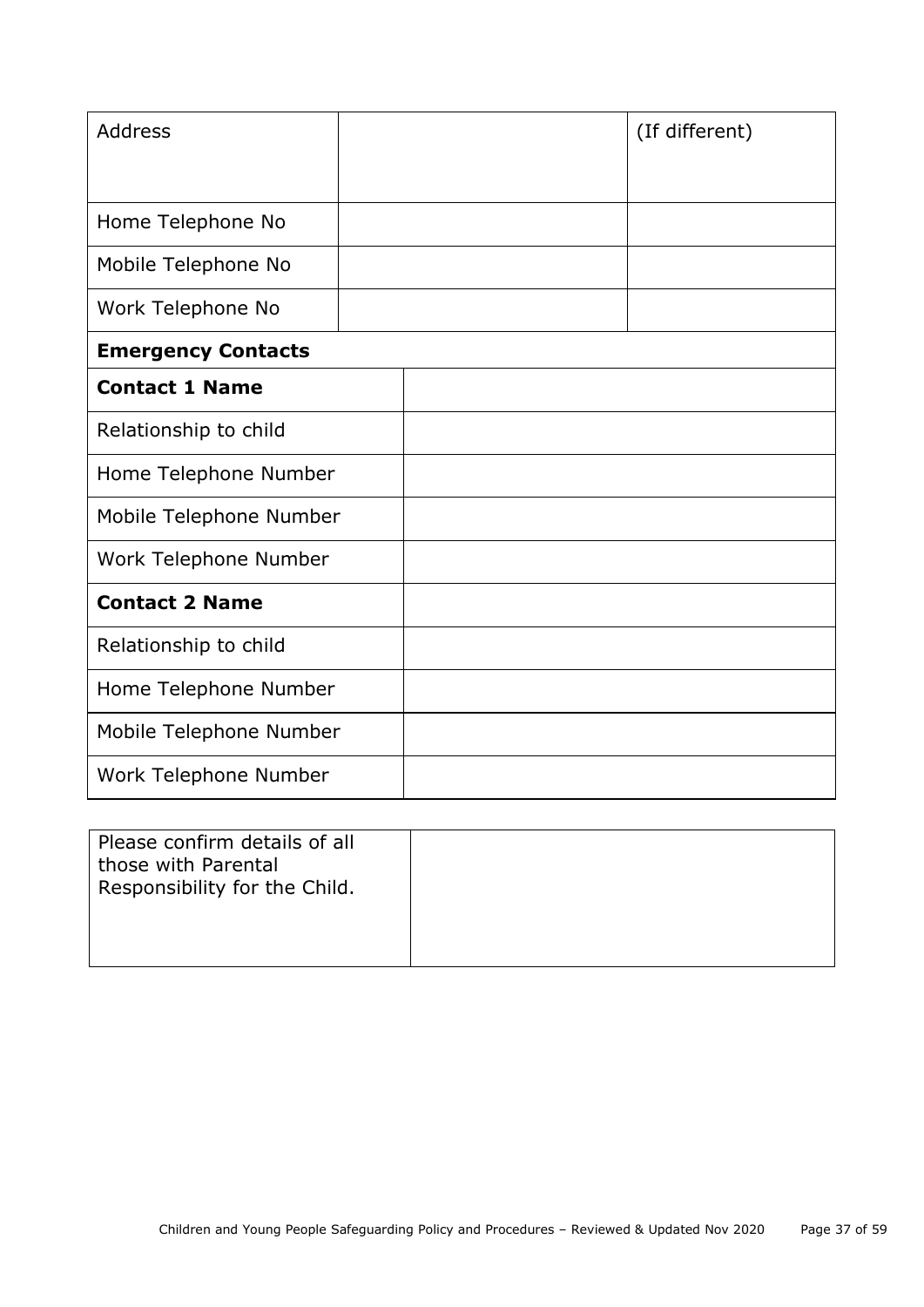# **Medical Information**

| Child's Doctor's name    |  |
|--------------------------|--|
| Doctor's Surgery Address |  |
| Telephone Number         |  |

Does your child experience any conditions requiring medical treatment and/or medication? **YES** □ **NO** □ \*If yes please give details, including medication, dose and frequency.

Does your child have any allergies? **YES** □ **NO** □ \*If yes please give details.

Does your child have any specific dietary requirements? **YES** □ NO □ \*If yes please give details.

What additional needs, if any, does your child have e.g. needs help to administer planned medication, assistance with lifting or access, regular snacks?

#### **Disability**

The Equality Act 2010 defines a disabled person as 'anyone with a physical or mental impairment, which has a substantial and long term adverse effect on his or her ability to carry out normal day to day activities'.

Do you consider your child to have a disability? **YES □** NO □ \*If yes what is the nature of the disability?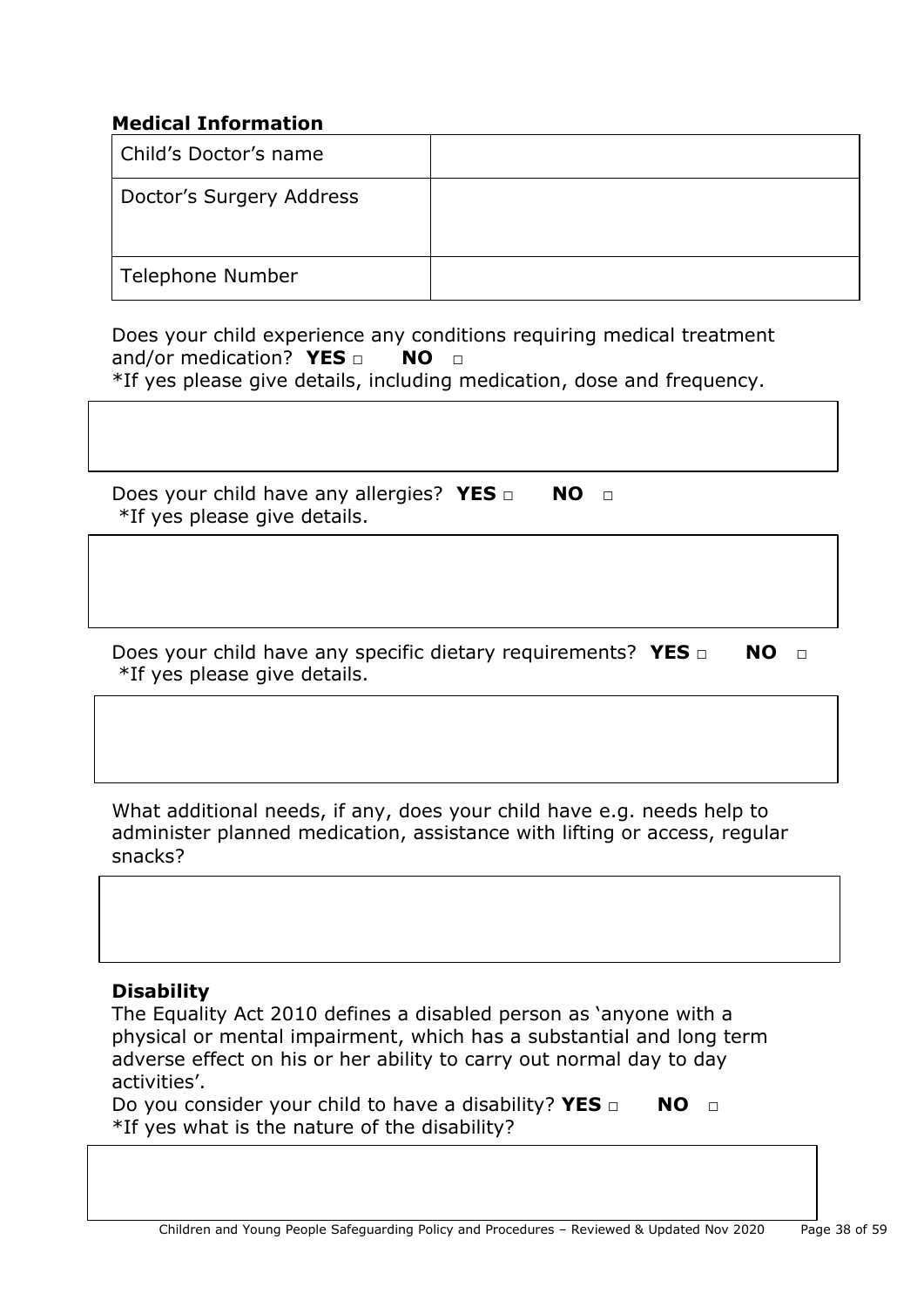Does your child have any communication needs e.g. non-English speaker / hearing impairment / sign language user / dyslexia? If yes, please tell us what we need to do to enable him / her them to communicate with us fully.

#### **Consent from Parent/Legal Carer:**

- I confirm to the best of my knowledge that my child does not suffer from any medical condition other than those detailed above.
- I agree to notify the Club of any changes to this information.
- I give my consent that in an emergency situation, the club may act in my place (loco parentis), if the need arises for the administration of emergency first aid and / or other medical treatment which, in the opinion of a qualified medical practitioner, may be necessary. I also understand that in such an occurrence all reasonable steps will be taken to contact me or the alternative adult named in this form.
- The attached signature will denote that my child has my permission to be on the golf club's premises.
- I acknowledge that the club is not responsible for providing adult supervision for my child, except for formal junior golfing coaching, matches or competition.
- I agree to my child being transported by club representatives to and from venues when he / she is representing the club.

(Please tick the boxes if agreed)

By signing this document I confirm that I have legal responsibility for

……………………………………………………… ; I am entitled to give this consent and I am aware of how the information I have provided may be used.

| Signed - Parent/Carer |  |
|-----------------------|--|
| <b>Print name</b>     |  |
| <b>Date</b>           |  |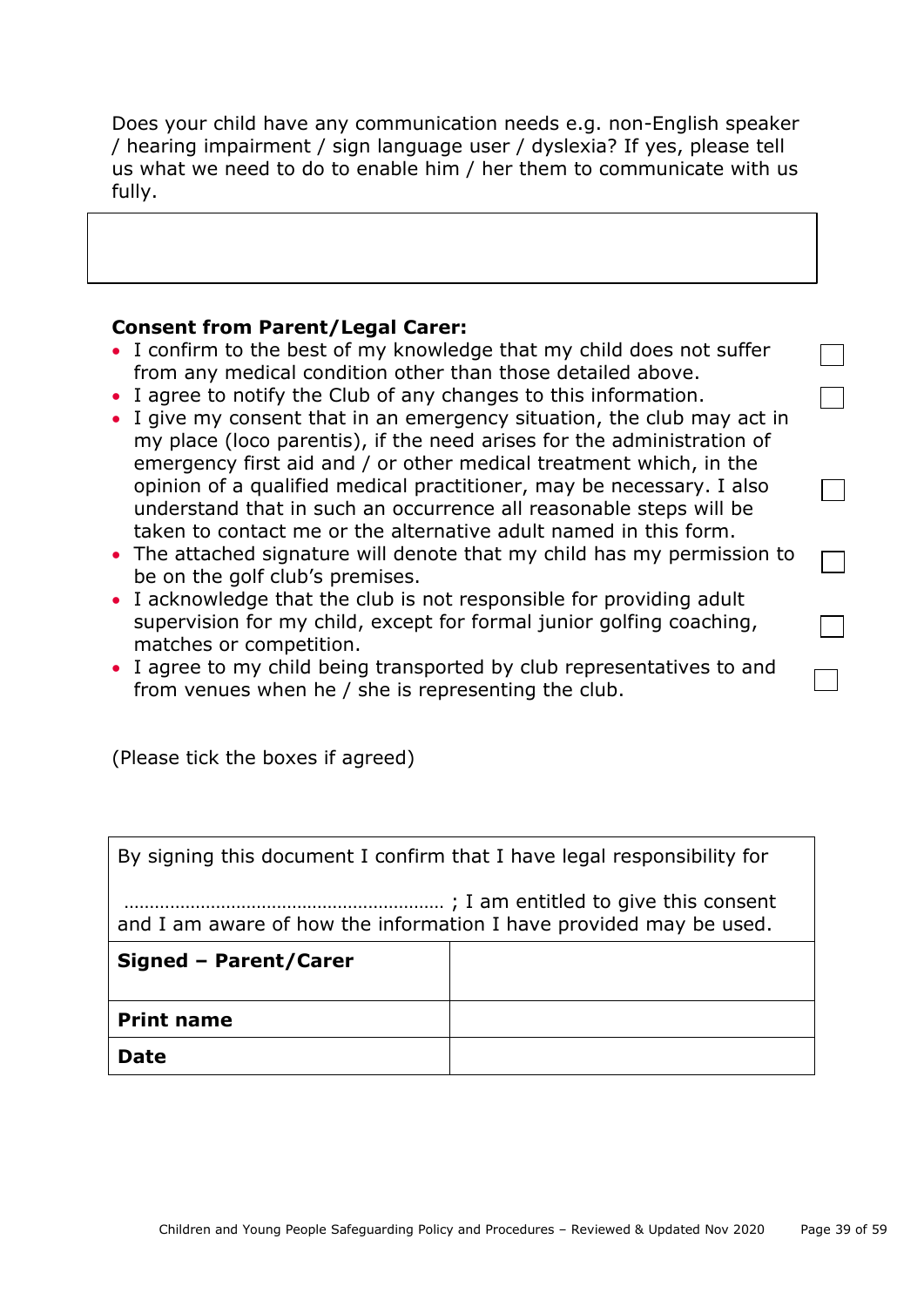#### <span id="page-39-0"></span>**Photography Consent – West Middlesex Golf Club**

This form is to be signed by the legal carer of a child under the age of 18, together with the child. Please note that if you have more than one child registered you will need to complete separate forms for each.

West Middlesex Golf Club recognises the need to ensure the welfare and safety of all children in golf. As part of our commitment to ensure their safety we will not permit photographs, video images or other images of your child to be taken (except where some incidental inclusion may not be possible to avoid) or used without your consent.

West Middlesex Golf Club will ensure that any image of a child where consent has not been obtained will not be published.

West Middlesex Golf Club will follow the guidance for the use of images of children as detailed within the Club's Safeguarding Children and Young People Policy.

West Middlesex Golf Club will take steps to ensure these images are used solely for the purposes for which they are intended i.e. the promotion and celebration of the activities of the club.

If you become aware that these images are being used inappropriately you should inform the Club Welfare Officer immediately.

The photographs may be available on the website

[http://westmiddlesexgolfclub.com.](http://westmiddlesexgolfclub.com/) If at any time either the parent / carer or the child wishes the data to be removed from the website, 7 days' notice must be given to the Club Welfare Officer after which the data will be removed.

#### **To be completed by parent/carer**

| (Parent full name) consent to                                                 |
|-------------------------------------------------------------------------------|
| (name of organisation) photographing or videoing                              |
| (name of child) under the stated rules and                                    |
| conditions, and I confirm I have legal parental responsibility for this child |
| and am entitled to give this consent.                                         |

<span id="page-39-1"></span>

| Signature                                        | Date                         |
|--------------------------------------------------|------------------------------|
| To be completed by child                         |                              |
|                                                  | (Child full name) consent to |
| (name of organisation) photographing or videoing |                              |
| child under the stated rules and conditions.     |                              |
| Signature                                        | Date                         |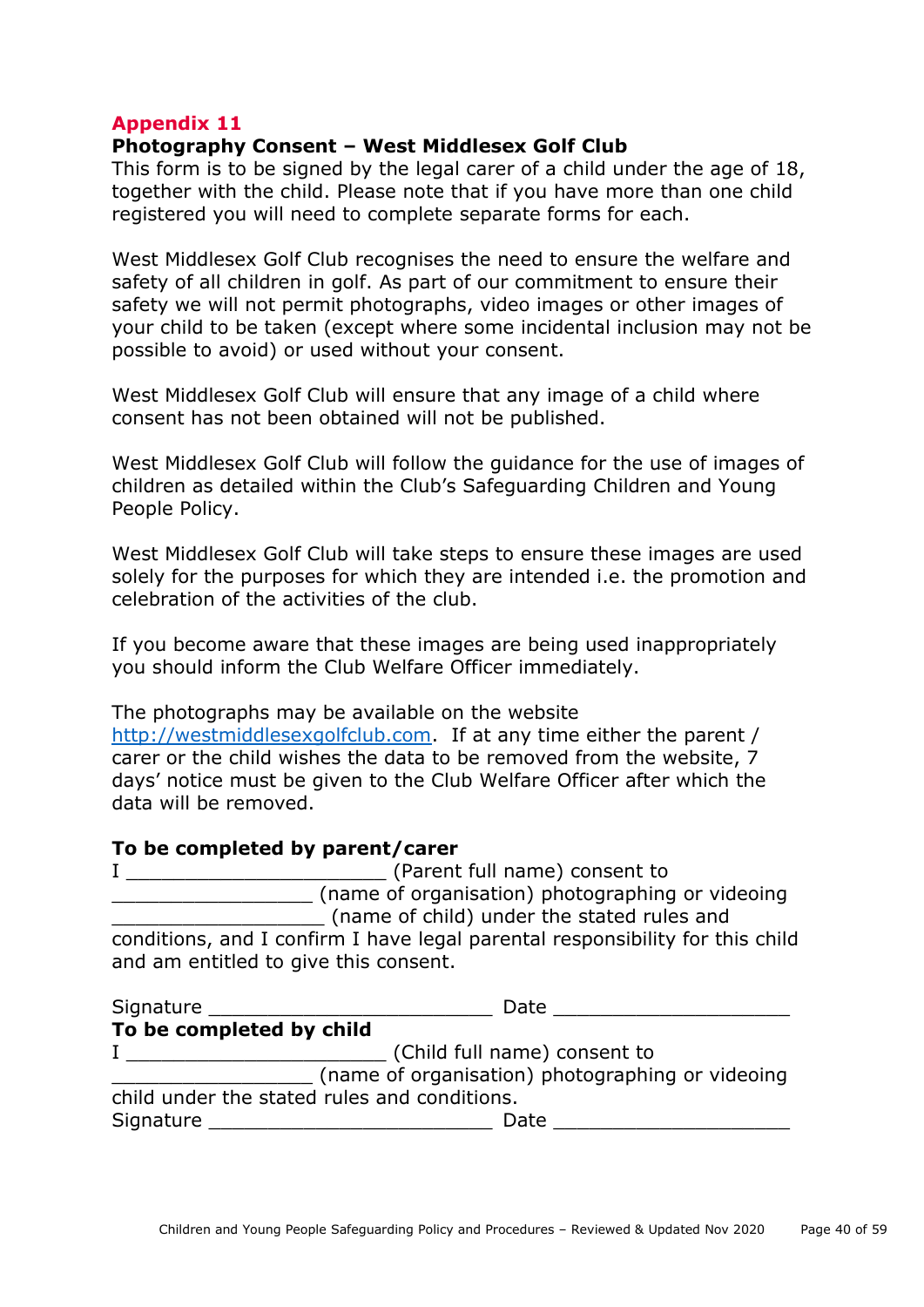#### **Guidance for parents – West Middlesex Golf Club**

West Middlesex Golf Club is delighted to welcome you and your child to what we hope is the first of many events that you will be taking part in.

The positive effect of your support, as a parent, can't be overstated. Your behaviour has a real influence on the way your child experiences golf.

First things first – why is your child showing an interest in the sport? Is it to learn a new game? To hang out with their friends? Because they did it in school and liked it? Or because you play?

Make sure they're playing for their own reasons, not yours.

To enable us to provide the best possible experience for you and your child, we kindly request that you read through the following guidance and complete the attached forms.

- Take an interest in your child's activity and progress and be supportive.
- Familiarise yourself with West Middlesex Golf Club Safeguarding Policy.
- Familiarise yourself with A.Codes of Conduct for parents, coaches, children and young people. B.Transport Policy.
	- C.Changing Room Policy.
	- D.Photography, Videoing and the use of Social Media Policies.
- Complete the attached Parental Consent Form which will enable event organisers to cater for any particular needs that your child may have (e.g. medical conditions and medications, allergies, learning difficulties etc.), as well as contact you in the unlikely event of an emergency.
- Go through the attached Code of Conduct **with** your child and return a signed copy to the club / event organiser.
- Be punctual when dropping off and picking up your child from coaching / events. It is important to communicate with the club if collecting your child after an event / coaching session may cause a problem.
- Introduce yourself to the adults involved in the supervision of your child.
- When leaving your child, make sure they have the necessary provisions for the day, including the ability to meet the requirements of changing weather conditions. Please ensure that your mobile is switched on when you are away from the club, so that you can be contacted in an emergency.
- Encourage your child to take part and support club activities such as coaching & competitions.
- Help your child to arrange golf with other juniors away from club organised activities so they have someone to play golf with.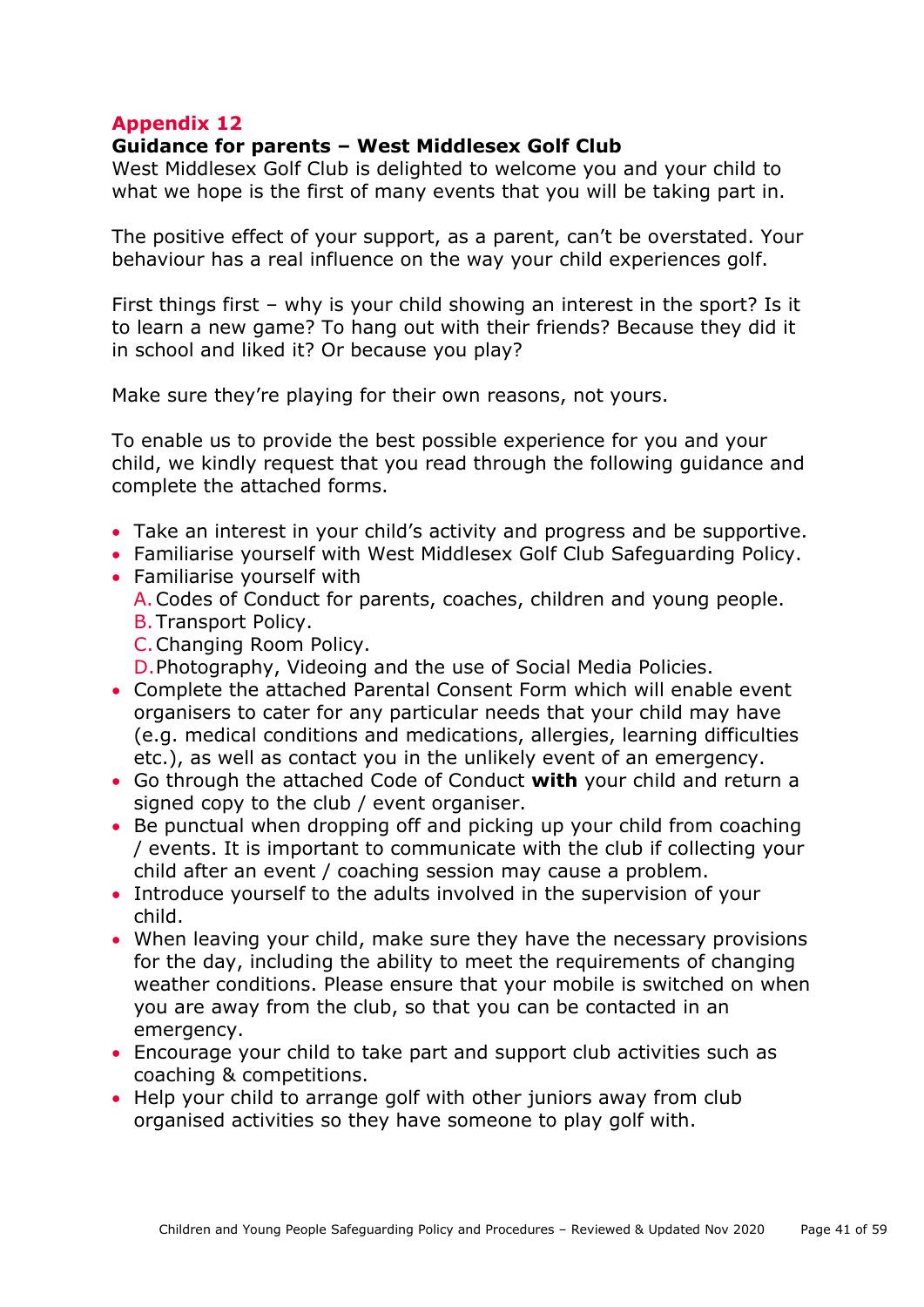As a parent / carer you are encouraged to:

- Discuss any concerns regarding the organisation of activities or the behaviour of adults towards your child with the Club Welfare Officer, who will treat any concerns you or your child may have in the strictest confidence
- England Golf Lead Safeguarding Officer is also available for advice: 01526 351824

### **Club Welfare Officer**

<span id="page-41-0"></span>Richard Piggott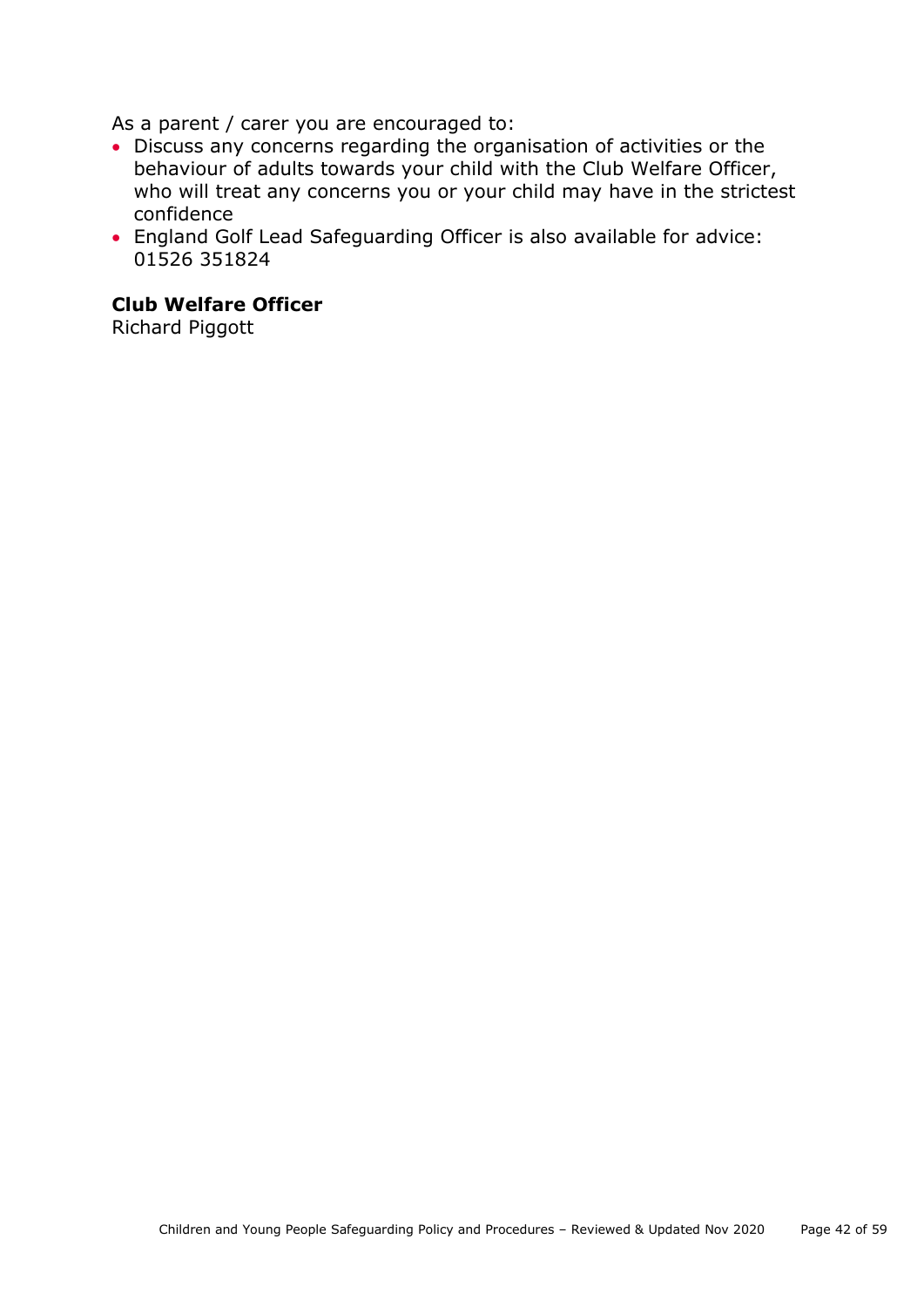# **Managing Young People on Away Trips – West Middlesex Golf Club**

The following provides good practice guidance for taking teams on an away fixture for a day (not overnight).

- appoint a team manager with clear roles and responsibilities
- appoint a designated safeguarding lead contact (not the team manager) who is appropriately trained and competent for the role and responsibilities
- establish well in advance where the fixture is
- ensure you have sufficient staff to manage and look after the young people
- obtain written permission from the parents / carers or carers for participation, transporting and supervising. An up to date photograph of each child must be attached to the child's consent form (for use in the event of any child going missing)
- ensure that a welfare plan has been written and communicated to staff, participants and carers
- ensure all staff responsible for the young people have been DBS checked to the appropriate level and staff have had appropriate safeguarding training
- ensure that a risk assessment has been conducted
- ensure that there is a contact available e.g a staff member who is not travelling away, who will act as the key contact point if required.

#### **Overnight Stays**

Those responsible for organising overnight stays should establish the purpose of the trip, confirm the dates, location, and duration. You should also conduct a risk assessment, identify suitable venues and facilities for both fixtures and accommodation and consider the following:

- Purpose of the trip.
- Who will be going, children? Staff?
- How much will it cost? How much spending money is required?
- What insurance cover is required?
- Supervision of children, both playing and non-playing time.
- Catering for all food requirements.
- Communication with parents (see above)
- Ensure a list of the team and staff is left, with contact number and address of the accommodation
- Ensure that there are emergency contact numbers for all the team and staff.
- An itinerary giving as much detail as possible.
- Emergency procedures and telephone contacts.
- Codes of contact for both staff and children.
- Welfare and child protection procedures.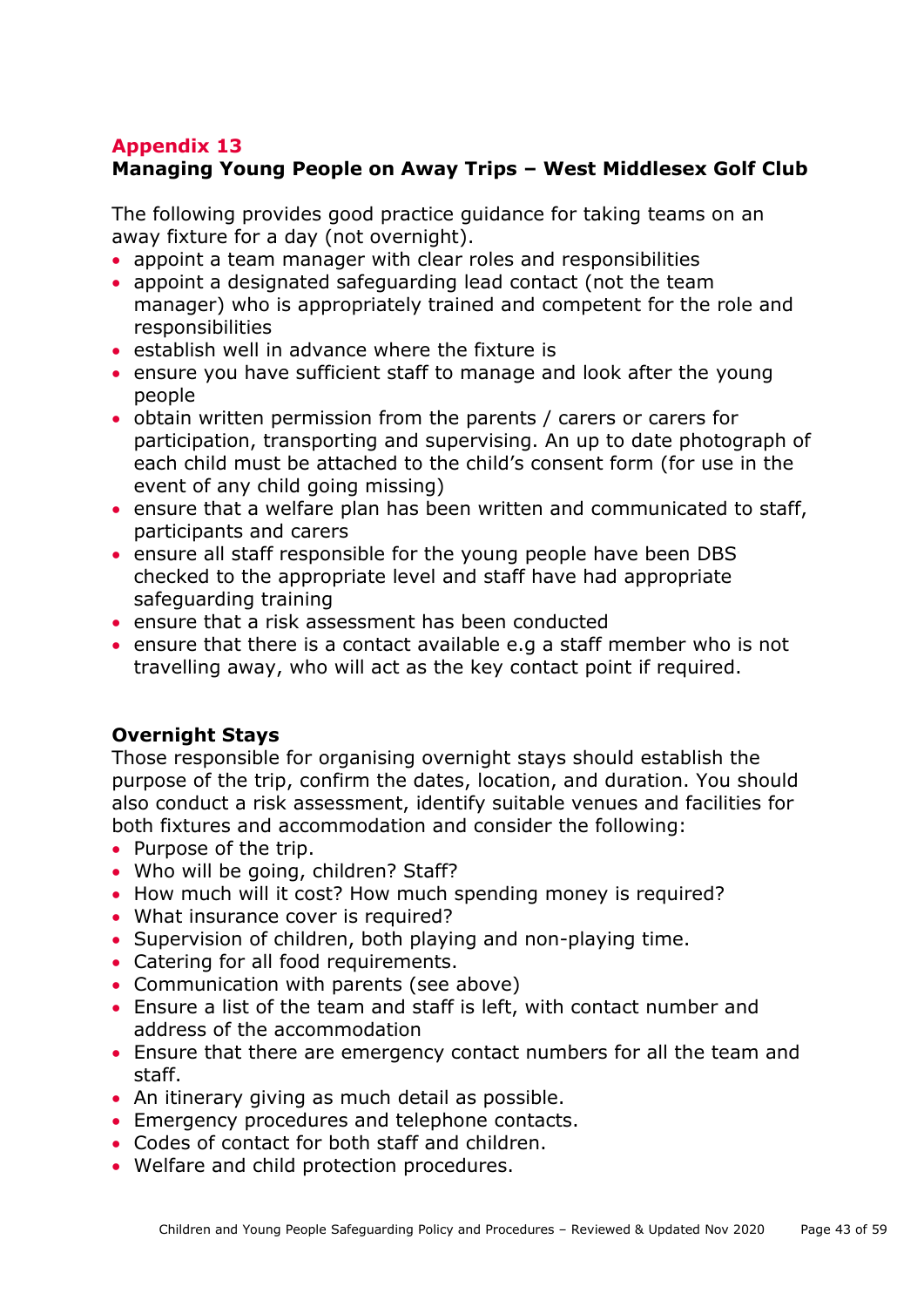#### **Accommodation**

Whatever the accommodation, the team manager should ensure that the children are safe. Discuss your code of conduct and discipline policy with the staff at the accommodation. All children must know which rooms staff are in and how to contact them if required.

If rooms are equipped with satellite TV, inappropriate programmes may be available. It may be possible to have these programmes disconnected. If rooms have fridges, all alcohol must be removed.

Check the accommodation policy for extras on bills, breakages and lost keys. All accommodation must be clean and with access to sufficient toilet and bathing facilities.

It is not acceptable:

- For children to share a bed
- For male and female children to share a room
- For staff to share a room with children

<span id="page-43-0"></span>Checks must be made to ensure that the needs of children with disabilities are met. For wheelchair users, it is important to check access to the building, room and bathroom facilities.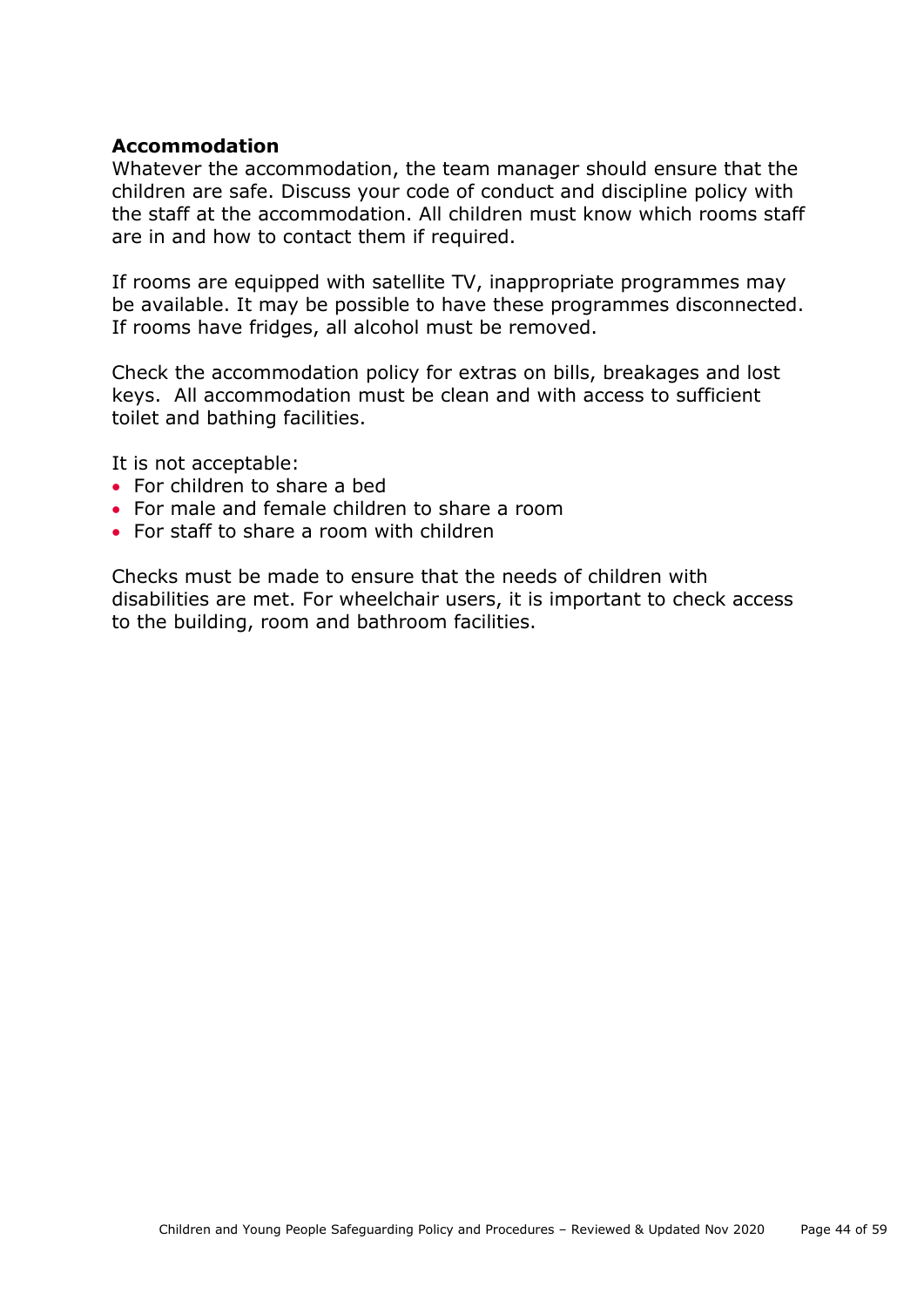## **Social Media Guidance - West Middlesex Golf Club**

This guidance gives procedures that will support and underpin the use of social networking and other online services within West Middlesex Golf Club. It is important that all members, staff, volunteers, coaches, officials / referees, board members, or anyone working on behalf of West Middlesex Golf Club are aware of this policy and agree to the following terms.

## **Advice for Individual**

- Do not accept children as contacts on social networking sites if you hold a position of trust with children / young people.
- Where contact through social networking sites is used for professional reasons, restrict the communication to professional content and obtain written consent from parents prior to establishing contact.
- Include a third party in any communications to children, e.g. copy parents into communications.
- Use the privacy settings on the various sites to ensure that your content will only be viewed by appropriate people.
- Ensure that any content you place on a social networking site is ageappropriate. Do not use the site to criticise or abuse others.
- Know where to direct junior members and their parents for information.
- Know how to report concerns.
- Know how to keep data safe and secure. This should include the personal contact data of individuals, such as mobile numbers, email addresses and social networking profiles.

# **Advice for Children**

- Consider carefully who you invite to be your friend online and make sure they are who you actually think they are.
- There are websites that offer advice about protecting yourself online, such as [www.ceop.gov.uk](http://www.ceop.gov.uk/) and [www.childnet.com](http://www.childnet.com/)
- Make sure you use privacy settings so that only friends can view your profile.
- Remember that anything you post on websites may be shared with people you don't know.
- Never post comments, photos, videos, etc., that may upset someone, that are untrue or that are hurtful. Think about whether you may regret posting the content at a later date.
- If you are worried or upset about something that's been posted about you, or by texts you receive from other juniors or adults involved with the Club, raise this with your Club Welfare Officer. Alternatively contact your National Governing Body Lead Safeguarding Officer (England Golf 01526 351824). Do not suffer alone. You will be listened to and your concerns will be taken seriously.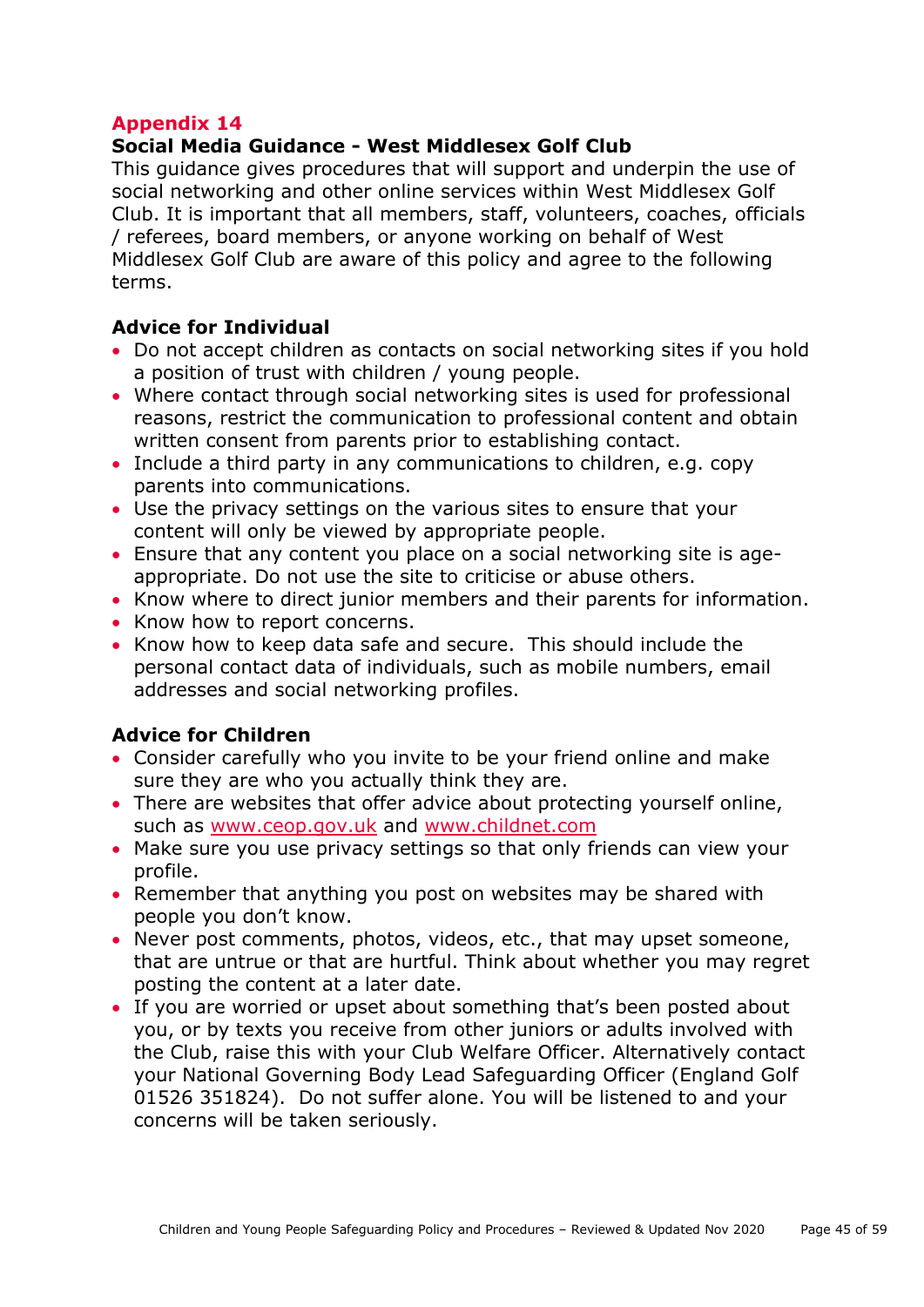• If you want to talk to someone anonymously, call Childline on 0800 1111, or contact them on the web at [www.childline.org.uk.](http://www.childline.org.uk/) You can also call the NSPCC on 0808 800 5000.

# **Advice for Parents**

- Make yourself knowledgeable about social networking platforms and how they work.
- Go on the internet with your child and agree what sites are acceptable to visit. Regularly check that they are staying within the agreed limits.
- Encourage your child to talk to you about what they have been doing on the internet.
- Make sure they feel able to speak to you if they ever feel uncomfortable, upset or threatened by anything they see online.
- Encourage children to look out for each other when they're online. Explain that it's all part of staying safe and having fun together.
- Explain to children that it's not safe to reveal personal information, such as their name, address or phone number on the internet. Encourage them to use a cool nickname rather than their own name.
- Attachments and links in emails can contain viruses and may expose children and young people to inappropriate material. Teach children to only open attachments or click on links from people they know.

#### **Further Advice for Parents of Young Golfers**

- If you are concerned about any texts, social networking posts or any other use of communication technology by members of West Middlesex Golf Club, volunteers or members of staff, raise this with the Club Welfare Officer. They will look into the matter and take appropriate action. Alternatively contact England Golf Lead Safeguarding Officer Tel 01526 351824.
- In addition to reporting concerns to England Golf (National Governing Body), you should immediately report possible online abuse to the Child Exploitation and Online Protection Centre (CEOP) or the police. Law enforcement agencies and the internet service provider may need to take urgent steps to locate a child and/or remove the content from the internet. Where a young person may be in immediate danger, dial 999.
- Do not post / send negative or critical comments or messages about other children in the club, staff or volunteers. If you have concerns about a person, these should be raised using appropriate channels within the club and not using social media.
- <span id="page-45-0"></span>• If you wish to speak to an external organisation for advice, you can contact the NSPCC helpline on 0808 800 5000.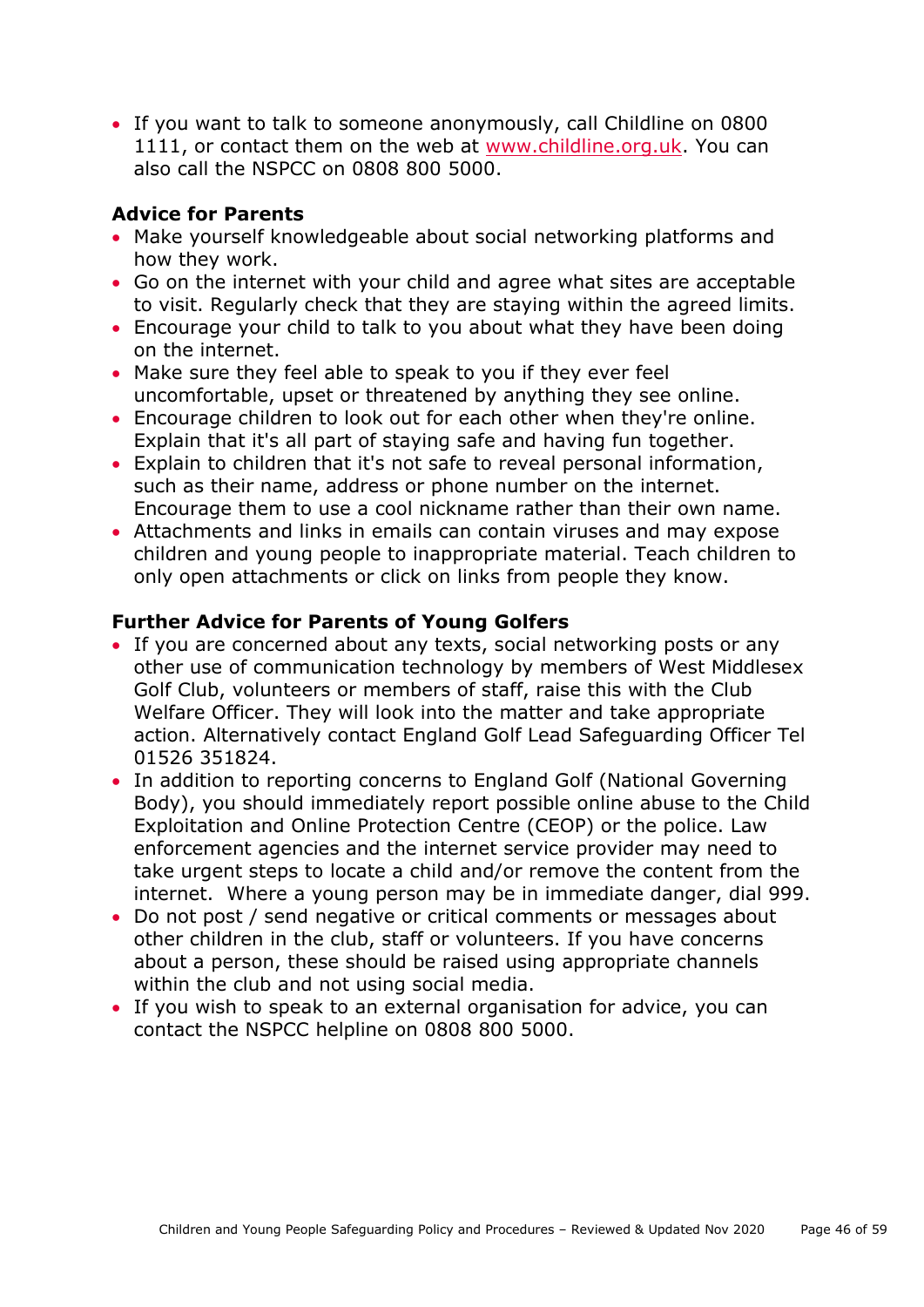#### **Whistleblowing Policy - West Middlesex Golf Club**

Safeguarding children, young people and adults at risk requires everyone to be committed to the highest possible standards of openness, integrity and accountability.

As a club, we are committed to encouraging and maintaining a culture where people feel able to raise a genuine safeguarding concern and are confident that it will be taken seriously.

You may be the first to recognise that something is wrong but feel that you cannot express your concerns as this may be disloyal to your colleagues or you may be the victim of harassment or victimisation as a result.

Children, Young People and Adults at risk need someone like you to safeguard their welfare.

#### **What is whistle blowing?**

In the context of safeguarding, "whistle blowing" is when someone raises a concern about the well-being of a child or an adult at risk.

A whistle blower may be:

- a player;
- a volunteer;
- a coach;
- other member of staff;
- an official:
- a parent:
- a member of the public.

#### **Reasons for whistle blowing:**

Those involved in sport must acknowledge their individual responsibilities and bring matters of concern to the attention of the relevant people and / or agencies. Although this can be difficult it is particularly important where the welfare of children may be at risk.

Each individual has a responsibility for raising concerns about unacceptable practice or behaviour:

- To protect or reduce risk to others
- To prevent a problem from becoming worse or more widespread
- To prevent becoming implicated yourself

#### **What prevents those individuals from whistle blowing:**

- Starting a chain of events that they have no control of
- Disrupting work or training
- Fear of getting it wrong or making a mistake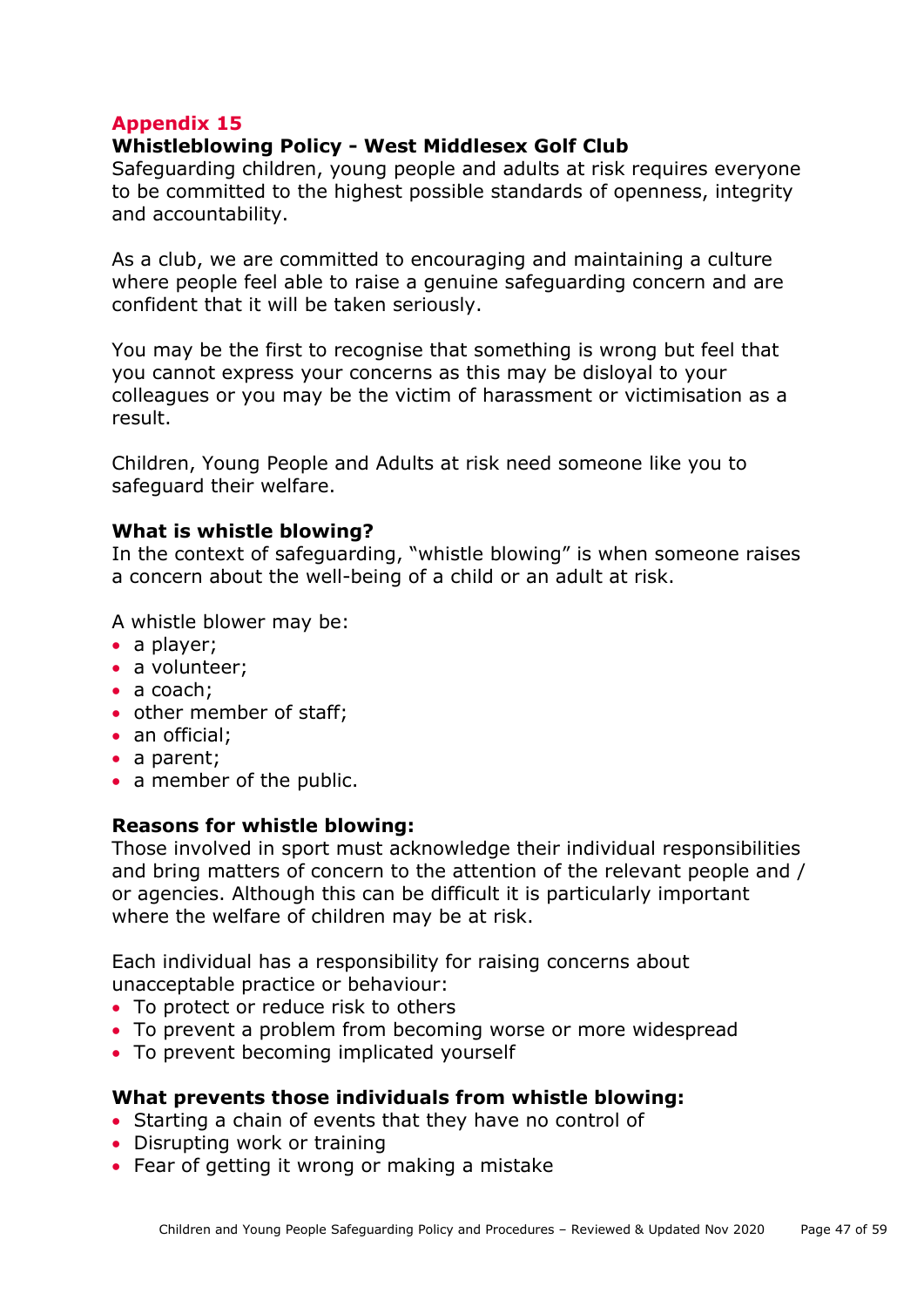- Fear of repercussions
- Fear of damaging careers
- Fear of not being believed.

If a child or an adult at risk is in immediate danger or risk of harm, the police should be contacted by calling 999.

Where a child or an adult at risk is not in immediate danger the first person you should report your suspicion or allegation to is your Club Welfare Officer. If for any reason you cannot, or do not wish to report the matter to your Club Welfare Officer please contact the England Golf Lead Safeguarding Officer on 01526 351824 or email [safeguarding@englandgolf.org](mailto:safeguarding@englandgolf.org)

Alternatively you can contact the NSPCC on 0808 800 5000.

#### **Information to include when raising a concern**

The whistle blower should provide as much information as possible regarding the incident or circumstance which has given rise to the concern, including:

- their name and contact details (unless they wish to remain anonymous);
- names of individuals involved:
- date, time and location of incident / circumstance; and
- whether any witnesses were present.

West Middlesex Golf Club assures that all involved will be treated fairly and that all concerns will be properly considered. In cases where suspicions prove to be unfounded, no action will be taken against those who report their concerns, provided they acted in good faith and without malicious intent.

#### **What happens next?**

- You should be given information on the nature and progress of any enquiries – this may vary depending on the nature and result of the investigations.
- All concerns will be treated in confidence. During the process of investigating the matter, every effort will be made to keep the identity of those raising the concern to the minimum number of individuals practicable.
- Your Club has a responsibility to protect you from harassment or victimisation
- No action will be taken against you if the concern proves to be unfounded and was raised in good faith
- Malicious allegations may be considered a disciplinary offence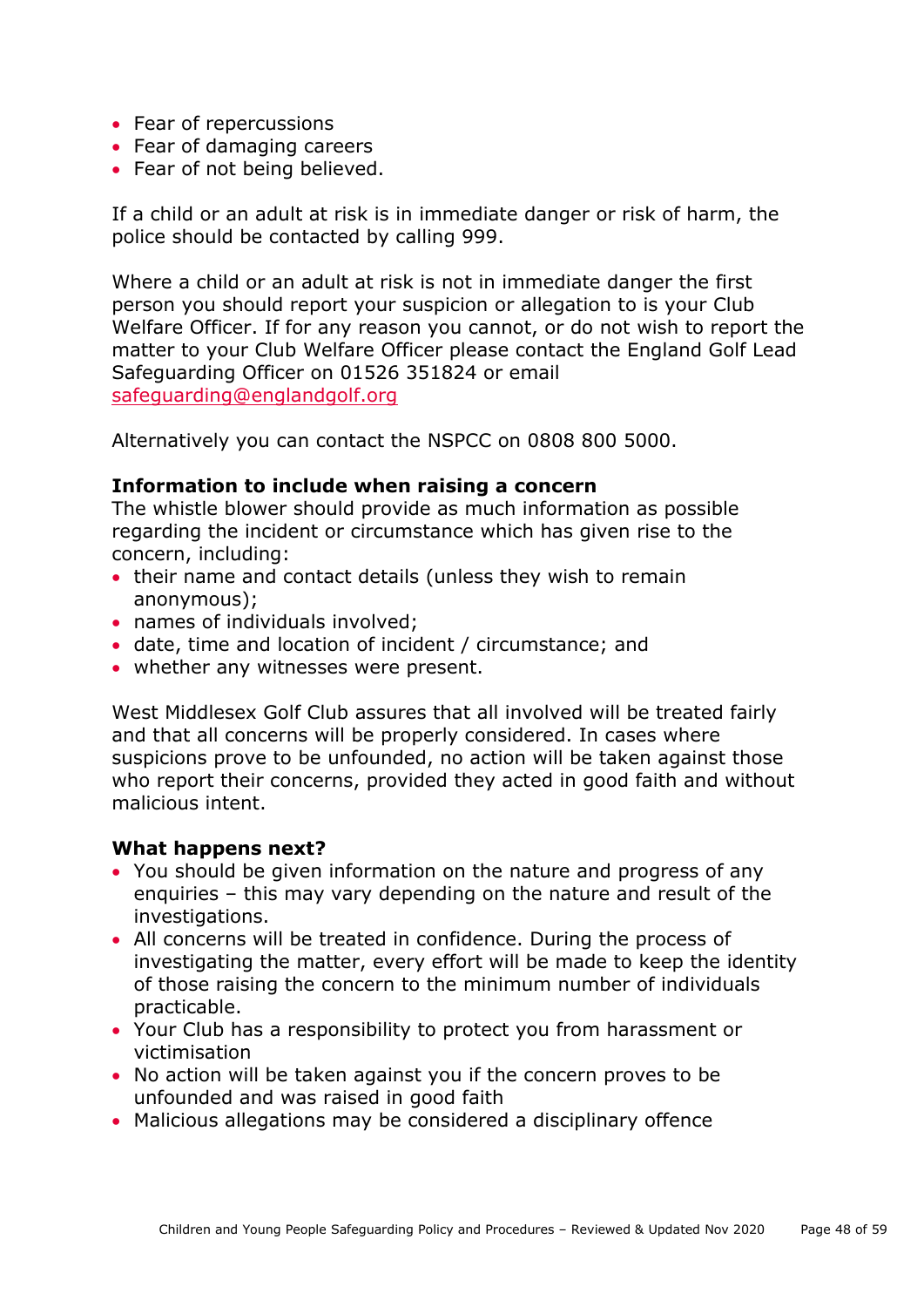The Public Interest Disclosure Act 1998 protects whistle blowers from victimisation, discipline or dismissal where they raise genuine concerns of misconduct or malpractice.

If the whistle blower does not believe that the concern has been dealt with appropriately and wishes to speak to someone outside the club or the England Golf Governance Department the NSPCC Whistleblowing advice line should be contacted on 0800 028 0285 or by emailing [help@nspcc.org.uk.](mailto:help@nspcc.org.uk)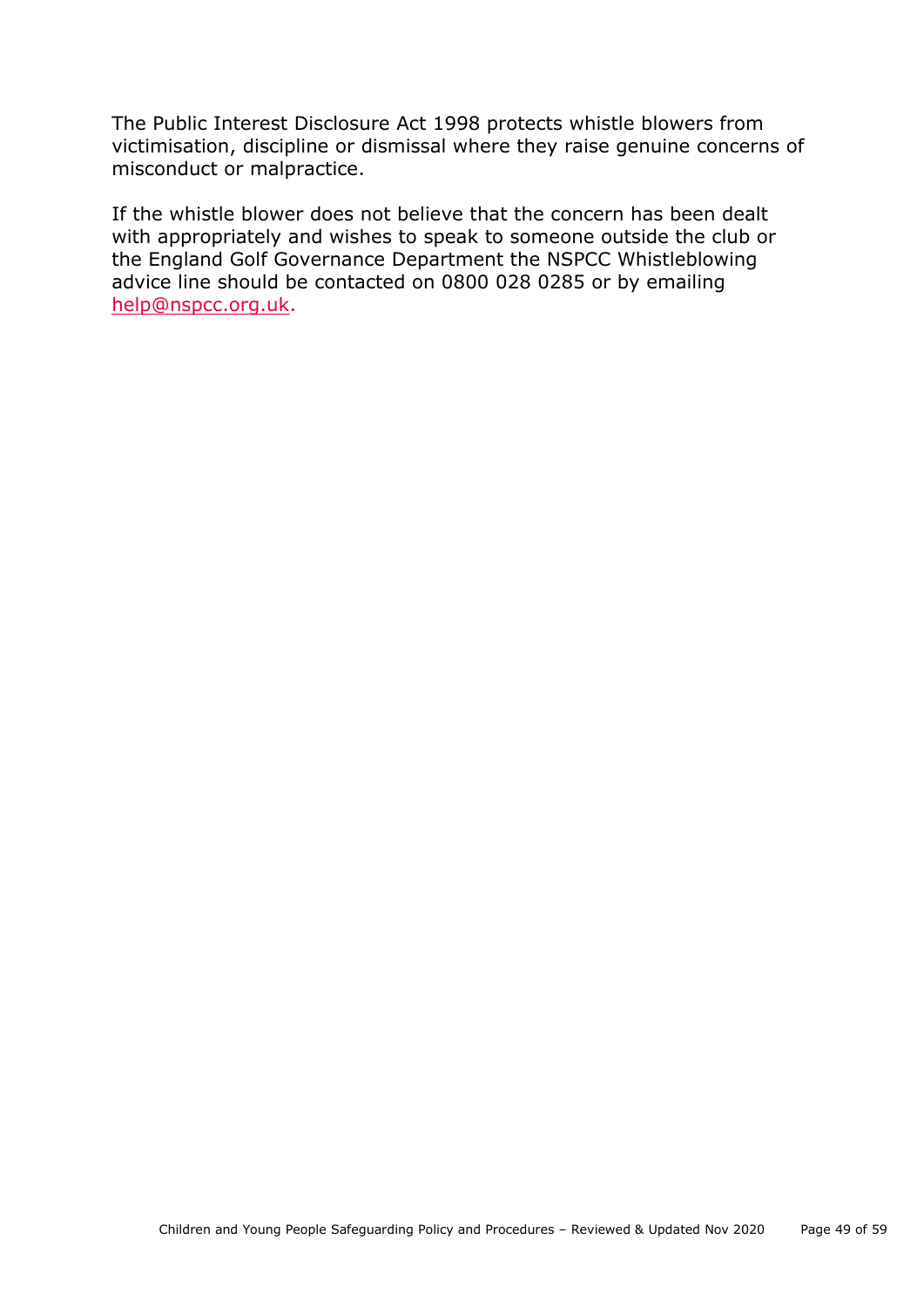<span id="page-49-0"></span>



\* Regular is open to definition - it is suggested that annually would be insufficient but an argument for eligibility could be made if the individual does an acitivity once a month or a number of times over the summer period, for example.

\*\*Supervision must be 'reasonable in all the circumstances to ensure the protection of children'. It must be 'regular and day to day' (supervision must not be concentrated in first few weeks and then tail off). Supervision must be undertaken by someone who is in Regulated Activity themselves.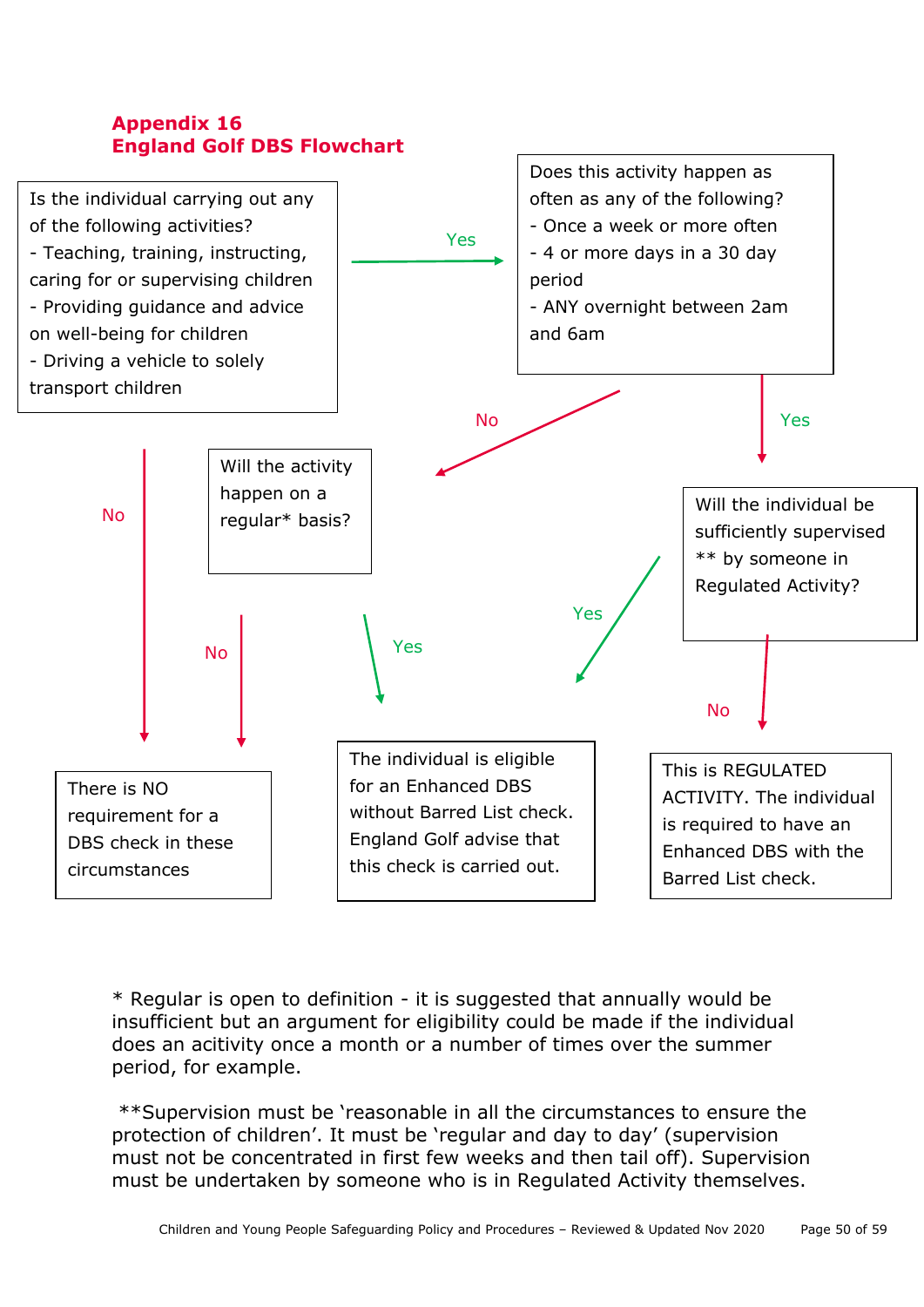#### **Categories of child abuse**

#### **Abuse can happen on any occasion or in any place where children and young people are present.**

Child abuse is any form of physical, emotional or sexual mistreatment or lack of care that leads to injury or harm. Children may be abused in a family or in an institutional or community setting by those known to them or, more rarely, by a stranger. Children can be abused by adults, either male or female, or by other children.

Safeguarding is defined as:

- Protecting children from maltreatment;
- Preventing impairment of children's health or development;
- Ensuring that children are growing up in circumstances consistent with the provision of safe and effective care; and
- Taking action to enable all children to have the best life chances.

Child Protection is the activity that is undertaken to protect specific children who are suffering or are likely to suffer significant harm.

There are 4 main types of abuse: neglect, physical abuse, sexual abuse and emotional abuse. Children and young people can also be harmed through poor practice and bullying within a sport setting.

**Neglect** is when adults consistently or repeatedly fail to meet a child's basic physical and/or psychological needs which could result in the serious impairment of the child's health or development e.g. failure to provide adequate food, shelter and clothing; failing to protect a child from physical harm or danger; or the failure to ensure access to appropriate medical care or treatment. It may also include refusal to give love, affection and attention.

Examples in sport could include a coach or supervisor repeatedly failing to ensure children are safe, exposing them to undue cold, heat or extreme weather conditions without ensuring adequate clothing or hydration; exposing them to unnecessary risk of injury e.g. by ignoring safe practice guidelines, failing to ensure the use of safety equipment, or by requiring young people to participate when injured or unwell.

**Physical abuse** is when someone physically hurts or injures children by hitting, shaking, throwing, poisoning, burning, biting, scalding, suffocating, drowning or otherwise causing harm. Physical harm may also be caused when a parent or carer feigns the symptoms of, or deliberately causes, ill health to a child whom they are looking after.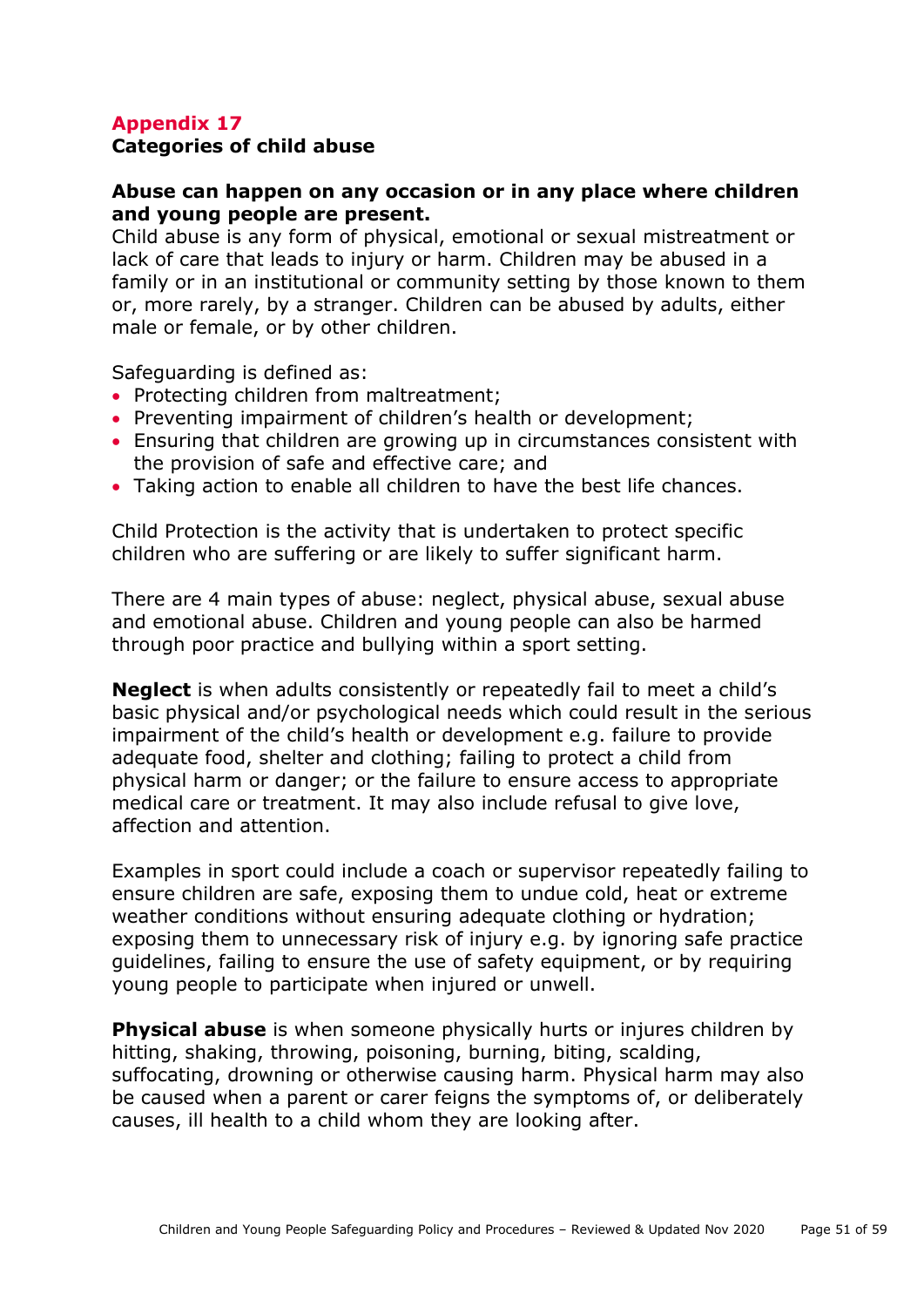Examples in sport may be when the nature and intensity of training or competition exceeds the capacity of the child's immature and growing body; where coaches encourage the use of drugs or harmful substances to enhance performance or delay puberty; if athletes are required to participate when injured; or when sanctions used by coaches imposed involve inflicting pain.

**Sexual abuse** is where children and young people are abused by adults (both male and female) or other children who use them to meet their own sexual needs. This could include full sexual intercourse, masturbation, oral sex, anal intercourse, kissing and sexual fondling. Showing children pornographic material (books, videos, pictures) or taking pornographic images of them are also forms of sexual abuse.

Sexual abusers groom children, protective adults and clubs/organisations in order to create opportunities to abuse and reduce the likelihood of being reported.

Examples in sport may include coaching techniques involving physical contact with children creating situations where sexual abuse can be disguised and may therefore go unnoticed. The power and authority of, or dependence on, the coach if misused, may also lead to abusive situations developing. Contacts made within sport and pursued e.g. through texts, Facebook or Twitter have been used to groom children for abuse.

**Child Sexual Exploitation** is a form of child sexual abuse. It occurs where an individual or group takes advantage of an imbalance of power to coerce, manipulate or deceive a child or young person under the age of 18 into sexual activity

(a) in exchange for something the victim needs or wants, and/or (b) for the financial advantage or increased status of the perpetrator or facilitator.

The victim may have been sexually exploited even if the sexual activity appears consensual. Child sexual exploitation does not always involve physical contact; it can also occur through the use of technology.

**Emotional abuse** is the persistent emotional ill-treatment of a child so as to cause severe and persistent adverse effects on the child's emotional development. It may involve conveying to children that they are worthless or unloved, inadequate, or valued only insofar as they meet the needs of another person.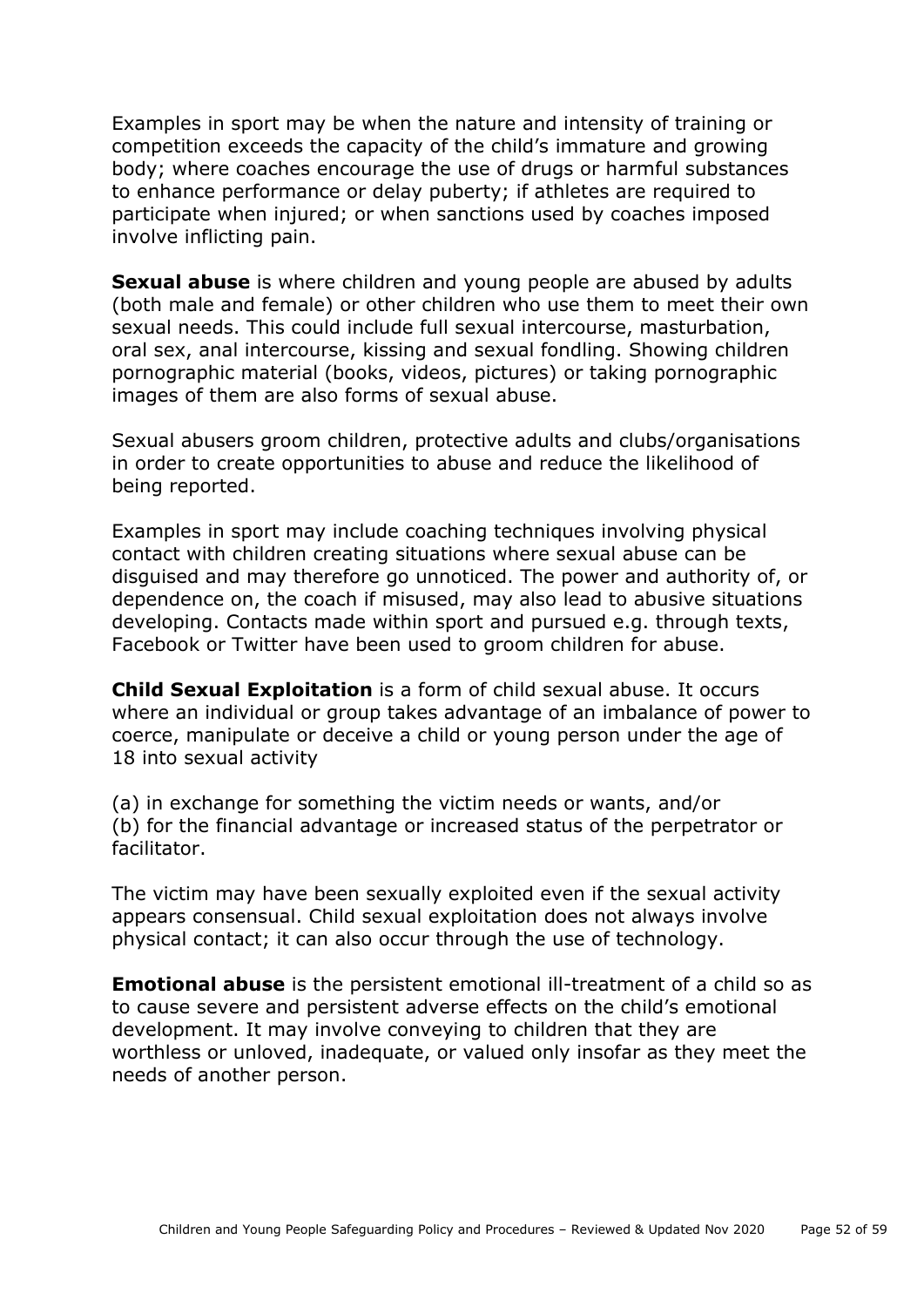It may feature age or developmentally inappropriate expectations being imposed on children or even the over protection of a child. It may involve causing children to feel frightened or in danger by being constantly shouted at, threatened or taunted which may make the child very nervous and withdrawn. Some level of emotional abuse is involved in all types of ill-treatment of a child.

Examples in sport may include children who are subjected to constant criticism, name-calling, sarcasm, bullying, racism or pressure to perform to unrealistically high expectations; or when their value or worth is dependent on sporting success or achievement.

#### <span id="page-52-0"></span>Appendix 18

Please add a picture of your CWO, so they are easily identifiable, as well as their name, contact information and a short summary about them. You can download this editable poster from our website [here.](https://www.englandgolf.org/download/club-welfare-officer-editable-poster/)

PHOTO Click to add photo **[www.safegolf.org](http://www.safegolf.org/)**

#### **Club Welfare Officer - Committed to delivering a safe environment for golf**

Richard Piggott - 020 8621 2230 - [piggottr@gmail.com](mailto:piggottr@gmail.com)

"I initially joined West Middlesex Golf Cub as a junior member (many years ago!). I have served the Club in a variety of volunteer roles and in recent years I have served on the Course, Competitions Committee and also as the Club Secretary for three years, until 2019. I am looking forward to meeting all Juniors, either as a member or when attending Junior coaching."

#### <span id="page-52-1"></span>**West Middlesex Golf Club**

#### **Safeguarding Children and Young People – A Short Guide for Club Members**

West Middlesex Golf Club is committed to ensure that the sport of golf is one within which children and young people involved can thrive and flourish in a safe environment and that all children, young people and adults at risk have a fun, safe and positive experience when playing golf.

West Middlesex Golf Club is an affiliated member of England Golf and follows the England Golf Safeguarding Children and Young People Policy and procedures.

You might be thinking "**What has safeguarding got to do with me?"**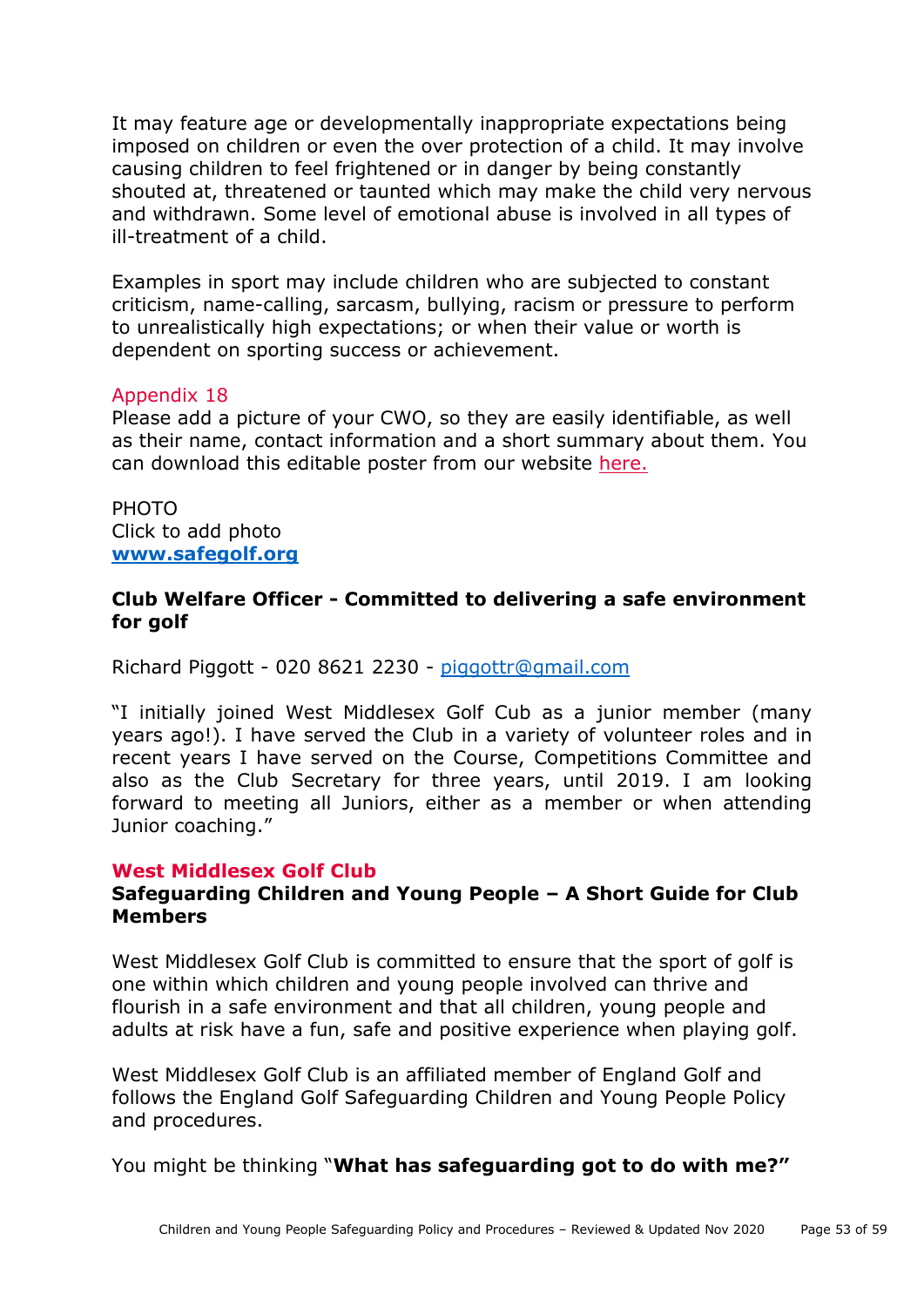Government guidance makes it clear that 'Safeguarding is everyone's responsibility'.

Anyone who has a negative experience of sport at a young age is less likely to become a regular long-term participant. It's important for the future of West Middlesex Golf Club and the sport as a whole that children and young people have an enjoyable experience.

#### **All club members have a part to play in making that happen.**

All adults should contribute to the Club meeting its overall duty of care, be aware of our club's safeguarding policy, and know what to do if they are concerned about a young person.

West Middlesex Golf Club asks our members to:

#### • **Familiarise yourself with the West Middlesex Golf Club Safeguarding Policy.**

*The full copy of the West Middlesex Golf Club Safeguarding Children and Young People Policy is available on our website [www.westmiddgc.com](http://www.westmiddgc.com/)*

#### **1. West Middlesex Golf Club Codes of Conduct**

Adults should always be aware that age related differences exist and conduct themselves in a manner that both recognises this and prioritises the welfare of children and young people.

#### **2. Anti-Bullying Policy**

West Middlesex Golf Club believe that every effort must be made to eradicate bullying in all its forms. The Club will not tolerate bullying in any of its forms during club matches, competitions, coaching or at any other time while at the club.

#### **3. Transport Policy**

West Middlesex Golf Club believes it is primarily the responsibility of parents/carers to transport their child/children to and from events.

#### **4. Changing Room Policy**

At West Middlesex Golf Club there are Junior changing rooms available. However, there are no showers and toilets specifically for Juniors. It is not always possible for adults to avoid changing or showering at the same time as children but parents will be made aware that with limited changing room space there will be occasions when adults and children may need to share the facilities. Where a parent/carer does not consent to their child accessing the changing rooms, it is their responsibility to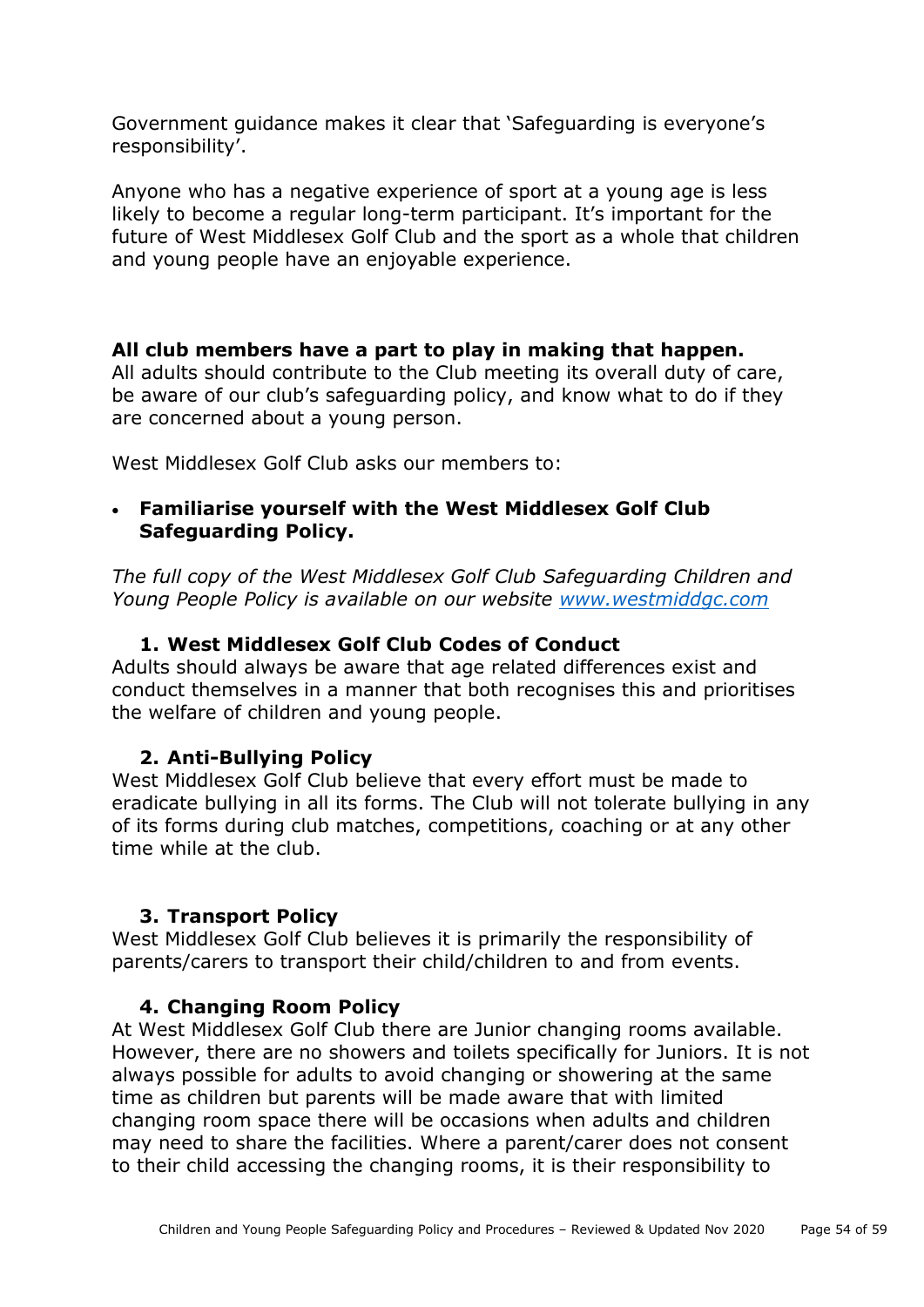either supervise the child while in the changing rooms or ensure that they do not use them.

**5. Photography, Videoing and the use of Social Media Policies** Think very carefully before contacting a young person via mobile phone, e-mail or social media. Do not accept children as contacts on social networking sites if you hold a position of trust with children/young people. In general stick to group communications, copy the communication to a parent and only communicate about organisational matters.

# **What should I do if I'm concerned about a child or young person?**

A concern may involve the behaviour of an adult towards a child at the club, or something that has happened to the child outside the club.

Children and young people may confide in adults they trust, in a place where they feel comfortable. An allegation may range from verbal bullying, to inappropriate contact online, to neglect or emotional abuse, to physical or sexual abuse.

If you are concerned about a child, it is not your responsibility to investigate further, but it is your responsibility to act on your concerns and share them.

Pass the information to Richard Piggott, our Club Welfare Officer who will follow the club's Safeguarding procedures.

Name: Richard Piggott Email Address: rpiggott@hotmail.com Telephone Number: 07977 500181 If you believe the child is at immediate risk of harm, call the Police.

Other useful contacts: NSPCC 24-hour helpline Tel: 0808 800 5000 | England Golf Lead Safeguarding Officer 01526 351824

#### <span id="page-54-0"></span>**Appendix 20**

#### **Photography Policy – West Middlesex Golf Club**

Whilst West Middlesex Golf Club does not seek to prohibit those with a legitimate interest in filming or photographing children participating in sporting activities it recognises that such activity should take place within an appropriate policy framework.

This policy applies at any West Middlesex Golf Club event at which children under the age of 18 are participating.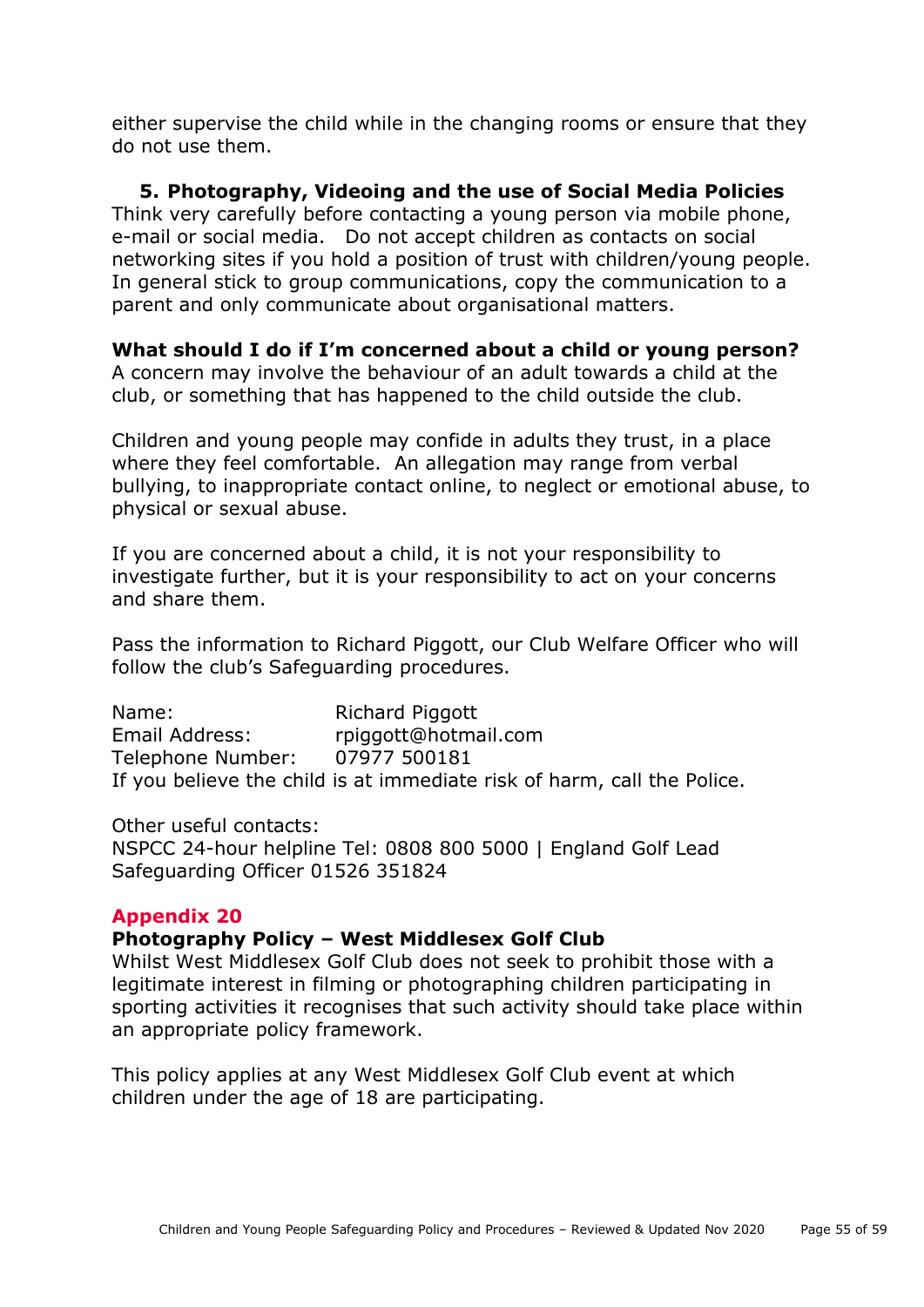## **Policy**

The West Middlesex Golf Club policy is as follows;

The welfare of children taking part in golf is paramount.

Children and their parents/carers and/or West Middlesex Golf Club should have control over the images taken of children at West Middlesex Golf Club events.

The golfing activity should not be misused purely for the purpose of obtaining images of children. Images should not be sexual or exploitative in nature or open to misinterpretation and misuse. The identity of children in a published image should be protected so as not to make the children vulnerable. (If the name of an individual golfer is published with their photograph to celebrate an achievement other personal contact details should never accompany the picture).

#### **Procedure**

## **Official/professional photographers and those using 'professional' equipment**

West Middlesex Golf Club requires that anyone wishing to take photographic or video images, at any West Middlesex Golf Club event at which children under the age of 18 are participating, in an official or professional capacity or using 'professional' camera or video equipment registers their details with the Office Manager. This must be done before carrying out any such activity on the golf course (including the practice ground) or surrounding area or in the clubhouse.

Once registered an identification label will be issued as confirmation of registration. Anyone found using photographic or video equipment without an appropriate identification label will be questioned.

The West Middlesex Golf Club reserves the right to refuse to grant permission to take photographic or video images if it sees fit. Photographers must obtain consent from parents to take and use their child's image.

#### **Parents/carers/family members of competitors**

Parents, carers and family members taking occasional informal photographs with mobile devices of their own child, ward or family member at a West Middlesex Golf Club event do not need to register their details with West Middlesex Golf Club.

If such photographs include other children (eg at a prize presentation) they should not be publicly displayed or published on social media unless the prior permission of the parents/carers of all the children in the photographs has been obtained.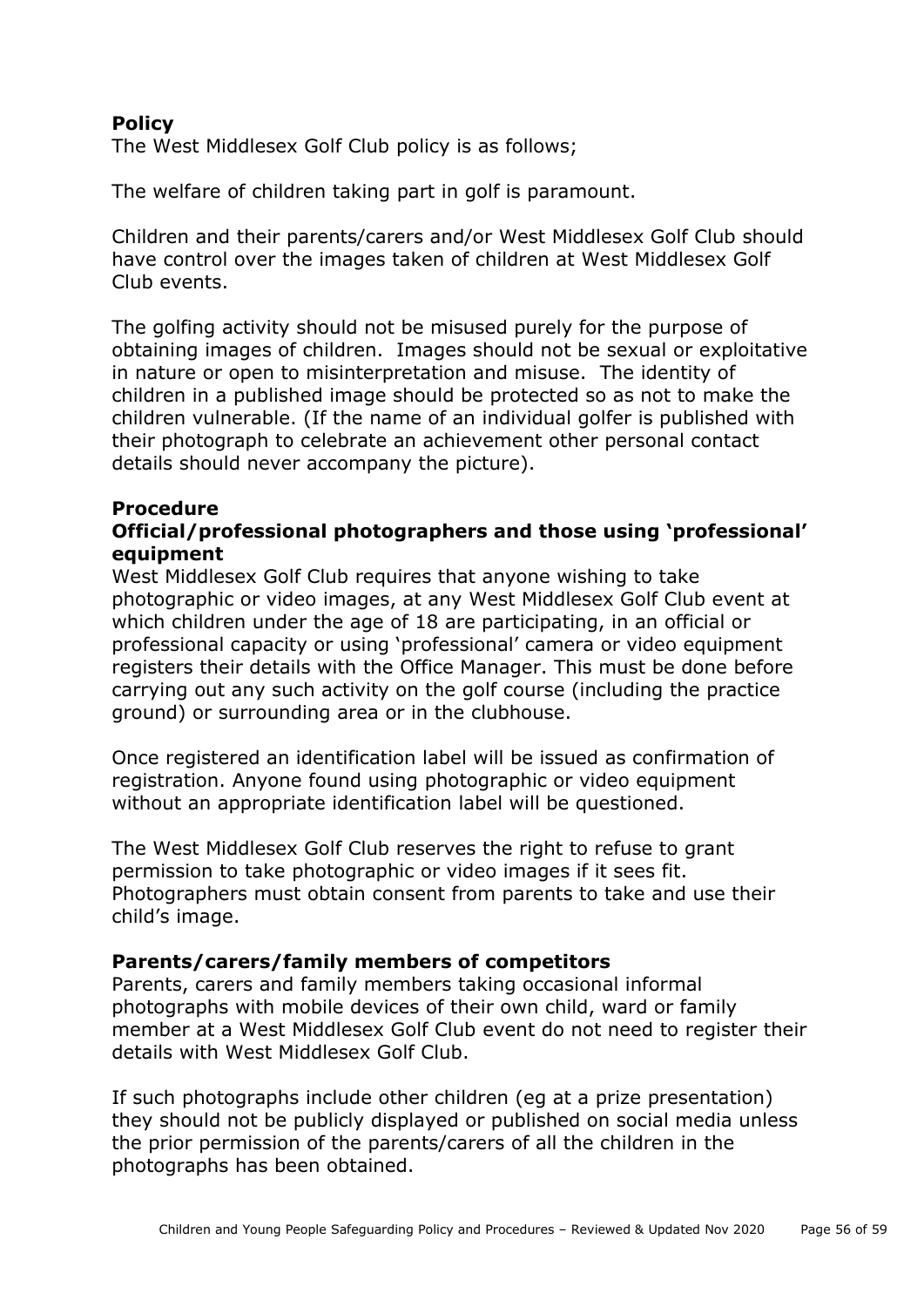#### **Concerns**

If competitors or parents have any concerns they should raise them by contacting the Office immediately.

West Middlesex Golf Club will notify the relevant authorities should it have any doubts as to the authenticity of any individual taking photographs.

#### <span id="page-56-0"></span>**Appendix 21**

#### **Anti-bullying policy – West Middlesex Golf Club West Middlesex Golf Club will:**

- recognise its duty of care and responsibility to safeguard all participants from harm
- promote and implement this anti-bullying policy in addition to our safeguarding policy and procedures
- seek to ensure that bullying behaviour is not accepted or condoned
- require all members of West Middlesex Golf Club to be given information about, and sign up to, this policy
- take action to investigate and respond to any alleged incidents of bullying
- encourage and facilitate children and young people to play an active part in developing and adopting a code of conduct to address bullying
- ensure that staff, volunteers and coaches are given access to information, guidance and/or training on bullying.

#### **Each participant, coach, volunteer or official will:**

- respect every child's need for, and rights to, a play environment where safety, security, praise, recognition and opportunity for taking responsibility are available
- respect the feelings and views of others
- recognise that everyone is important and that our differences make each of us special and should be valued
- show appreciation of others by acknowledging individual qualities, contributions and progress
- be committed to the early identification of bullying, and prompt and collective action to deal with it
- ensure safety by having rules and practices carefully explained and displayed for all to see
- report incidents of bullying they see by doing nothing you are condoning bullying.

#### **Bullying**

- all forms of bullying will be addressed
- everybody at West Middlesex Golf Club has a responsibility to work together to stop bullying
- bullying can include online as well as offline behaviour
- bullying can include: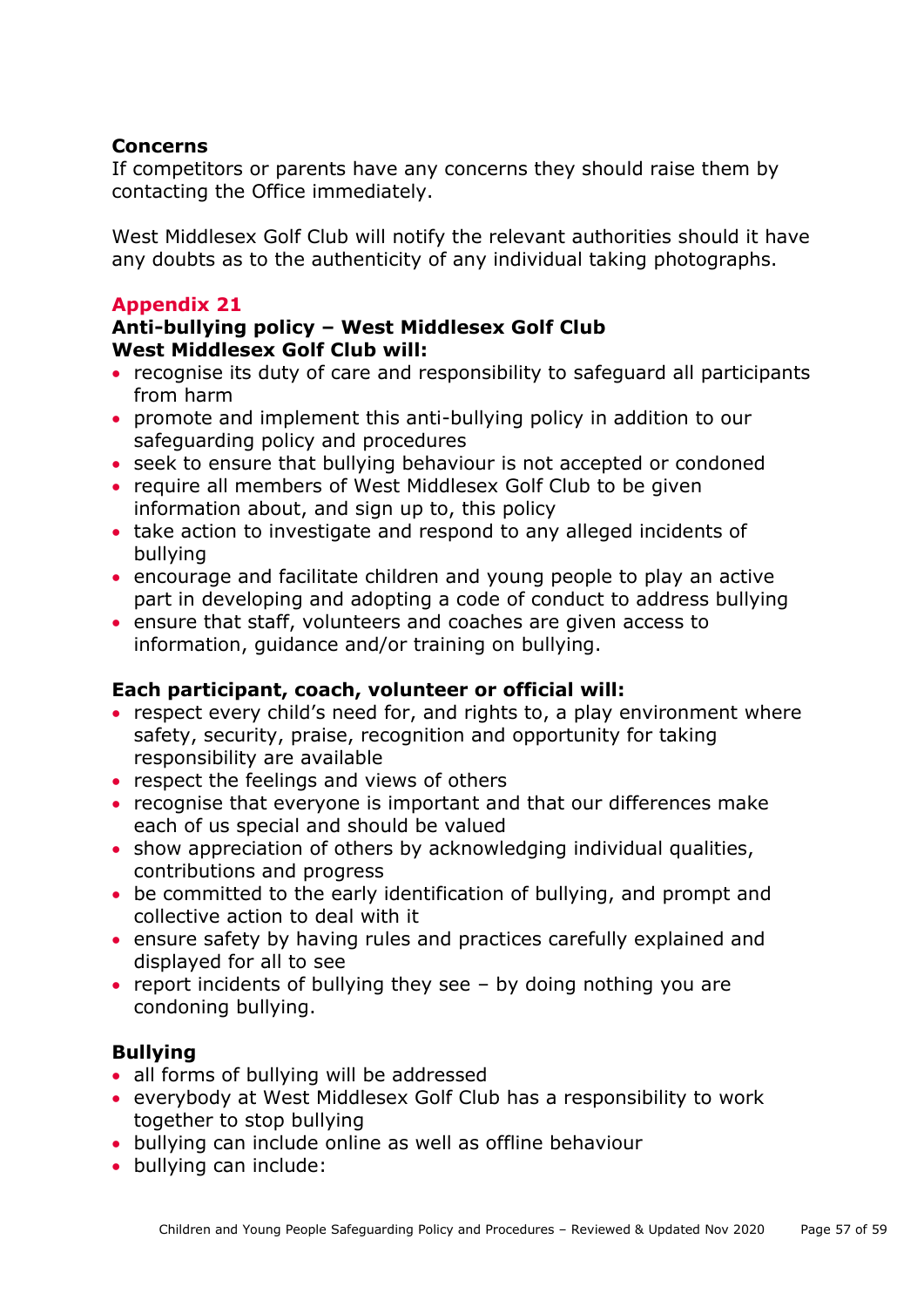- physical pushing, kicking, hitting, pinching etc.
- name calling, sarcasm, spreading rumours, persistent teasing and emotional torment through ridicule, humiliation or the continual ignoring of individuals
- posting of derogatory or abusive comments, videos or images on social network sites
- racial taunts, graffiti, gestures, sectarianism sexual comments, suggestions or behaviour
- unwanted physical contact
- children with a disability, from ethnic minorities, young people who are gay or lesbian, or those with learning difficulties are more vulnerable to this form of abuse and are more likely to be targeted.

# **Support to the child**

- children should know who will listen to and support them
- systems should be established to open the door to children wishing to talk about bullying or any other issue that affects them
- potential barriers to talking (including those associated with a child's disability or impairment) need to be identified and addressed at the outset to enable children to approach adults for help
- children should have access to helpline numbers
- anyone who reports an incident of bullying will be listened to carefully and be supported
- any reported incident of bullying will be investigated objectively and will involve listening carefully to all those involved
- children being bullied will be supported and assistance given to uphold their right to play and live in a safe environment which allows their healthy development
- those who bully will be supported and encouraged to stop bullying
- sanctions for those bullying others that involve long periods of isolation, or which diminish and make individuals look or feel foolish in front of others, will be avoided.

# **Support to the parents/carers**

- parents/carers to be advised on West Middlesex Golf Club's bullying policy and practice
- any incident of bullying will be discussed with the child's parents/carers
- parents/carers will be consulted on action to be taken (for both victim and bully) and agreements made as to what action should be taken
- information and advice on coping with bullying will be made available
- support should be offered to the parents/carers including information on other agencies or support lines.

# **Useful contacts**

West Middlesex Golf Club Welfare Officer is Richard Piggott, telephone 07977 500181 NSPCC Helpline 0808 800 5000